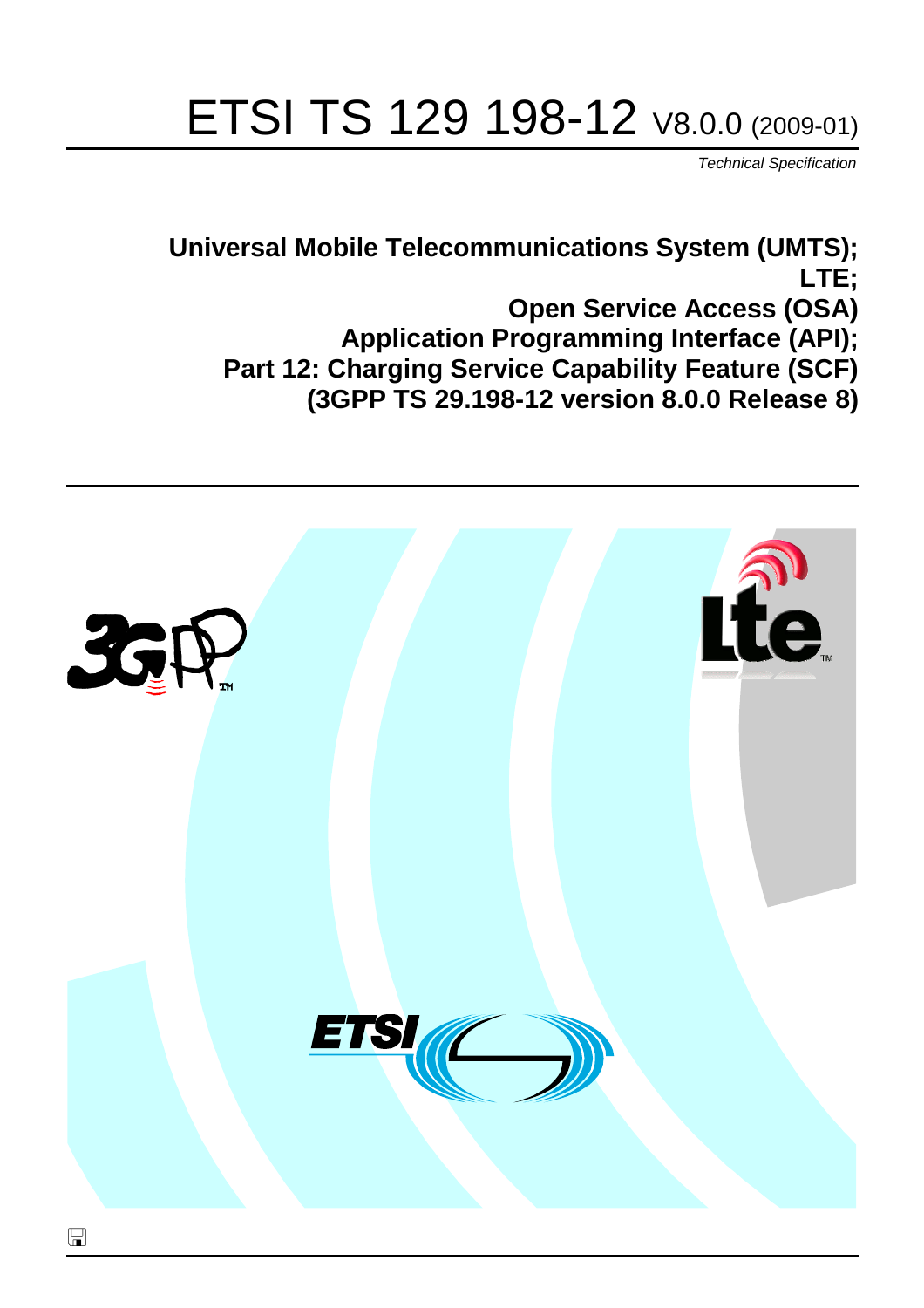Reference RTS/TSGC-0029198-12v800

> Keywords LTE, UMTS

#### *ETSI*

#### 650 Route des Lucioles F-06921 Sophia Antipolis Cedex - FRANCE

Tel.: +33 4 92 94 42 00 Fax: +33 4 93 65 47 16

Siret N° 348 623 562 00017 - NAF 742 C Association à but non lucratif enregistrée à la Sous-Préfecture de Grasse (06) N° 7803/88

#### *Important notice*

Individual copies of the present document can be downloaded from: [http://www.etsi.org](http://www.etsi.org/)

The present document may be made available in more than one electronic version or in print. In any case of existing or perceived difference in contents between such versions, the reference version is the Portable Document Format (PDF). In case of dispute, the reference shall be the printing on ETSI printers of the PDF version kept on a specific network drive within ETSI Secretariat.

Users of the present document should be aware that the document may be subject to revision or change of status. Information on the current status of this and other ETSI documents is available at <http://portal.etsi.org/tb/status/status.asp>

If you find errors in the present document, please send your comment to one of the following services: [http://portal.etsi.org/chaircor/ETSI\\_support.asp](http://portal.etsi.org/chaircor/ETSI_support.asp)

#### *Copyright Notification*

No part may be reproduced except as authorized by written permission. The copyright and the foregoing restriction extend to reproduction in all media.

> © European Telecommunications Standards Institute 2009. All rights reserved.

**DECT**TM, **PLUGTESTS**TM, **UMTS**TM, **TIPHON**TM, the TIPHON logo and the ETSI logo are Trade Marks of ETSI registered for the benefit of its Members.

**3GPP**TM is a Trade Mark of ETSI registered for the benefit of its Members and of the 3GPP Organizational Partners. **LTE**™ is a Trade Mark of ETSI currently being registered

for the benefit of its Members and of the 3GPP Organizational Partners.

**GSM**® and the GSM logo are Trade Marks registered and owned by the GSM Association.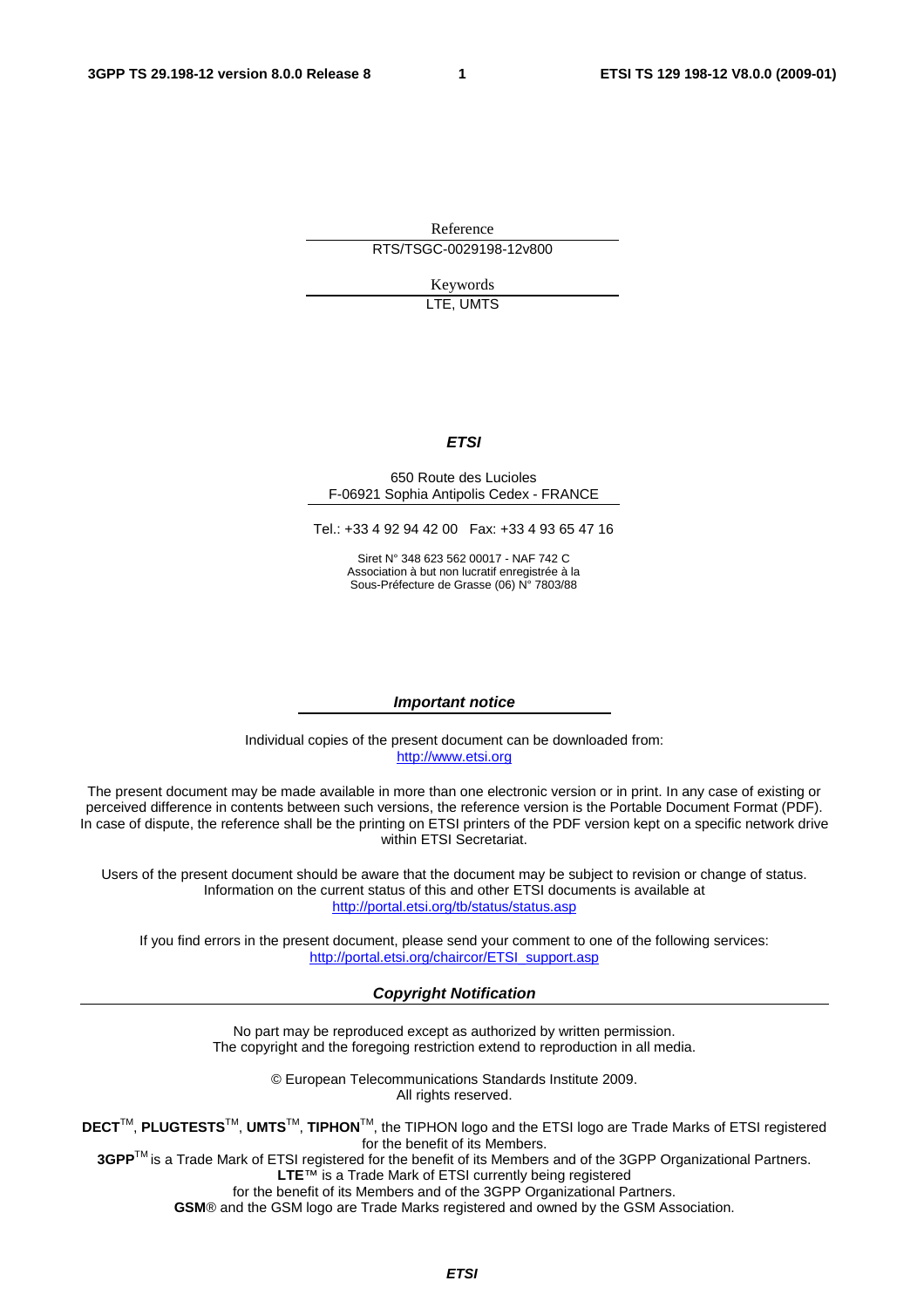## Intellectual Property Rights

IPRs essential or potentially essential to the present document may have been declared to ETSI. The information pertaining to these essential IPRs, if any, is publicly available for **ETSI members and non-members**, and can be found in ETSI SR 000 314: *"Intellectual Property Rights (IPRs); Essential, or potentially Essential, IPRs notified to ETSI in respect of ETSI standards"*, which is available from the ETSI Secretariat. Latest updates are available on the ETSI Web server [\(http://webapp.etsi.org/IPR/home.asp](http://webapp.etsi.org/IPR/home.asp)).

Pursuant to the ETSI IPR Policy, no investigation, including IPR searches, has been carried out by ETSI. No guarantee can be given as to the existence of other IPRs not referenced in ETSI SR 000 314 (or the updates on the ETSI Web server) which are, or may be, or may become, essential to the present document.

## Foreword

This Technical Specification (TS) has been produced by ETSI 3rd Generation Partnership Project (3GPP).

The present document may refer to technical specifications or reports using their 3GPP identities, UMTS identities or GSM identities. These should be interpreted as being references to the corresponding ETSI deliverables.

The cross reference between GSM, UMTS, 3GPP and ETSI identities can be found under <http://webapp.etsi.org/key/queryform.asp>.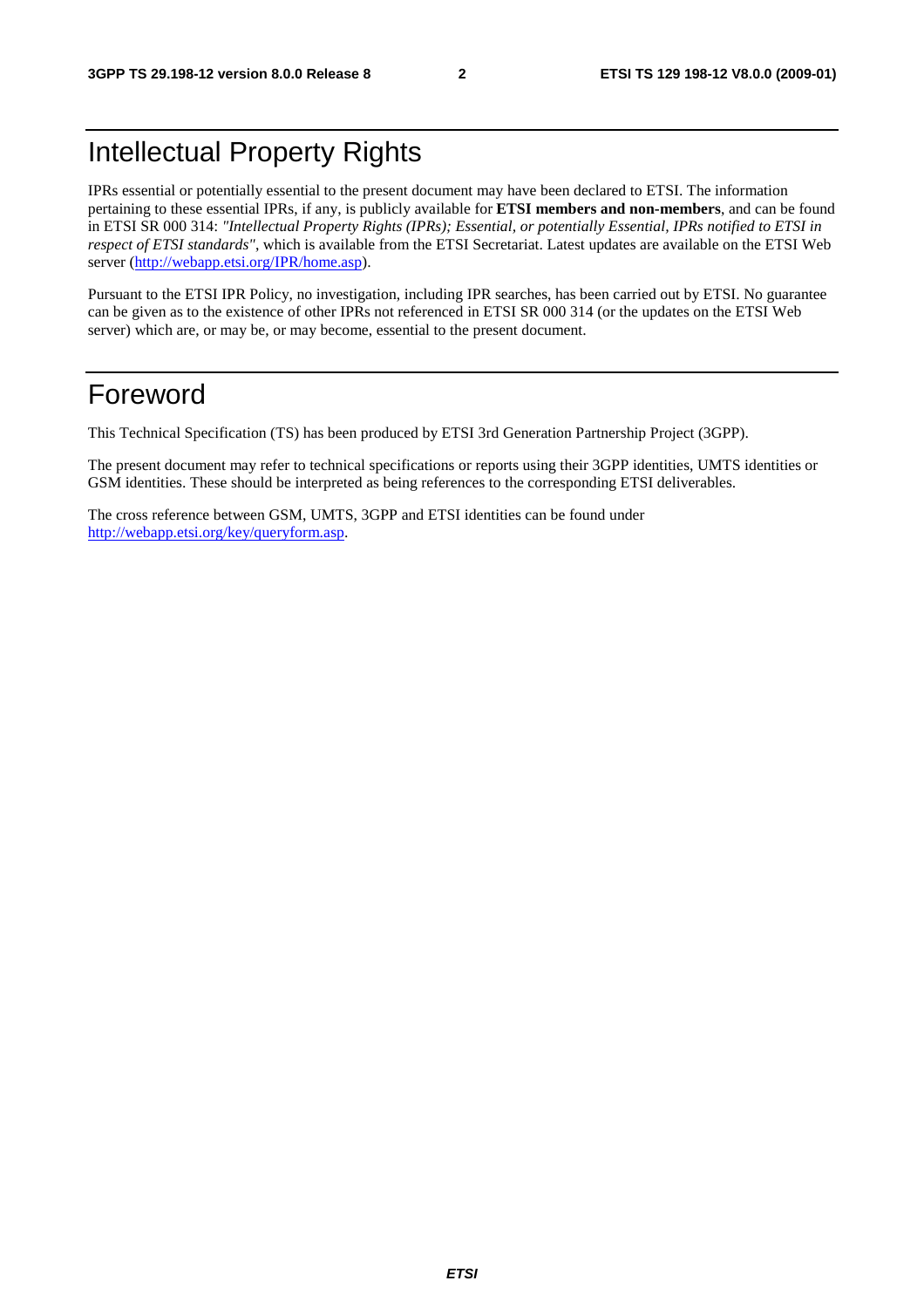$\mathbf{3}$ 

## Contents

| 1                     |  |  |  |
|-----------------------|--|--|--|
| 2                     |  |  |  |
| 3<br>3.1<br>3.2       |  |  |  |
| $\overline{4}$<br>4.1 |  |  |  |
| 5<br>5.1<br>5.2       |  |  |  |
| 6                     |  |  |  |
| 7<br>7.1              |  |  |  |
| 7.1.1                 |  |  |  |
| 7.1.2                 |  |  |  |
| 7.1.3<br>7.1.4        |  |  |  |
| 7.2                   |  |  |  |
| 7.2.1                 |  |  |  |
| 7.3                   |  |  |  |
| 7.3.1                 |  |  |  |
| 7.4                   |  |  |  |
| 7.4.1                 |  |  |  |
| 7.4.1.1               |  |  |  |
| 7.4.1.2               |  |  |  |
| 8                     |  |  |  |
| 8.1                   |  |  |  |
| 8.1.1                 |  |  |  |
| 8.1.2                 |  |  |  |
| 8.2                   |  |  |  |
| 8.2.1                 |  |  |  |
| 8.2.2                 |  |  |  |
| 8.3                   |  |  |  |
| 8.3.1<br>8.3.2        |  |  |  |
| 8.3.3                 |  |  |  |
| 8.3.4                 |  |  |  |
| 8.3.5                 |  |  |  |
| 8.3.6                 |  |  |  |
| 8.3.7                 |  |  |  |
| 8.3.8                 |  |  |  |
| 8.3.9                 |  |  |  |
| 8.3.10                |  |  |  |
| 8.3.11                |  |  |  |
| 8.3.12                |  |  |  |
| 8.3.13                |  |  |  |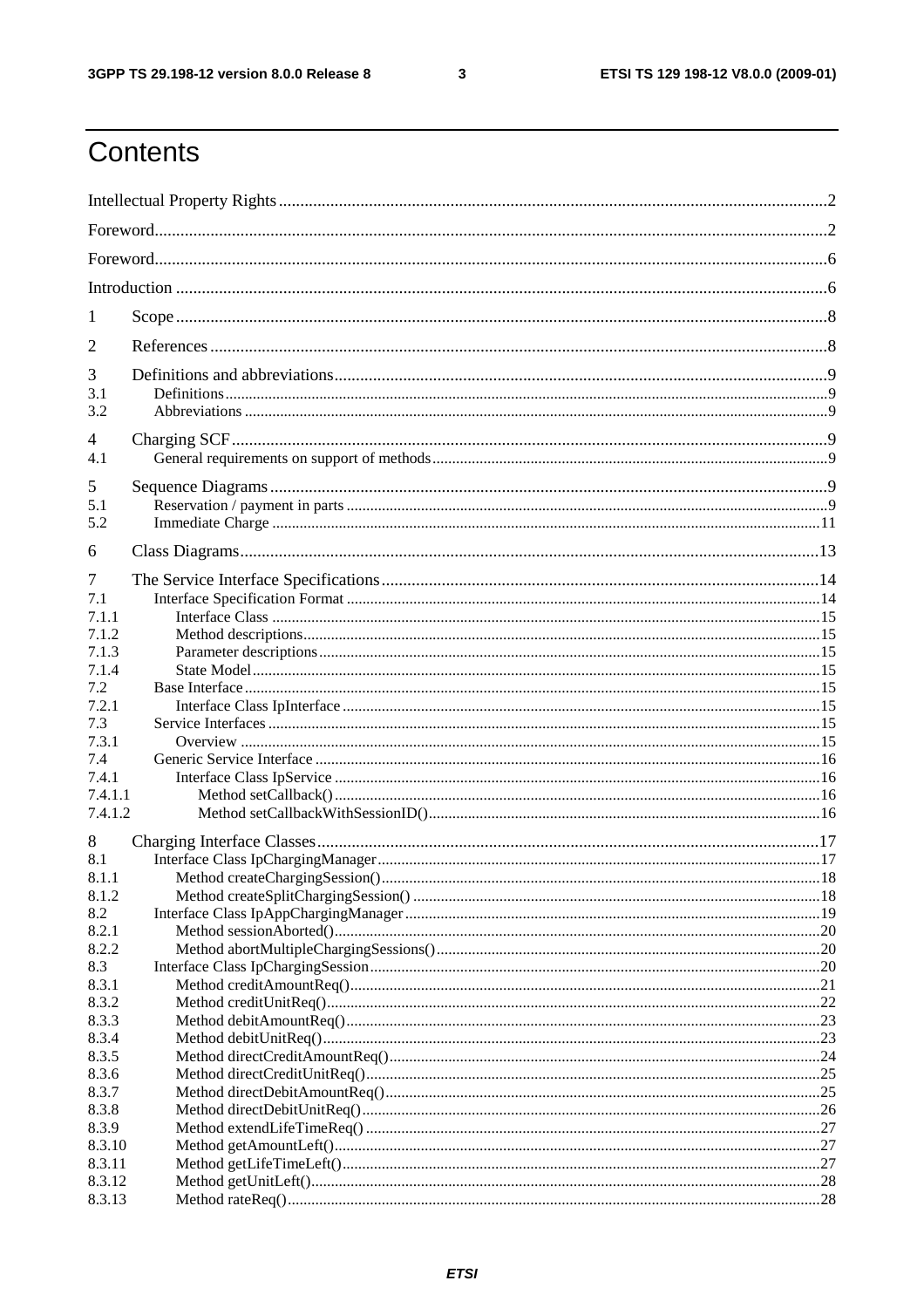$\overline{\mathbf{4}}$ 

| 8.3.14  |  |
|---------|--|
| 8.3.15  |  |
| 8.3.16  |  |
| 8.4     |  |
| 8.4.1   |  |
| 8.4.2   |  |
| 8.4.3   |  |
| 8.4.4   |  |
| 8.4.5   |  |
| 8.4.6   |  |
| 8.4.7   |  |
| 8.4.8   |  |
| 8.4.9   |  |
| 8.4.10  |  |
| 8.4.11  |  |
| 8.4.12  |  |
| 8.4.13  |  |
| 8.4.14  |  |
| 8.4.15  |  |
| 8.4.16  |  |
| 8.4.17  |  |
| 8.4.18  |  |
| 8.4.19  |  |
| 8.4.20  |  |
| 8.4.21  |  |
| 8.4.22  |  |
| 8.4.23  |  |
| 8.4.24  |  |
| 8.4.25  |  |
|         |  |
| 9       |  |
| 9.1     |  |
| 9.1.1   |  |
| 9.1.2   |  |
| 9.1.3   |  |
| 9.1.4   |  |
| 10      |  |
|         |  |
| 11      |  |
| 11.1    |  |
| 11.1.1  |  |
| 11.1.2  |  |
| 11.1.3  |  |
| 11.1.4  |  |
| 11.1.5  |  |
| 11.1.6  |  |
| 11.1.7  |  |
| 11.1.8  |  |
| 11.1.9  |  |
| 11.1.10 |  |
| 11.1.11 |  |
| 11.1.12 |  |
| 11.1.13 |  |
| 11.1.14 |  |
| 11.1.15 |  |
| 11.1.16 |  |
| 11.1.17 |  |
| 11.1.18 |  |
| 11.1.19 |  |
| 11.1.20 |  |
| 11.1.21 |  |
| 11.1.22 |  |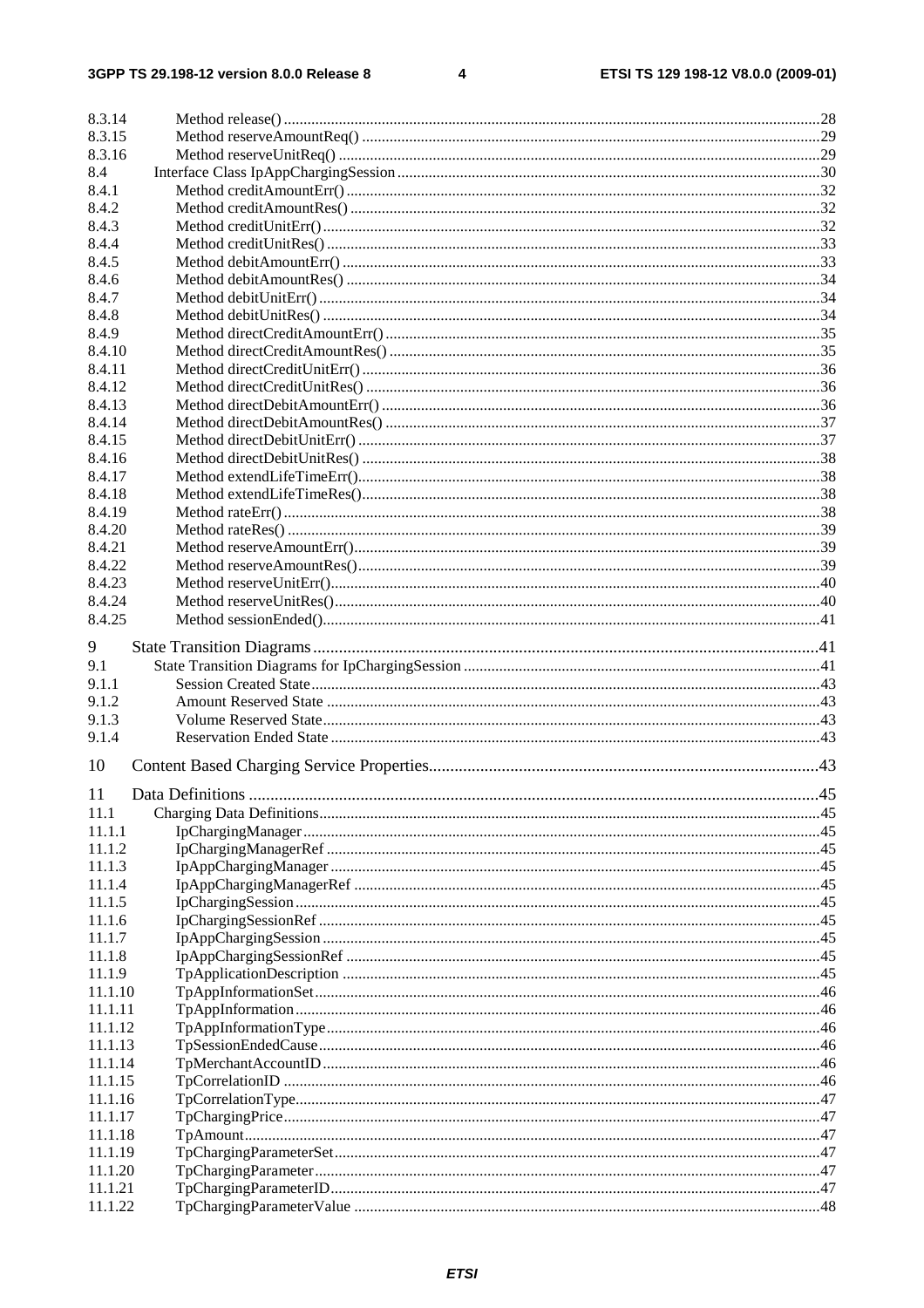$5\phantom{a}$ 

| 11.1.23                                                                                |  |
|----------------------------------------------------------------------------------------|--|
| 11.1.24                                                                                |  |
| 11.1.25                                                                                |  |
| 11.1.26                                                                                |  |
| 11.1.27                                                                                |  |
| 11.1.28                                                                                |  |
| 11.1.29                                                                                |  |
| 11.1.30                                                                                |  |
| 12                                                                                     |  |
|                                                                                        |  |
|                                                                                        |  |
|                                                                                        |  |
| Description of Charging for 3GPP2 cdma2000 networks54<br><b>Annex D</b> (informative): |  |
| D.1                                                                                    |  |
| D.2                                                                                    |  |
| D.2.1                                                                                  |  |
| D.2.2                                                                                  |  |
| D.2.3                                                                                  |  |
| D.2.4                                                                                  |  |
| D.2.5                                                                                  |  |
| D.2.6                                                                                  |  |
| D.2.7                                                                                  |  |
| D.2.8                                                                                  |  |
| D.2.9                                                                                  |  |
| D.2.10                                                                                 |  |
| D.2.11                                                                                 |  |
| D.2.12                                                                                 |  |
| D.2.13                                                                                 |  |
| D.2.14                                                                                 |  |
| D.2.15                                                                                 |  |
| <b>Annex E</b> (informative):                                                          |  |
|                                                                                        |  |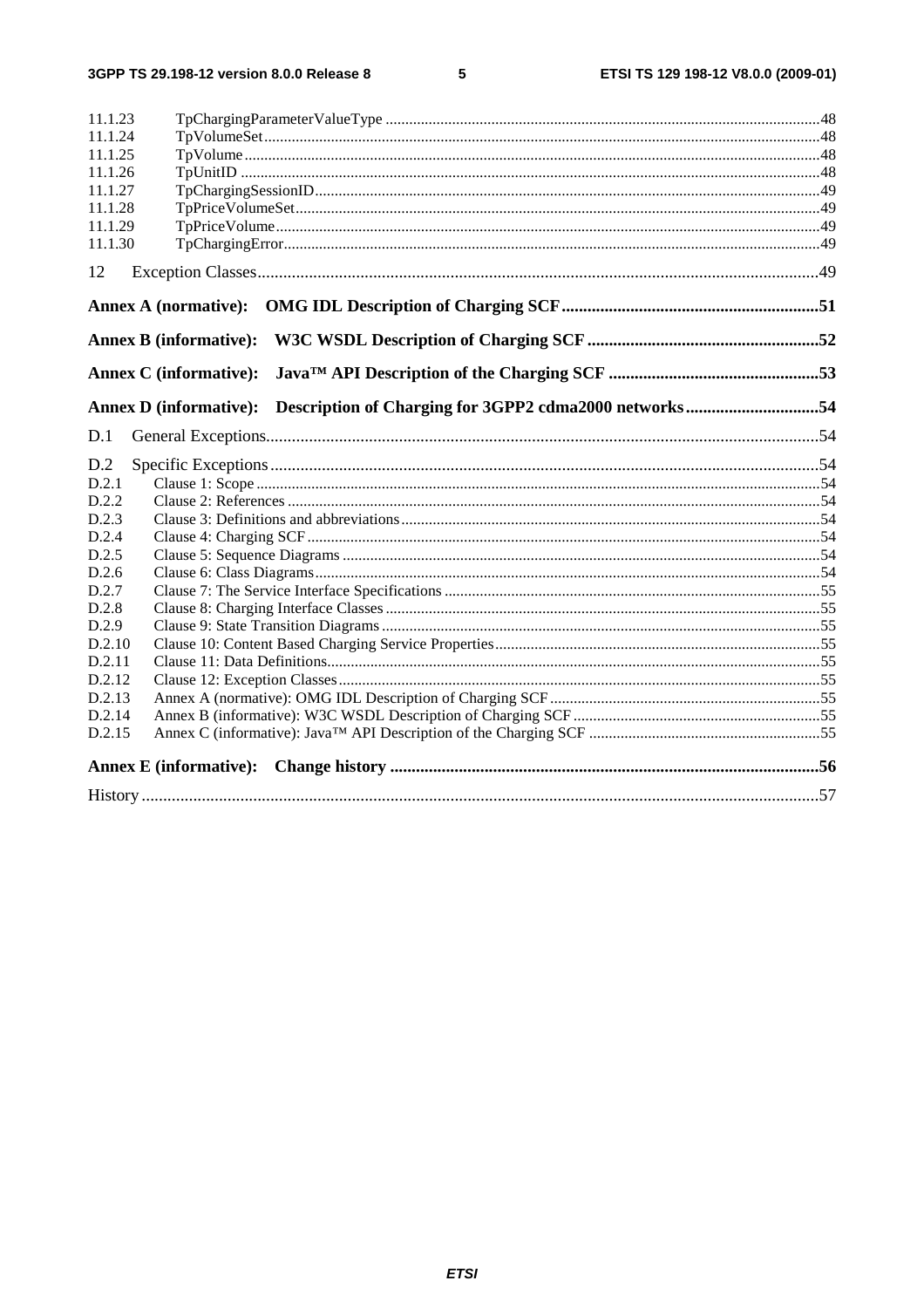## Foreword

This Technical Specification has been produced by the 3<sup>rd</sup> Generation Partnership Project (3GPP).

The contents of the present document are subject to continuing work within the TSG and may change following formal TSG approval. Should the TSG modify the contents of the present document, it will be re-released by the TSG with an identifying change of release date and an increase in version number as follows:

Version x.y.z

where:

- x the first digit:
	- 1 presented to TSG for information;
	- 2 presented to TSG for approval;
	- 3 or greater indicates TSG approved document under change control.
- y the second digit is incremented for all changes of substance, i.e. technical enhancements, corrections, updates, etc.
- z the third digit is incremented when editorial only changes have been incorporated in the document.

## Introduction

The present document is part 12 of a multi-part TS covering the 3<sup>rd</sup> Generation Partnership Project: Technical Specification Group Core Network; Open Service Access (OSA); Application Programming Interface (API), as identified below. The **API specification** (3GPP TS 29.198) is structured in the following Parts:

| Part 1:         | "Overview":                                    |                              |
|-----------------|------------------------------------------------|------------------------------|
| Part 2:         | "Common Data Definitions";                     |                              |
| Part 3:         | "Framework":                                   |                              |
| Part 4:         | "Call Control":                                |                              |
|                 | Sub-part 1: "Call Control Common Definitions"; |                              |
|                 | Sub-part 2: "Generic Call Control SCF";        |                              |
|                 | Sub-part 3: "Multi-Party Call Control SCF";    |                              |
|                 | Sub-part 4: "Multi-Media Call Control SCF";    |                              |
|                 | Sub-part 5: "Conference Call Control SCF";     |                              |
| Part 5:         | "User Interaction SCF":                        |                              |
| Part 6:         | "Mobility SCF";                                |                              |
| Part 7:         | "Terminal Capabilities SCF";                   |                              |
| Part 8:         | "Data Session Control SCF";                    |                              |
| Part 9:         | "Generic Messaging SCF";                       | (not part of 3GPP Release 8) |
| Part 10:        | "Connectivity Manager SCF";                    | (new in 3GPP Release 8)      |
| Part 11:        | "Account Management SCF";                      |                              |
| <b>Part 12:</b> | "Charging SCF".                                |                              |
| Part 13:        | "Policy Management SCF";                       |                              |
| Part 14:        | "Presence and Availability Management SCF";    |                              |
| Part 15:        | "Multi Media Messaging SCF";                   |                              |
| Part 16:        | "Service Broker SCF".                          |                              |

The **Mapping specification of the OSA APIs and network protocols** (3GPP TR 29.998) is also structured as above. A mapping to network protocols is however not applicable for all Parts, but the numbering of Parts is kept. Also in case a Part is not supported in a Release, the numbering of the parts is maintained.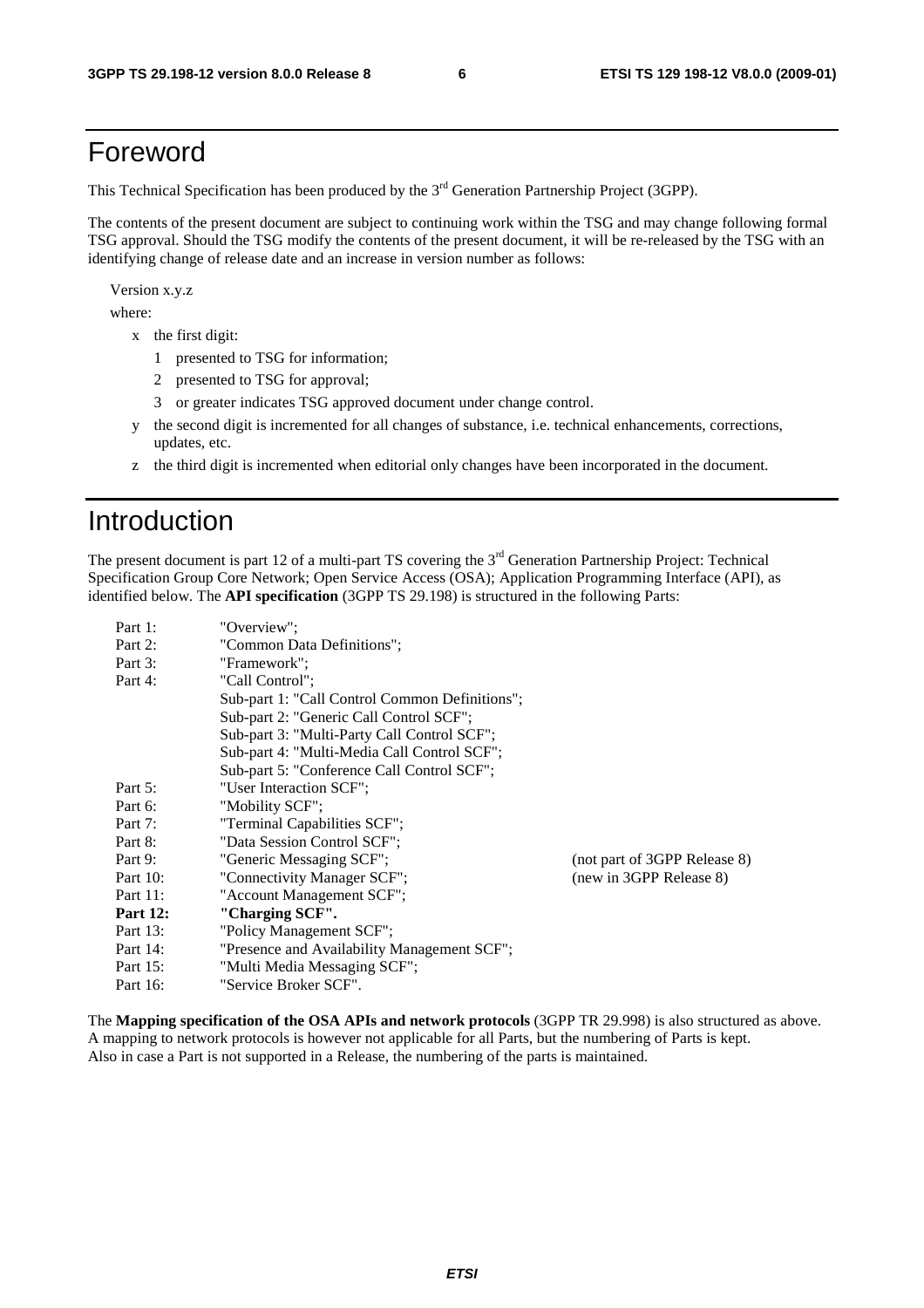| OSA API specifications 29.198-family |                                        |         |         |          |           | OSA API Mapping - 29.998-family |                                             |
|--------------------------------------|----------------------------------------|---------|---------|----------|-----------|---------------------------------|---------------------------------------------|
| 29.198-01                            | Overview                               |         |         |          | 29.998-01 | Overview                        |                                             |
| 29.198-02                            | <b>Common Data Definitions</b>         |         |         |          |           | 29.998-02                       | Not Applicable                              |
| 29.198-03                            | Framework                              |         |         |          |           | 29.998-03                       | Not Applicable                              |
| Call                                 | 29.198-                                | 29.198- | 29.198- | 29.198-  | 29.198-   | 29.998-04-1                     | Generic Call Control - CAP mapping          |
| Control                              | $04-1$                                 | $04-2$  | $04-3$  | $04 - 4$ | $04-5$    | 29.998-04-2                     | Generic Call Control - INAP mapping         |
| (CC)                                 | Common                                 | Generic | Multi-  | Multi-   | Conf      | 29.998-04-3                     | Generic Call Control - Megaco mapping       |
| <b>SCF</b>                           | CC data                                | CC SCF  | Party   | media    | CC SCF    | 29.998-04-4                     | Multiparty Call Control – ISC mapping       |
|                                      | definitions                            |         | CC SCF  | CC SCF   |           |                                 |                                             |
| 29.198-05                            | <b>User Interaction SCF</b>            |         |         |          |           | 29.998-05-1                     | User Interaction $-$ CAP mapping            |
|                                      |                                        |         |         |          |           | 29.998-05-2                     | User Interaction - INAP mapping             |
|                                      |                                        |         |         |          |           | 29.998-05-3                     | User Interaction - Megaco mapping           |
|                                      |                                        |         |         |          |           | 29.998-05-4                     | User Interaction - SMS mapping              |
| 29.198-06                            | <b>Mobility SCF</b>                    |         |         |          |           | 29.998-06-1                     | User Status and User Location - MAP         |
|                                      |                                        |         |         |          |           | mapping                         |                                             |
|                                      |                                        |         |         |          |           | 29.998-06-2                     | User Status and User Location - SIP mapping |
| 29.198-07                            | <b>Terminal Capabilities SCF</b>       |         |         |          |           | 29.998-07                       | Not Applicable                              |
| 29.198-08                            | Data Session Control SCF               |         |         |          |           | 29.998-08                       | Data Session Control – CAP mapping          |
| 29.198-09                            | <b>Generic Messaging SCF</b>           |         |         |          |           | 29.998-09                       | Not Applicable                              |
| 29.198-10                            | <b>Connectivity Manager SCF</b>        |         |         |          |           | 29.998-10                       | Not Applicable                              |
| 29.198-11                            | <b>Account Management SCF</b>          |         |         |          |           | 29.998-11                       | Not Applicable                              |
| 29.198-12                            | <b>Charging SCF</b>                    |         |         |          |           | 29.998-12                       | Not Applicable                              |
| 29.198-13                            | Policy Management SCF                  |         |         |          | 29.998-13 | Not Applicable                  |                                             |
| 29.198-14                            | Presence & Availability Management SCF |         |         |          | 29.998-14 | Not Applicable                  |                                             |
| 29.198-15                            | Multi-media Messaging SCF              |         |         |          |           | 29.998-15                       | Not Applicable                              |
| 29.198-16                            | Service Broker SCF                     |         |         |          |           | 29.998-16                       | Not Applicable                              |

**Table: Overview of the OSA APIs & Protocol Mappings 29.198 & 29.998-family**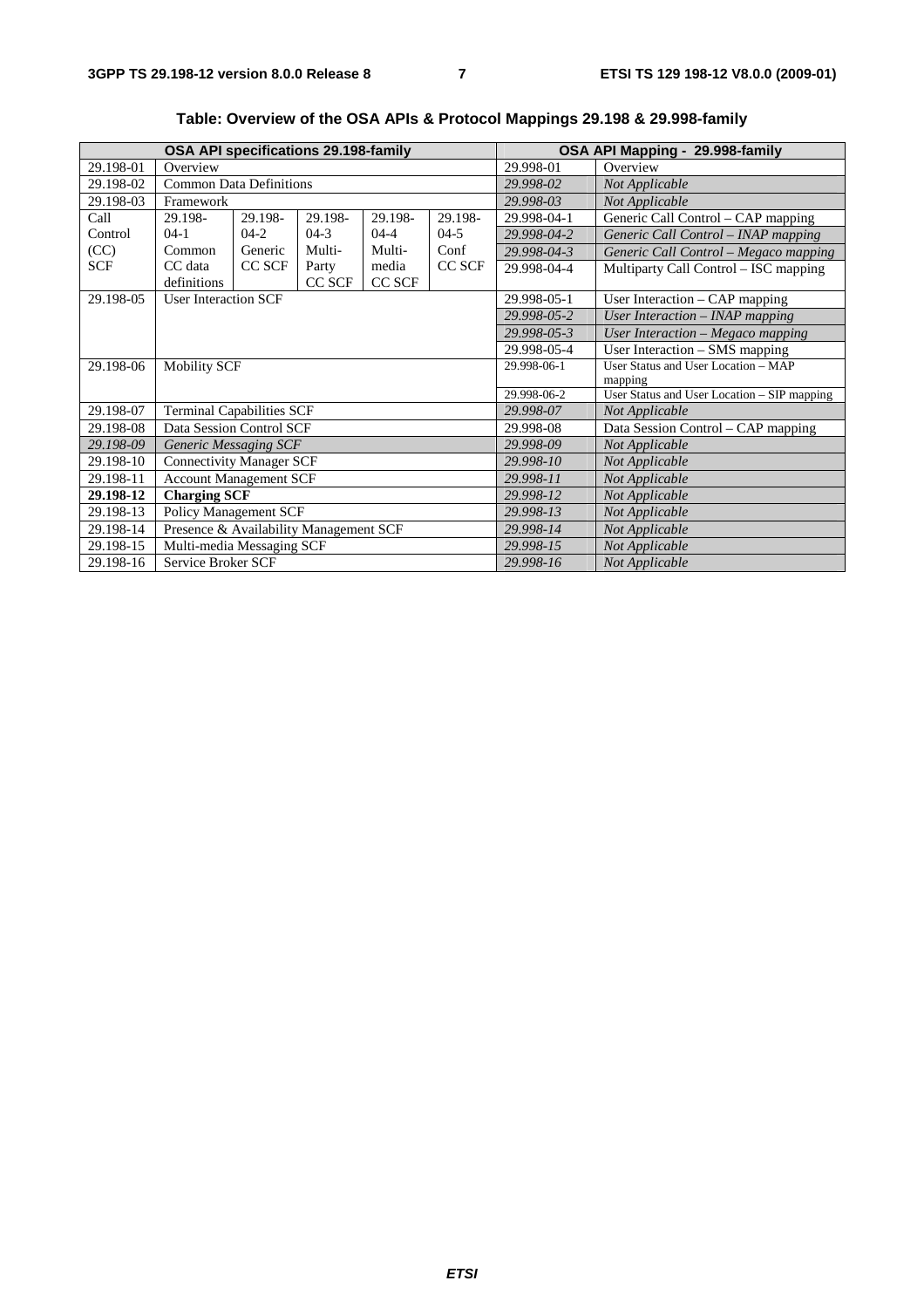## 1 Scope

The present document is Part 12 of the Stage 3 specification for an Application Programming Interface (API) for Open Service Access (OSA).

The OSA specifications define an architecture that enables application developers to make use of network functionality through an open standardised interface, i.e. the OSA APIs. The concepts and the functional architecture for the OSA are contained in 3GPP TS 23.198 [3]. The requirements for OSA are contained in 3GPP TS 22.127 [2].

The present document specifies the Charging Service Capability Feature (SCF) aspects of the interface. All aspects of the Charging SCF are defined here, these being:

- Sequence Diagrams
- Class Diagrams
- Interface specification plus detailed method descriptions
- State Transition diagrams
- Data definitions
- IDL Description of the interfaces
- WSDL Description of the interfaces
- Reference to the Java™ API description of the interfaces

The process by which this task is accomplished is through the use of object modelling techniques described by the Unified Modelling Language (UML).

This specification has been defined jointly between 3GPP TSG CT WG5, ETSI TISPAN and the Parlay Group, in cooperation a number of JAIN™ Community member companies.

Maintenance of up to 3GPP Rel-8 and new OSA Stage 1, 2 and 3 work beyond Rel-9 was moved to OMA in June 2008.

## 2 References

The following documents contain provisions which, through reference in this text, constitute provisions of the present document.

- References are either specific (identified by date of publication, edition number, version number, etc.) or non-specific.
- For a specific reference, subsequent revisions do not apply.
- For a non-specific reference, the latest version applies. In the case of a reference to a 3GPP document (including a GSM document), a non-specific reference implicitly refers to the latest version of that document *in the same Release as the present document*.
- [1] 3GPP TS 29.198-1 "Open Service Access; Application Programming Interface; Part 1: Overview".
- [2] 3GPP TS 22.127: "Service Requirement for the Open Services Access (OSA); Stage 1".
- [3] 3GPP TS 23.198: "Open Service Access (OSA); Stage 2".
- [4] World Wide Web Consortium Composite Capability/Preference Profiles (CC/PP): A user side framework for content negotiation (www.w3.org).
- [5] Wireless Application Protocol (WAP), Version 1.2, UAProf Specification ([www.wapforum.org](http://www.wapforum.org/)).
- [6] ISO 4217: "Codes for the representation of currencies and funds".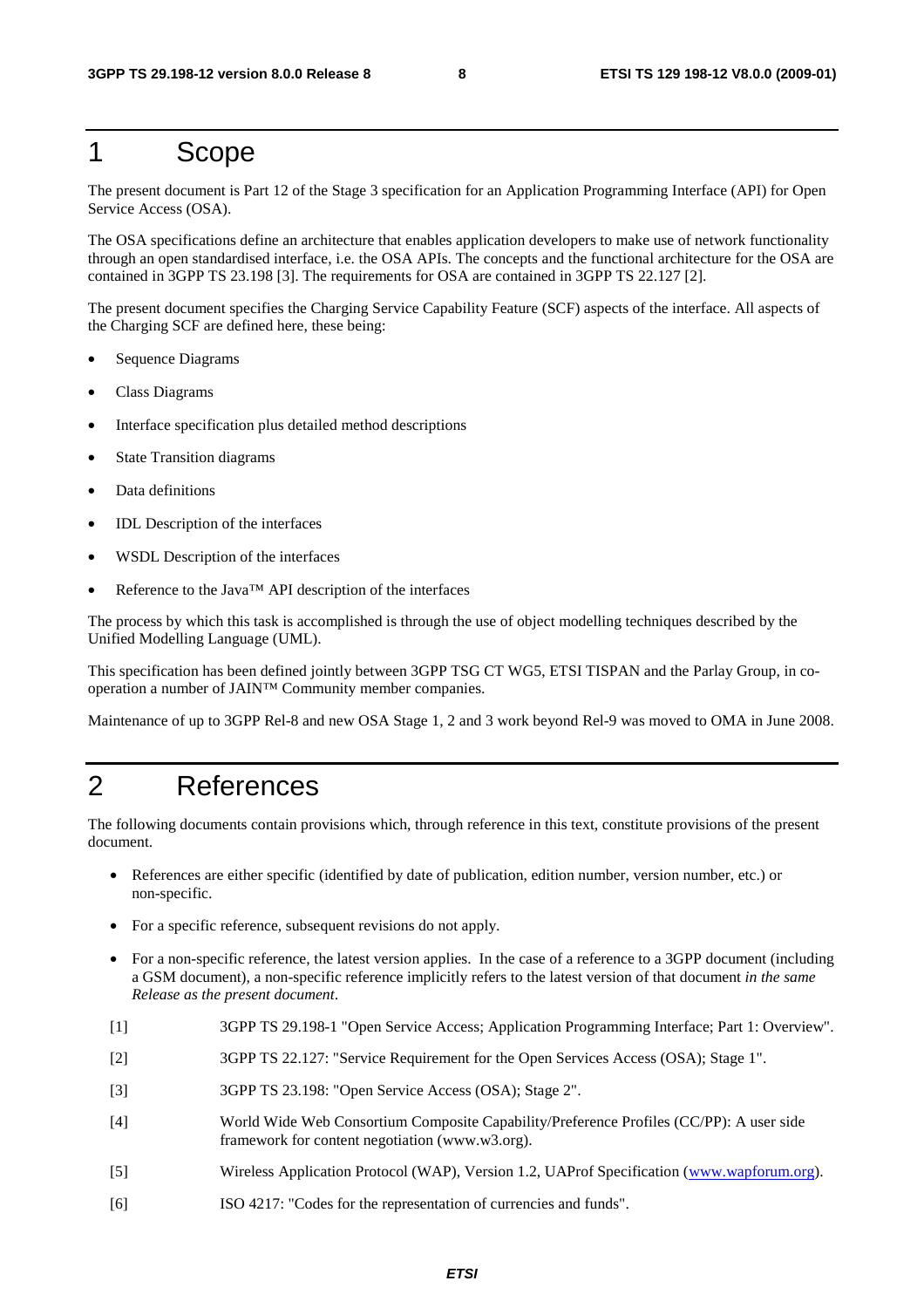## 3 Definitions and abbreviations

## 3.1 Definitions

For the purposes of the present document, the terms and definitions given in TS 29.198-1 [1] apply.

## 3.2 Abbreviations

For the purposes of the present document, the abbreviations given in TS 29.198-1 [1] apply.

## 4 Charging SCF

The following clauses describe each aspect of the Charging Service Capability Feature (SCF).

The order is as follows:

- The Sequence diagrams give the reader a practical idea of how each of the SCF is implemented.
- The Class relationships clause shows how each of the interfaces applicable to the SCF, relate to one another
- The Interface specification clause describes in detail each of the interfaces shown within the Class diagram part.
- The State Transition Diagrams (STD) show the the transition between states in the SCF. The states and transitions are well-defined; either methods specified in the Interface specification or events occurring in the underlying networks cause state transitions.
- The Data definitions clause shows a detailed expansion of each of the data types associated with the methods within the classes. Note that some data types are used in other methods and classes and are therefore defined within the Common Data types part of this specification.

## 4.1 General requirements on support of methods

An implementation of this API which supports or implements a method described in the present document, shall support or implement the functionality described for that method, for at least one valid set of values for the parameters of that method.

Where a method is not supported by an implementation of a Service interface, the exception P\_METHOD\_NOT\_SUPPORTED shall be returned to any call of that method.

Where a method is not supported by an implementation of an Application interface, a call to that method shall be possible, and no exception shall be returned.

## 5 Sequence Diagrams

## 5.1 Reservation / payment in parts

The sequence diagram illustrates how to request a reservation and how to charge a user from the reserved amount, for instance to charge a user for a streamed video which lasts 10 minutes and costs a total of \$2.00. The operations and interfaces that do not provide rating are employed throughout this sequence diagram.

We assume the application has already discovered the Charging SCF. As a result, the application received an object reference pointing to an object that implements the IpChargingManager interface.

The operations which handle units are used exactly the same, except that the amount of application usage is indicated instead of a price.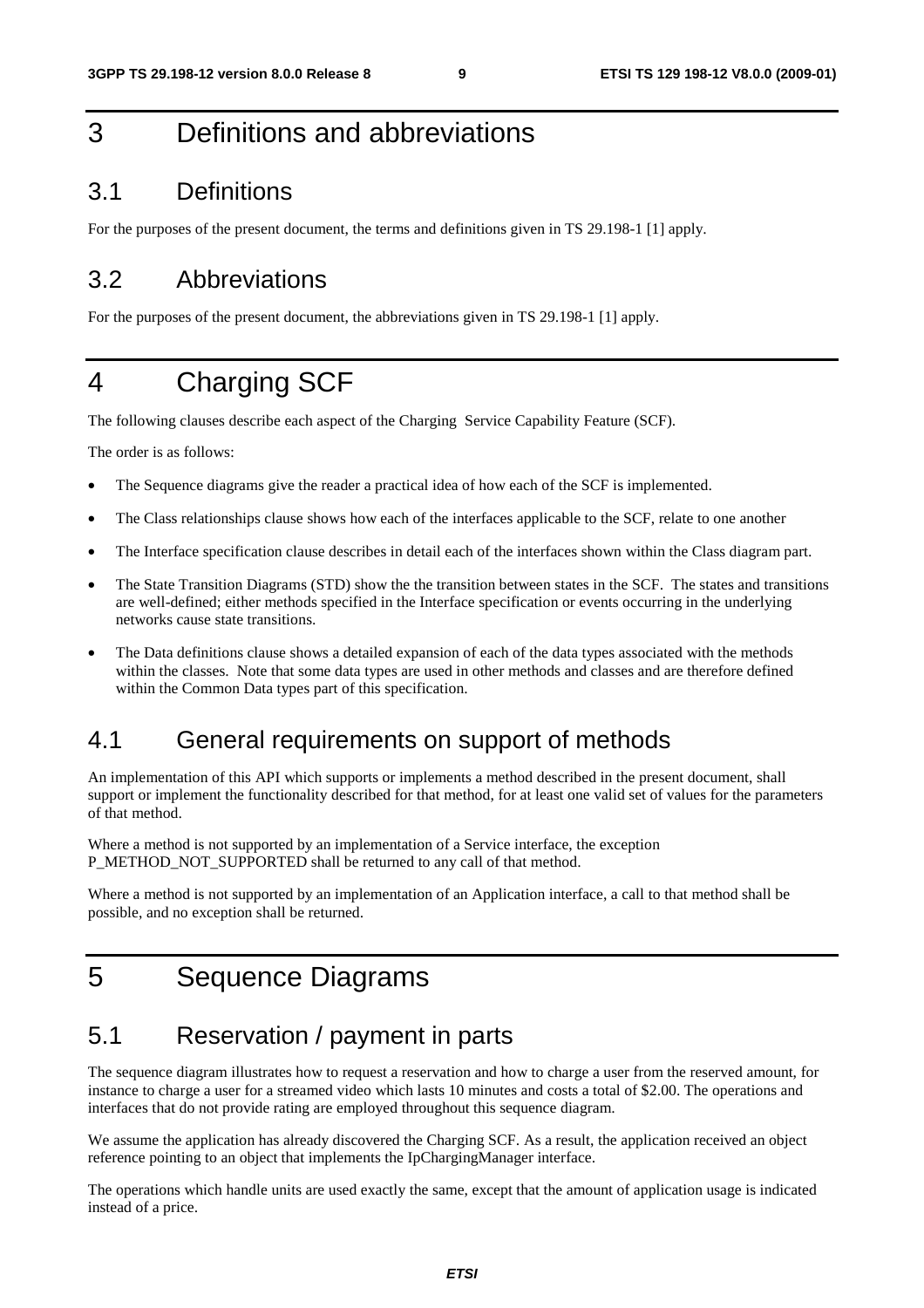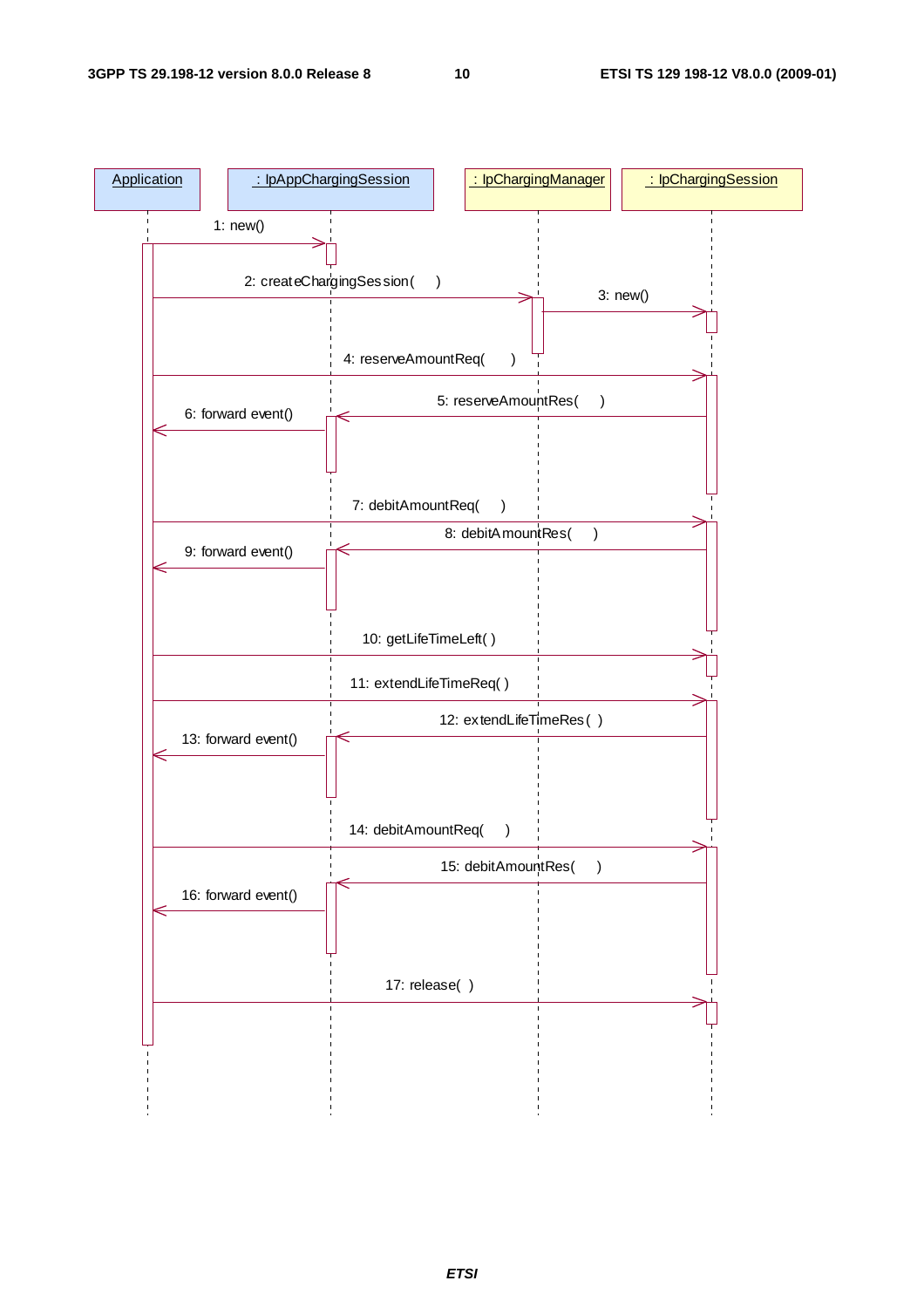1: The application creates a local object implementing the IpAppChargingSession interface. This object will receive response messages from the IpChargingSession object.

2: The application opens a charging session, a reference to a new or existing object implementing IpChargingSession is returned together with a unique session ID.

3: In this case a new object is used.

4: The application requests the reservation of \$2.00.

5: Assuming the criteria for requesting a reservation are met (the application provider has permission to charge the requested amount, the charged user has agreed to pay the requested amount), the amount is reserved in the session. At this point, the application provider knows that the network operator will accept later debit requests up to the reserved amount. So, the application may start serving the user, for instance by sending the video stream.

6: The successful reservation is reported back to the application.

After half of the video has been sent to the user, the application may choose to capture half of the price already:

7: The application requests to debit \$1.00 from the reservation.

8: The successful debit is reported back to the application.

9: The acknowledge is forwarded to the application.

10: The application checks if the remaining lifetime of the reservation will cover the remaining 5 minutes of video. Let us assume, it does not.

11: The application asks the IpChargingSession object to extend the lifetime of the reservation.

12: Assuming that the application provider is allowed to keep reservations open for longer than 10 minutes, the extendLifeTimeReq() will be honoured and confirmed properly.

13: The confirmation is forwarded to the application.

14: When the complete video has been transmitted to the user without errors, the application charges another \$1.00.

15: The IpChargingSession object acknowledges the successful debit at the IpAppChargingSession callback object.

16: The IpAppChargingSession object forwards the acknowledge to the application.

17: Since the service is complete, the application frees all resources associated with the reservation and session.

## 5.2 Immediate Charge

This sequence diagram illustrates how immediate charging is used. Assume a WAP gateway that charges the user \$0.01 per requested URL. Since it is acceptable to loose one tick worth \$0.01, no prior reservations are made. The WAP gateway sends an immediate debit for each requested URL, and should a payment have as result failure, the user is disconnected.

The operations which handle units are used exactly the same, except that the amount of application usage is indicated instead of a price.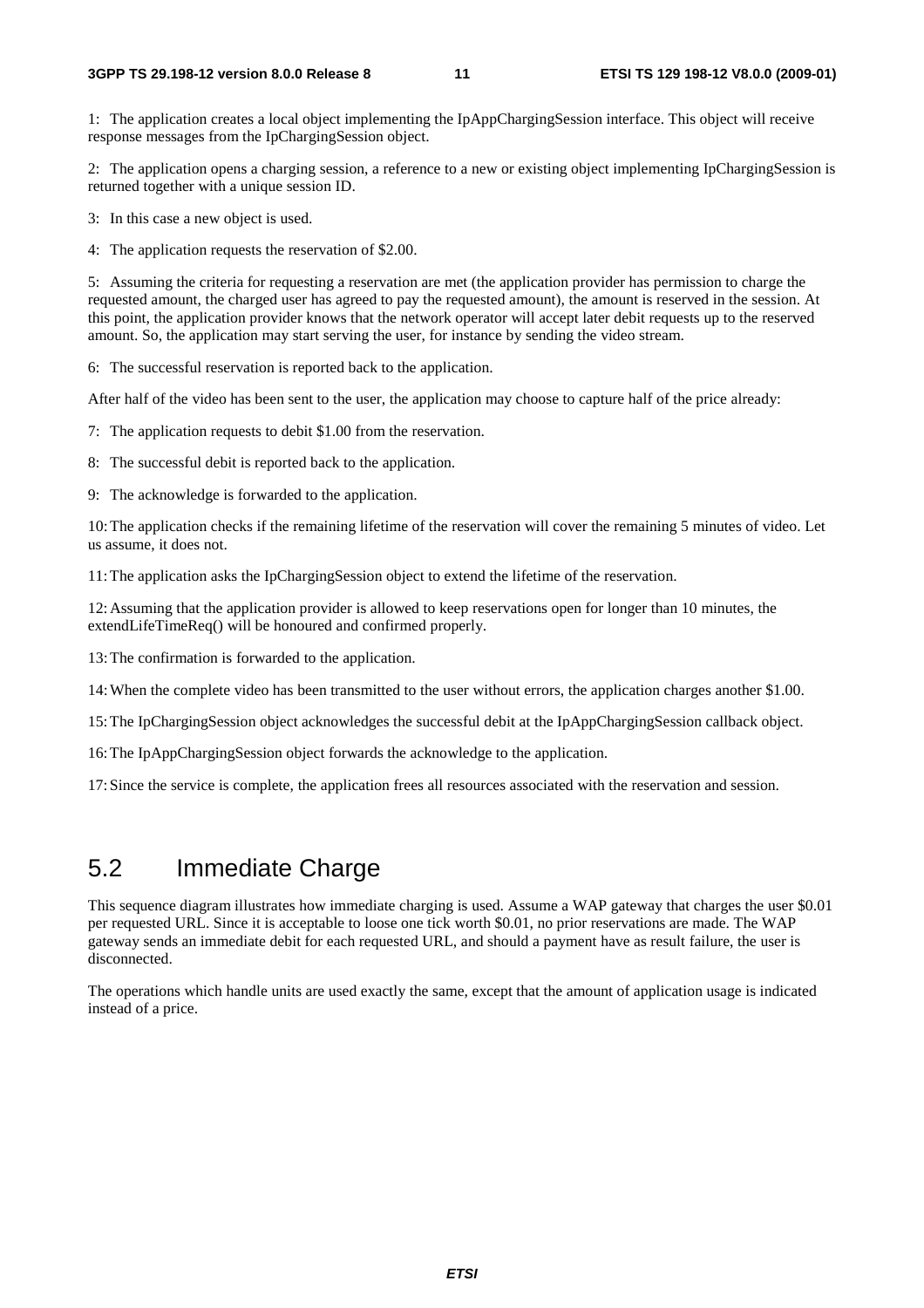

1: The application creates a local object implementing the IpAppChargingSession interface. This object will receive response messages from the IpChargingSession object.

2: The application orders the creation of a session. No new object is created for the charging session handling in this example implementation.

- 3: The application requests to charge the user \$0.01.
- 4: The payment is acknowledged.
- 5: The acknowledgement is forwarded in the application.
- 6: The application requests to charge the user \$0.01.
- 7: The payment is reported to fail.
- 8: The failure report is forwarded in the application.

(repeat steps 3 to 5 and 6 to 8 as long as you want to in any order you want to).

*ETSI*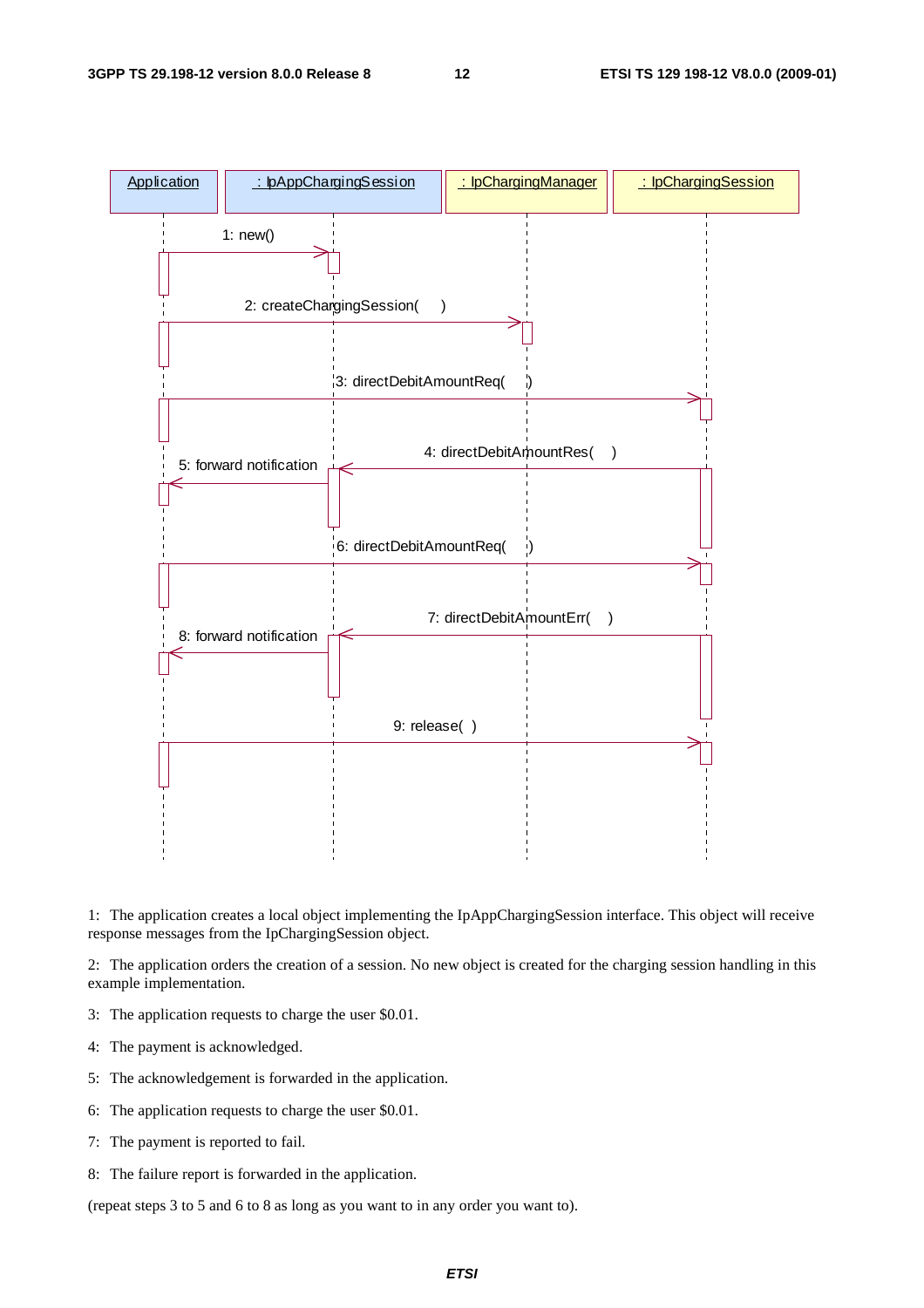9: The application releases the session.

## 6 Class Diagrams

This class diagram shows the application interfaces for charging and their relations to the service interfaces.



#### **Figure: Application Interfaces**

This class diagram shows the interfaces of the charging SCF.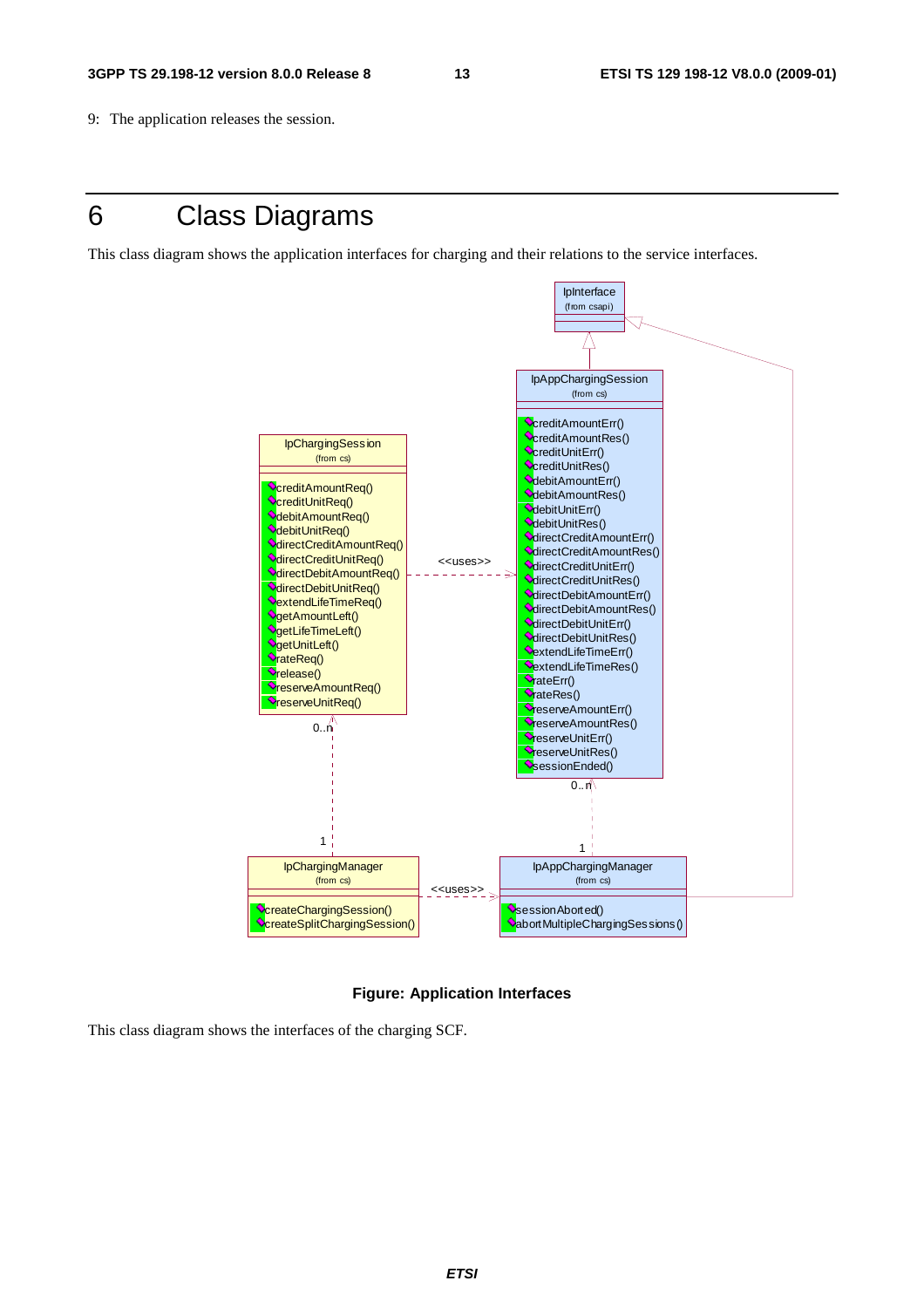

**Figure: Service Interfaces** 

## 7 The Service Interface Specifications

## 7.1 Interface Specification Format

This clause defines the interfaces, methods and parameters that form a part of the API specification. The Unified Modelling Language (UML) is used to specify the interface classes. The general format of an interface specification is described below.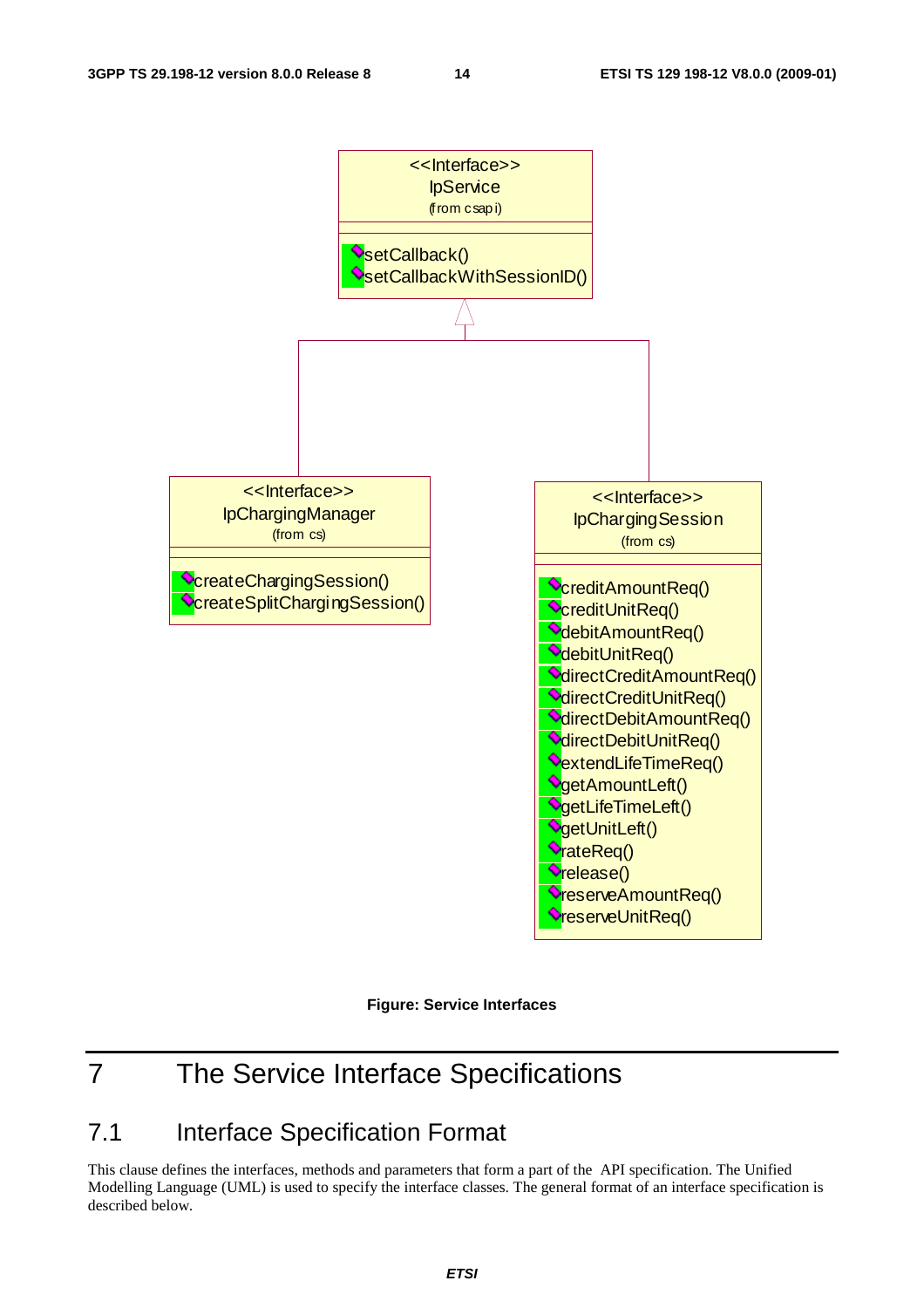## 7.1.1 Interface Class

This shows a UML interface class description of the methods supported by that interface, and the relevant parameters and types. The Service and Framework interfaces for enterprise-based client applications are denoted by classes with name Ip<name>. The callback interfaces to the applications are denoted by classes with name IpApp<name>. For the interfaces between a Service and the Framework, the Service interfaces are typically denoted by classes with name IpSvc<name>, while the Framework interfaces are denoted by classes with name IpFw<name>.

## 7.1.2 Method descriptions

Each method (API method 'call') is described. Both synchronous and asynchronous methods are used in the API. Asynchronous methods are identified by a 'Req' suffix for a method request, and, if applicable, are served by asynchronous methods identified by either a 'Res' or 'Err' suffix for method results and errors, respectively. To handle responses and reports, the application or service developer must implement the relevant IpApp<name> or IpSvc<name> interfaces to provide the callback mechanism.

## 7.1.3 Parameter descriptions

Each method parameter and its possible values are described. Parameters described as 'in' represent those that must have a value when the method is called. Those described as 'out' are those that contain the return result of the method when the method returns.

## 7.1.4 State Model

If relevant, a state model is shown to illustrate the states of the objects that implement the described interface.

## 7.2 Base Interface

## 7.2.1 Interface Class IpInterface

All application, framework and service interfaces inherit from the following interface. This API Base Interface does not provide any additional methods.



## 7.3 Service Interfaces

### 7.3.1 Overview

The Service Interfaces provide the interfaces into the capabilities of the underlying network - such as call control, user interaction, messaging, mobility and connectivity management.

The interfaces that are implemented by the services are denoted as 'Service Interface'. The corresponding interfaces that must be implemented by the application (e.g. for API callbacks) are denoted as 'Application Interface'.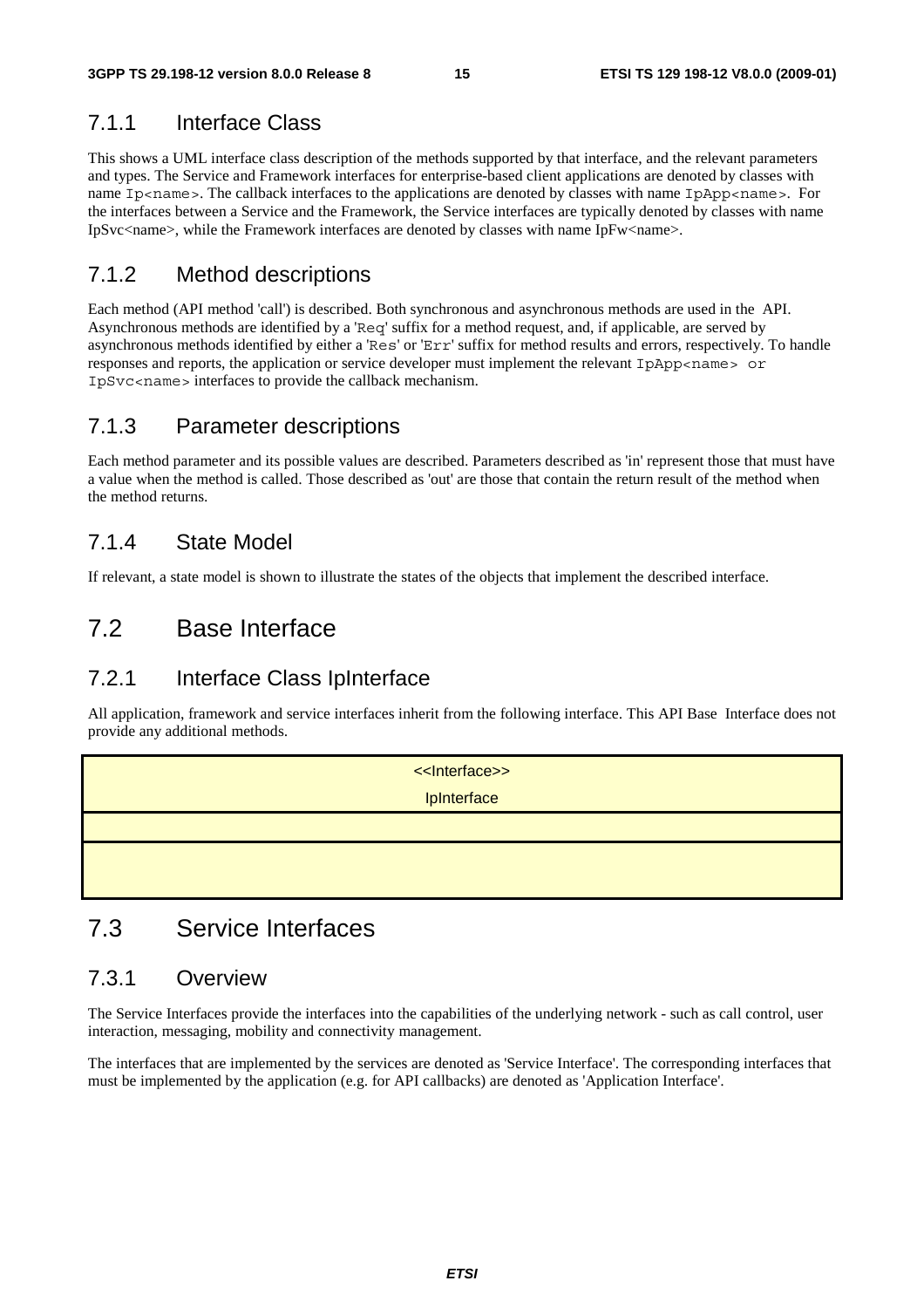## 7.4 Generic Service Interface

## 7.4.1 Interface Class IpService

Inherits from: IpInterface

All service interfaces inherit from the following interface.

| < <lnterface>&gt;</lnterface>                                                                  |  |  |  |  |
|------------------------------------------------------------------------------------------------|--|--|--|--|
| <b>IpService</b>                                                                               |  |  |  |  |
|                                                                                                |  |  |  |  |
|                                                                                                |  |  |  |  |
| setCallback (appInterface: in IpInterfaceRef) : void                                           |  |  |  |  |
| setCallbackWithSessionID (appInterface : in IpInterfaceRef, sessionID : in TpSessionID) : void |  |  |  |  |
|                                                                                                |  |  |  |  |

### 7.4.1.1 Method setCallback()

This method specifies the reference address of the callback interface that a service uses to invoke methods on the application. It is not allowed to invoke this method on an interface that uses SessionIDs. Multiple invocations of this method on an interface shall result in multiple callback references being specified. The SCS shall use the most recent callback interface provided by the application using this method. In the event that a callback reference fails or is no longer available, the next most recent callback reference available shall be used.

#### *Parameters*

#### **appInterface : in IpInterfaceRef**

Specifies a reference to the application interface, which is used for callbacks.

#### *Raises*

**TpCommonExceptions, P\_INVALID\_INTERFACE\_TYPE** 

### 7.4.1.2 Method setCallbackWithSessionID()

This method specifies the reference address of the application's callback interface that a service uses for interactions associated with a specific session ID: e.g. a specific call, or call leg. It is not allowed to invoke this method on an interface that does not use SessionIDs. Multiple invocations of this method on an interface shall result in multiple callback references being specified. The SCS shall use the most recent callback interface provided by the application using this method. In the event that a callback reference fails or is no longer available, the next most recent callback reference available shall be used.

#### *Parameters*

#### **appInterface : in IpInterfaceRef**

Specifies a reference to the application interface, which is used for callbacks.

#### **sessionID : in TpSessionID**

Specifies the session for which the service can invoke the application's callback interface.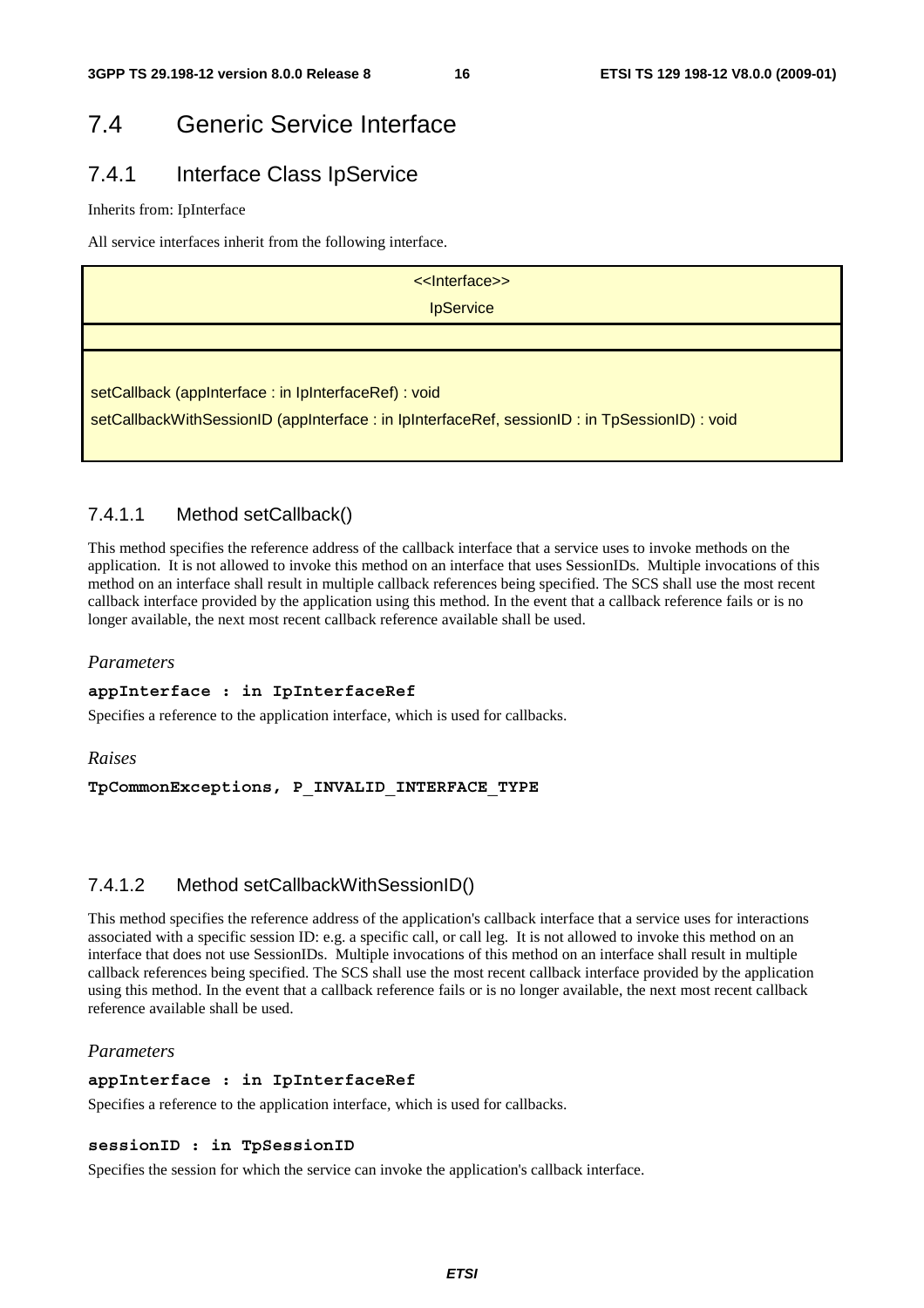#### *Raises*

**TpCommonExceptions, P\_INVALID\_SESSION\_ID, P\_INVALID\_INTERFACE\_TYPE** 

## 8 Charging Interface Classes

The Charging SCF is used by applications to charge for the usage of the applications. The charged user can be the same user as that uses the application. It is also possible that another user will pay the charge.

In the interfaces of the Charging SCF a "Request Number" is used when invoking operations that operate on the user's account (directly or indirectly via reservations) in order to make retries possible after application, service, or communication errors. A retry of these operations can be done by invoking the same operation with the same Request Number.

In the callback to the application, the Request Number to be used for the next request operation is returned. This is the only Request Number besides the one in the last request operation that can be used. This mechanism ensures that an application retries an operation when it does not receive an answer.

The use of the Request Number ensures that there can only be one outstanding request per Charging Session. Only after an answer is received (result or error), the next request can be made. Note however that only asynchronous operations that could lead to over or under charging of the user require a request number.

Because responses from the Charging SCF can be delayed in the network the Charging SCF shall guarantee that Request Numbers are unique in a timespan where delayed responses can arrive. Suppose, for example, that the response from a retried request is received indicating the next request number to use is 1 000. During the period that the response to the original request (which also carries the next request number to use equal to 1 000) can arrive, this request number may not be used again.

The units (of different types) that are used in a TpVolumeSet are NOT consolidated by the charging SCF. The application must use the same units when making the reservation and when debiting the amount. For example, when after a reservation of 10 minutes a debit request for 5 seconds is done, an error will be returned.

Split Charging Functionality.

There are cases where a single instance of the merchant application may serve more than a one service user. Examples are multi-user games or conferences. Typically, the costs for the resources consumed by the single service instance will be split among all service users.

On the other hand, a merchant application may show advertisements within its application, and in turn the company that is advertised may subside a certain percentage of the application cost. A consumer connecting to the merchant application pays only part of the costs, while the remainder is paid by the advertised company.

To support this kind of application, multiple users can be specified when a charging session is created. The charging session interface itself is the same no matter if the split charging feature is used or not.

It is subject to service level agreements that are negotiated between the OSA client provider and the network operator how the charge is split between the users.

## 8.1 Interface Class IpChargingManager

Inherits from: IpService.

This interface is the 'service manager' interface for the Charging Service. The Charging manager interface provides management functions to the charging service. The application programmer can use this interface to start charging sessions.

 This interface shall be implemented by a Charging SCF. As a minimum requirement, at least one of createChargingSession() or createSplitChargingSession() shall be implemented.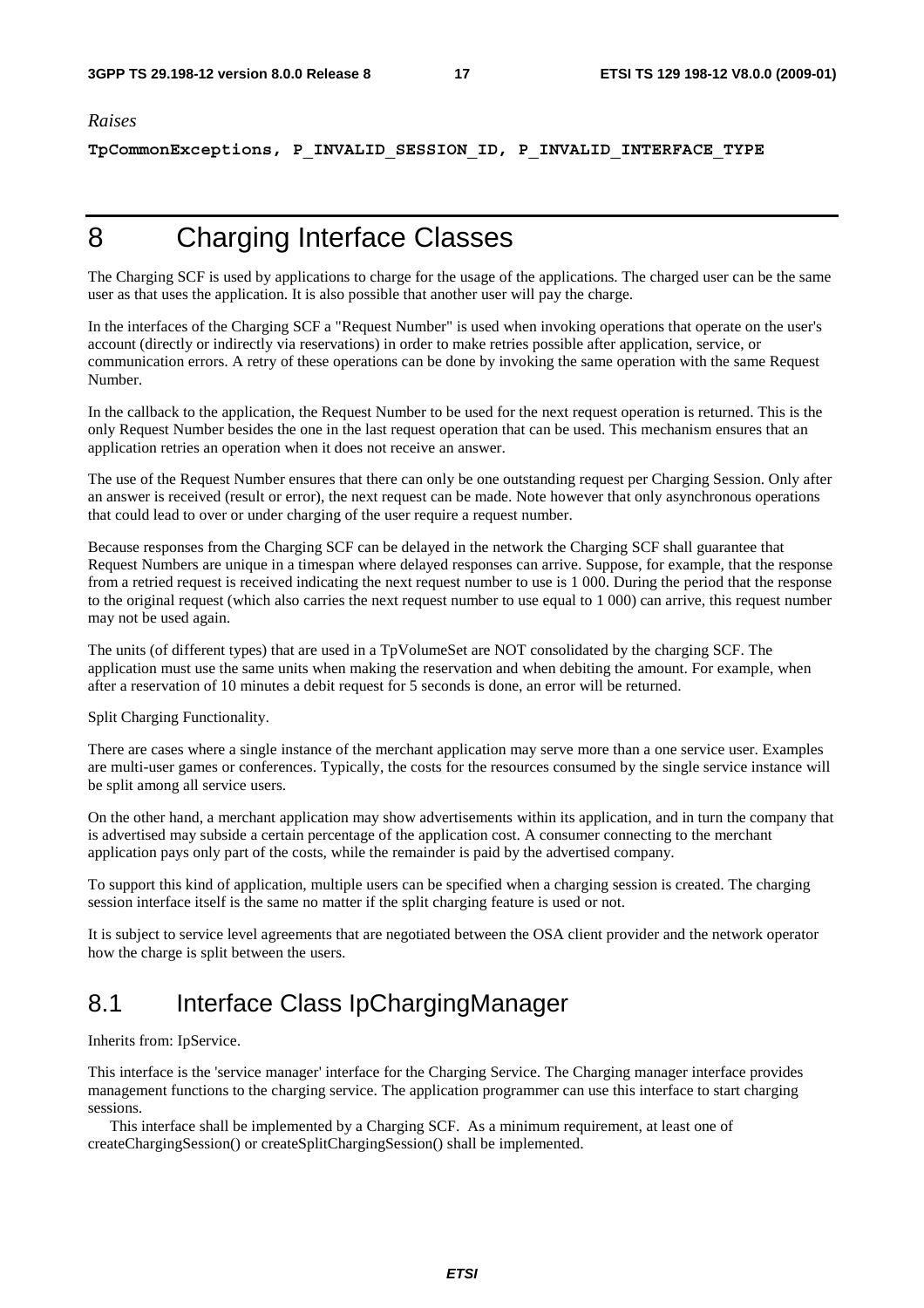| < <lnterface>&gt;</lnterface>                                                                                                                                                                                                               |
|---------------------------------------------------------------------------------------------------------------------------------------------------------------------------------------------------------------------------------------------|
| IpChargingManager                                                                                                                                                                                                                           |
|                                                                                                                                                                                                                                             |
| createChargingSession (appChargingSession: in IpAppChargingSessionRef, sessionDescription: in<br>TpString, merchantAccount: in TpMerchantAccountID, user: in TpAddress, correlationID: in<br>TpCorrelationID): TpChargingSessionID          |
| createSplitChargingSession (appChargingSession: in IpAppChargingSessionRef, sessionDescription: in<br>TpString, merchantAccount: in TpMerchantAccountID, users: in TpAddressSet, correlationID: in<br>TpCorrelationID): TpChargingSessionID |

## 8.1.1 Method createChargingSession()

This method creates an instance of the IpChargingSession interface to handle the charging events related to the specified user and to the application invoking this method. An IpAppChargingManager should already have been passed to the IpChargingManager, otherwise the charging manager will not be able to report a sessionAborted() to the application (the application should invoke setCallback() if it wishes to ensure this).

Returns chargingSession: Defines the session.

#### *Parameters*

#### **appChargingSession : in IpAppChargingSessionRef**

Callback interface for the session in the application.

#### **sessionDescription : in TpString**

Descriptive text for informational purposes.

#### **merchantAccount : in TpMerchantAccountID**

Identifies the account of the party providing the application to be used.

#### **user : in TpAddress**

Specifies the user that is using the application. This may or may not be the user that will be charged. The Charging service will determine the charged user. When this method is invoked the Charging service shall determine if charging is allowed for this application for this subscriber. An exception shall be thrown if this type of charging is not allowed.

#### **correlationID : in TpCorrelationID**

This value can be used to correlate the charging to network activity.

#### *Returns*

#### **TpChargingSessionID**

*Raises* 

**TpCommonExceptions, P\_INVALID\_USER, P\_INVALID\_ACCOUNT** 

### 8.1.2 Method createSplitChargingSession()

This method creates an instance of the IpChargingSession interface to handle the charging events related to the specified users and to the application invoking this method. This method differs from createChargingSession() in that it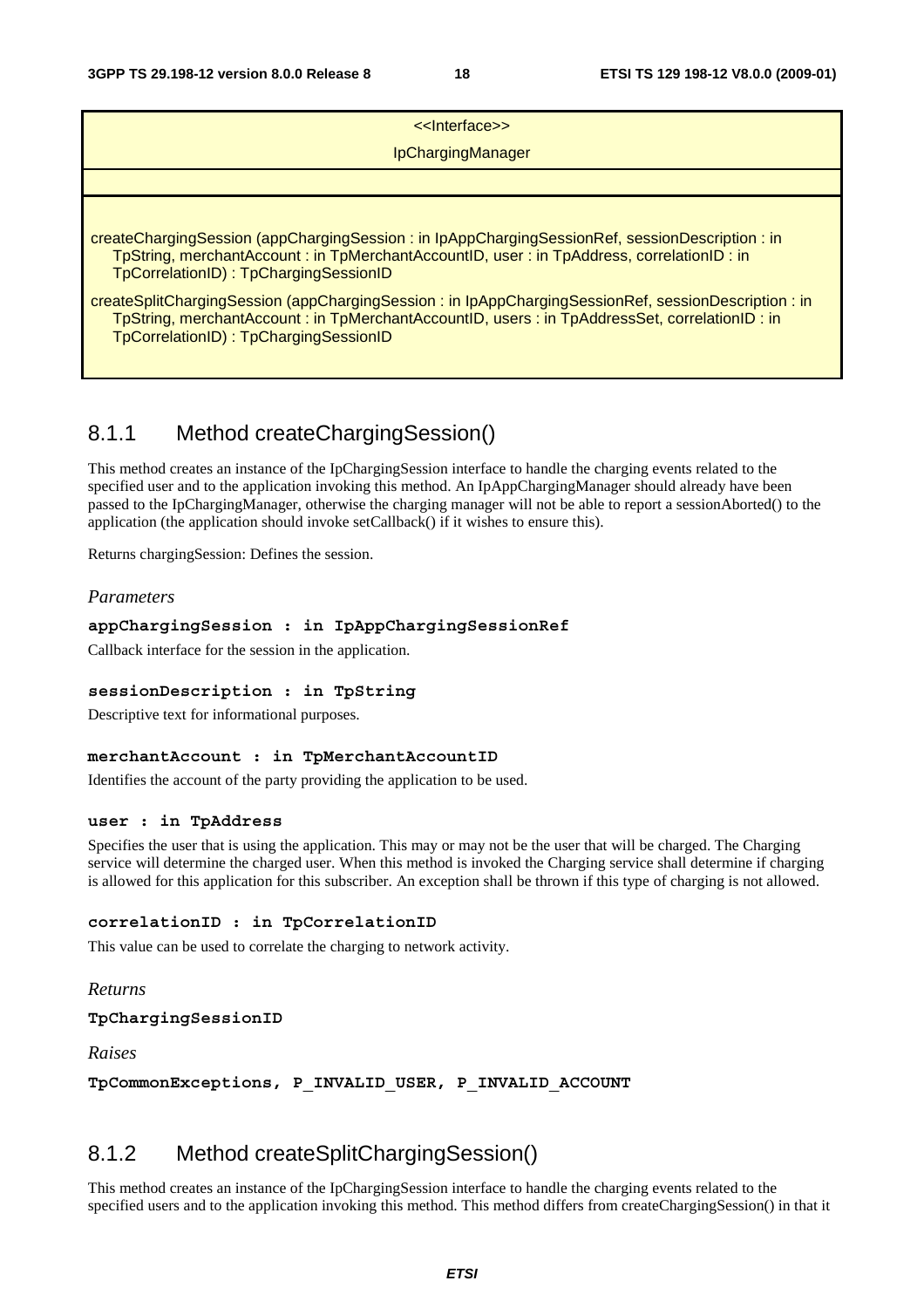allows to specify multiple users to be charged. The SCS implementation is responsible to figure out how later reserve and charge operations are split among these subscribers. The algorithm may be selected and controlled e.g. through the chargingParameter argument in the respective methods. The algorithms provided and the details how they interpret any parameters are vendor specific.

Returns chargingSession: Defines the session.

#### *Parameters*

#### **appChargingSession : in IpAppChargingSessionRef**

Callback interface for the session in the application.

#### **sessionDescription : in TpString**

Descriptive text for informational purposes.

#### **merchantAccount : in TpMerchantAccountID**

Identifies the account of the party providing the application to be used.

#### **users : in TpAddressSet**

Specifies the users that are involved in using the application. This could be all users in a multi-party application (conference call, multi-user-game).

#### **correlationID : in TpCorrelationID**

This value can be used to correlate the charging to network activity.

#### *Returns*

**TpChargingSessionID** 

*Raises* 

**TpCommonExceptions, P\_INVALID\_USER, P\_INVALID\_ACCOUNT** 

## 8.2 Interface Class IpAppChargingManager

Inherits from: IpInterface.

This interface is the manager application interface for the Charging Service. The Charging manager interface provides the application Charging Session Management functions to the charging service.

#### <<Interface>>

#### IpAppChargingManager

sessionAborted (sessionID : in TpSessionID) : void

abortMultipleChargingSessions (chargingSessionSet : in TpSessionIDSet) : void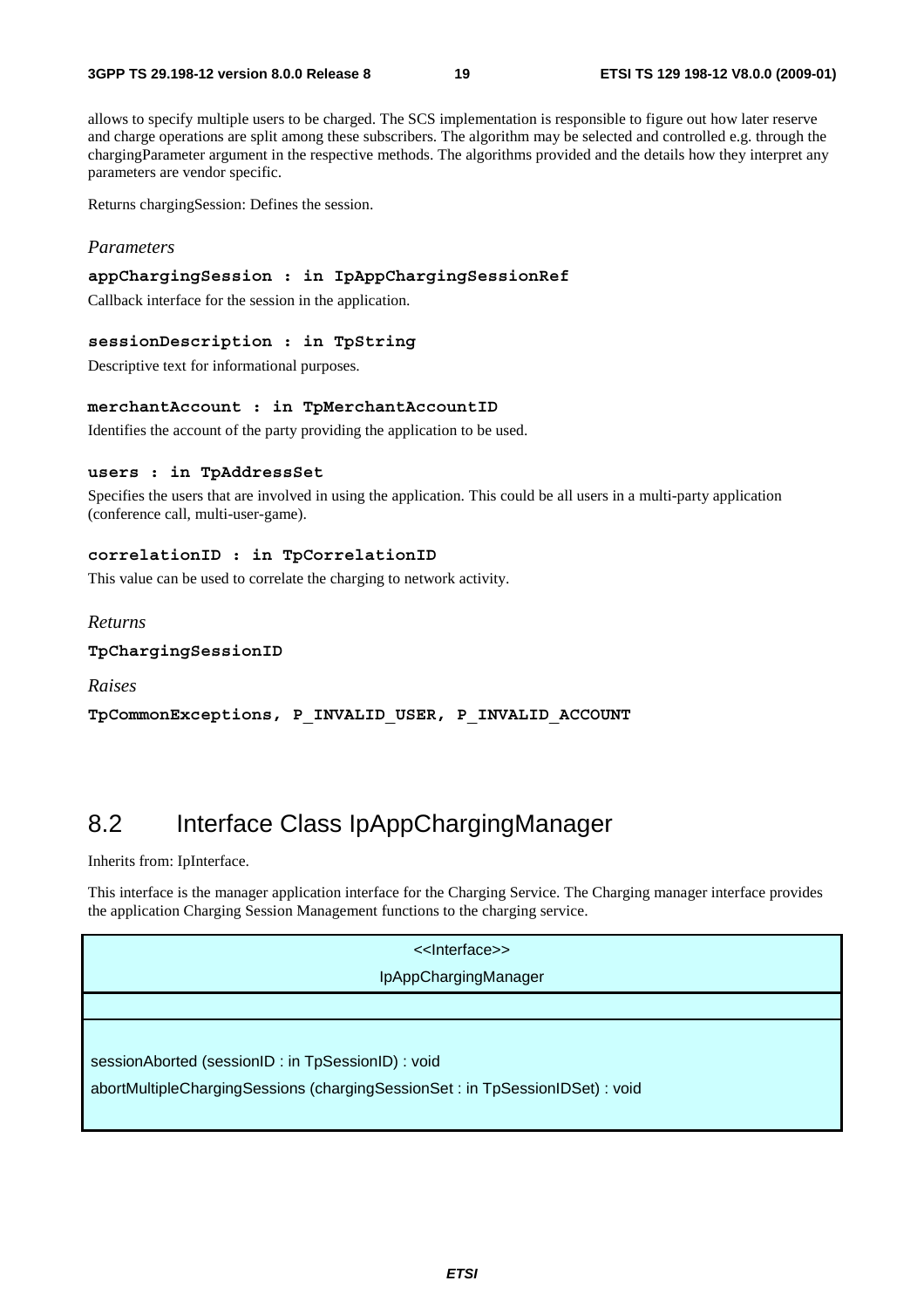## 8.2.1 Method sessionAborted()

This method indicates to the application that the charging session object (at the gateway) has aborted or terminated abnormally. No further communication will be possible between the charging session and application.

#### *Parameters*

#### **sessionID : in TpSessionID**

Specifies the sessionID of the charging session that has aborted or terminated abnormally.

### 8.2.2 Method abortMultipleChargingSessions()

The service may invoke this method on the IpAppChargingManager interface to indicate that a number of ongoing charging sessions have aborted or terminated abnormally. No further communication will be possible between the application and the charging sessions. This may be used for example in the event of service failure and recovery in order to instruct the application that a number of charging sessions have failed. The service shall provide a set of charging sessionIDs indicating to the application the charging sessions that have aborted. In the case that the service invokes this method and provides an empty set of sessionIDs, this shall be used to indicate that all charging sessions previously active on the IpChargingManager interface have been aborted.

#### *Parameters*

#### **chargingSessionSet : in TpSessionIDSet**

Specifies the set of sessionIDs of charging sessions that have aborted or terminated abnormally. The empty set shall be used to indicate that all charging sessions have aborted.

## 8.3 Interface Class IpChargingSession

#### Inherits from: IpService.

The Charging Session interface provides operations to facilitate transactions between a merchant and a user. The application programmer can use this interface to debit or credit amounts and/or units towards a user, to create and extend the lifetime of a reservation and to get information about what is left of the reservation.

 This interface shall be implemented by a Charging SCF. As a minimum requirement, the release() method shall be implemented. If the reserveAmountReq() method is implemented, at least one of the debitAmountReq() or the creditAmountReq() methods shall also be implemented. If the reserveUnitReq() method is implemented, at least one of the debitUnitReq() or the creditUnitReq() methods shall also be implemented. If neither the reserveAmountReq() nor the reserveUnitReq() method is implemented, then at least one of the directDebitAmountReq() or the directDebitUnitReq(), or the directCreditAmountReq(), or the directCreditUnitReq() methods shall be implemented.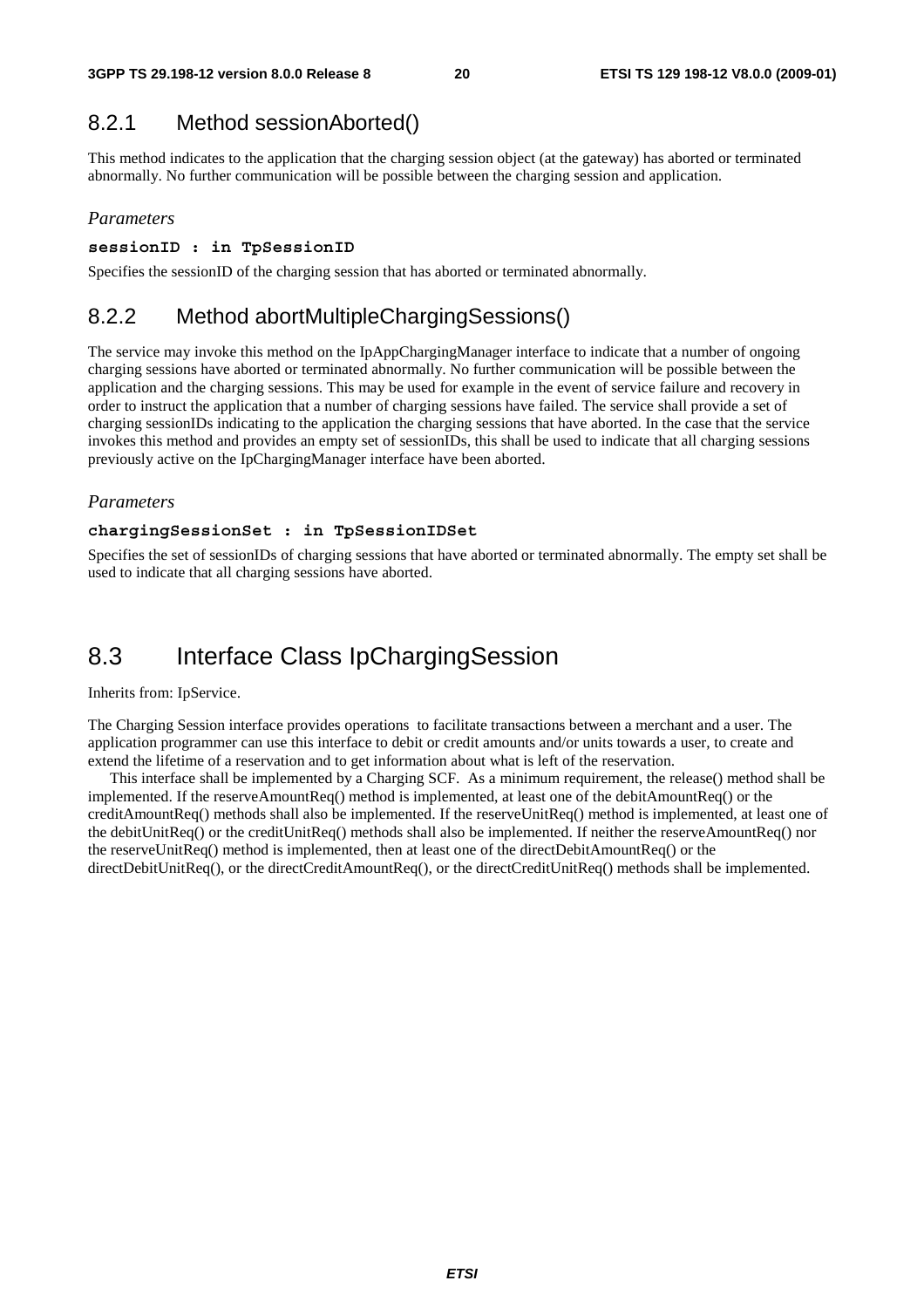| < <lnterface>&gt;</lnterface>                                                                                                                                                                                                                                   |  |  |  |
|-----------------------------------------------------------------------------------------------------------------------------------------------------------------------------------------------------------------------------------------------------------------|--|--|--|
| IpChargingSession                                                                                                                                                                                                                                               |  |  |  |
|                                                                                                                                                                                                                                                                 |  |  |  |
|                                                                                                                                                                                                                                                                 |  |  |  |
| creditAmountReq (sessionID : in TpSessionID, applicationDescription : in TpApplicationDescription, amount<br>: in TpChargingPrice, closeReservation : in TpBoolean, requestNumber : in TpInt32) : void                                                          |  |  |  |
| creditUnitReq (sessionID: in TpSessionID, applicationDescription: in TpApplicationDescription, volumes:<br>in TpVolumeSet, closeReservation : in TpBoolean, requestNumber : in TpInt32) : void                                                                  |  |  |  |
| debitAmountReq (sessionID: in TpSessionID, applicationDescription: in TpApplicationDescription, amount:<br>in TpChargingPrice, closeReservation : in TpBoolean, requestNumber : in TpInt32) : void                                                              |  |  |  |
| debitUnitReq (sessionID: in TpSessionID, applicationDescription: in TpApplicationDescription, volumes: in<br>TpVolumeSet, closeReservation : in TpBoolean, requestNumber : in TpInt32) : void                                                                   |  |  |  |
| directCreditAmountReq (sessionID: in TpSessionID, applicationDescription: in TpApplicationDescription,<br>chargingParameters: in TpChargingParameterSet, amount: in TpChargingPrice, requestNumber: in<br>TpInt32) : void                                       |  |  |  |
| directCreditUnitReq (sessionID: in TpSessionID, applicationDescription: in TpApplicationDescription,<br>chargingParameters: in TpChargingParameterSet, volumes: in TpVolumeSet, requestNumber: in<br>TpInt32): void                                             |  |  |  |
| directDebitAmountReq (sessionID: in TpSessionID, applicationDescription: in TpApplicationDescription,<br>chargingParameters: in TpChargingParameterSet, amount: in TpChargingPrice, requestNumber: in<br>TpInt32): void                                         |  |  |  |
| directDebitUnitReq (sessionID: in TpSessionID, applicationDescription: in TpApplicationDescription,<br>chargingParameters: in TpChargingParameterSet, volumes: in TpVolumeSet, requestNumber: in<br>TpInt32): void                                              |  |  |  |
| extendLifeTimeReq (sessionID: in TpSessionID): void                                                                                                                                                                                                             |  |  |  |
| getAmountLeft (sessionID: in TpSessionID): TpChargingPrice                                                                                                                                                                                                      |  |  |  |
| getLifeTimeLeft (sessionID: in TpSessionID): TpInt32                                                                                                                                                                                                            |  |  |  |
| getUnitLeft (sessionID: in TpSessionID): TpVolumeSet                                                                                                                                                                                                            |  |  |  |
| rateReq (sessionID: in TpSessionID, chargingParameters: in TpChargingParameterSet): void                                                                                                                                                                        |  |  |  |
| release (sessionID: in TpSessionID, requestNumber: in TpInt32): void                                                                                                                                                                                            |  |  |  |
| reserveAmountReq (sessionID: in TpSessionID, applicationDescription: in TpApplicationDescription,<br>chargingParameters: in TpChargingParameterSet, preferredAmount: in TpChargingPrice,<br>minimumAmount: in TpChargingPrice, requestNumber: in TpInt32): void |  |  |  |
| reserveUnitReq (sessionID: in TpSessionID, applicationDescription: in TpApplicationDescription,<br>chargingParameters: in TpChargingParameterSet, volumes: in TpVolumeSet, requestNumber: in<br>TpInt32): void                                                  |  |  |  |

## 8.3.1 Method creditAmountReq()

This method credits an amount towards the reservation associated with the session.

The amount left in the reservation will be increased by this amount.

Each request to debit / credit an amount towards a reservation is handled separately. For example, two requests for a payment of EUR 1,- will give a total payment of EUR 2,-.

A credit of EUR 1,- and a debit of EUR 1 will give a total payment of EUR 0,-.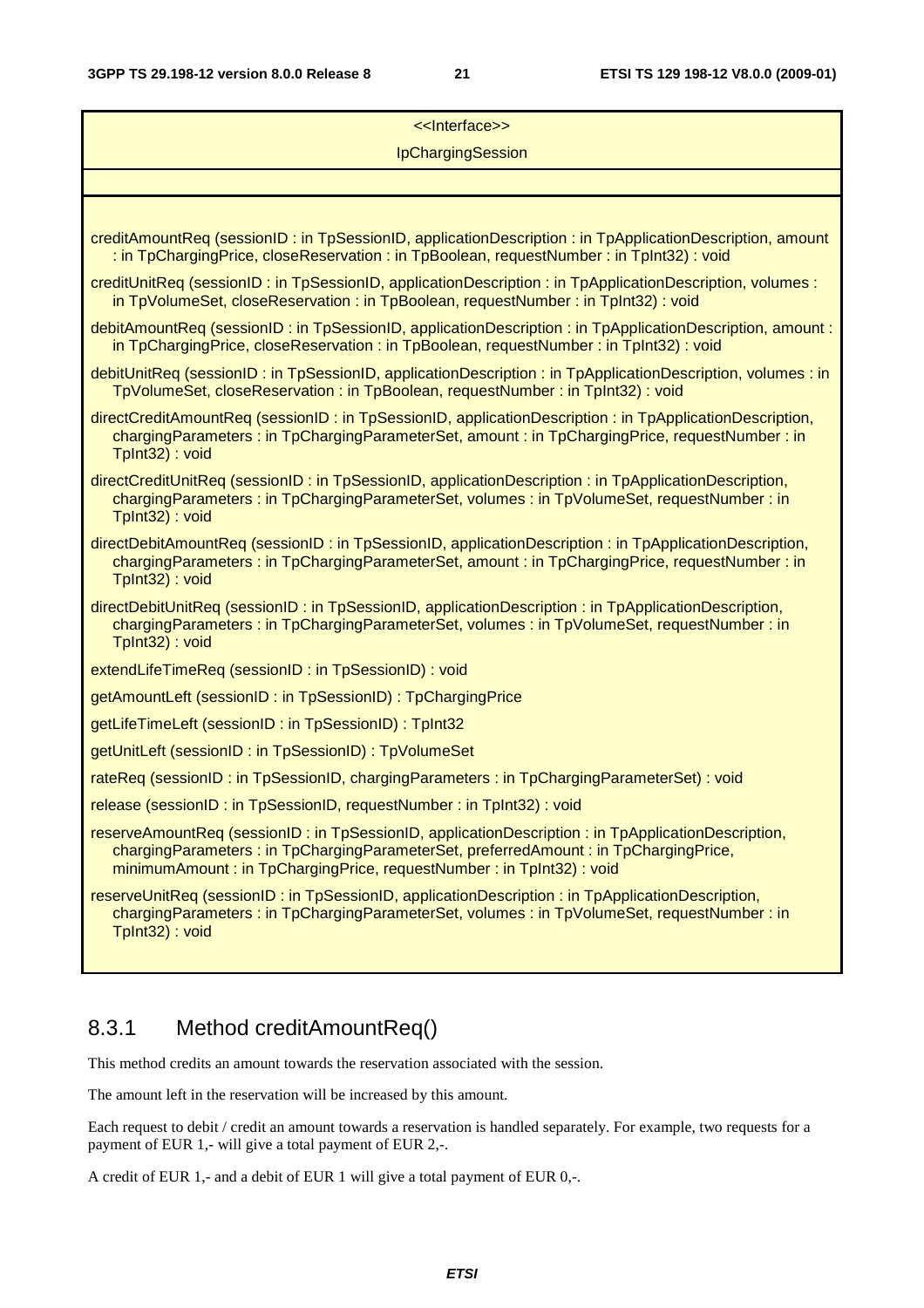#### *Parameters*

#### **sessionID : in TpSessionID**

The ID of the session.

#### **applicationDescription : in TpApplicationDescription**

Descriptive text for informational purposes (e.g. text presented on the bill and used in communication towards the user).

#### **amount : in TpChargingPrice**

The amount of specified currency to be credited towards the user.

#### **closeReservation : in TpBoolean**

If set to true, this parameter indicates that the remaining part of the reservation can be freed. This may also mean addition of currency to the subscriber's account if more credits than debits have been made. The session is not released, this has to be done explicitly by calling the release() method.

#### **requestNumber : in TpInt32**

Specifies the number given in the result of the previous operation on this session, or when creating the session. When no answer is received the same operation with the same parameters must be retried with the same requestNumber.

#### *Raises*

```
TpCommonExceptions, P_INVALID_SESSION_ID, P_INVALID_AMOUNT, 
P_INVALID_CURRENCY, P_INVALID_REQUEST_NUMBER
```
### 8.3.2 Method creditUnitReq()

This method credits a volume of application usage towards the reservation.

The volumes left in the reservation of this will be increased by this amount.

Each request to debit / credit a volume towards a reservation is handled separately. For example, two requests for a payment for 10 kilobytes will give a total payment for 20 kilobytes.

#### *Parameters*

#### **sessionID : in TpSessionID**

The ID of the session.

#### **applicationDescription : in TpApplicationDescription**

Descriptive text for informational purposes (e.g. text presented on the bill and used in communication towards the user).

#### **volumes : in TpVolumeSet**

Specifies the credited volumes in different units, more specifically a sequence of data elements each containing the amount and applied unit.

#### **closeReservation : in TpBoolean**

If set to true, this parameter indicates that the reservation can be freed. The session is not released, this has to be done explicitly by calling the release() method.

#### **requestNumber : in TpInt32**

Specifies the number given in the result of the previous operation on this session, or when creating the session. When no answer is received the same operation with the same parameters must be retried with the same requestNumber.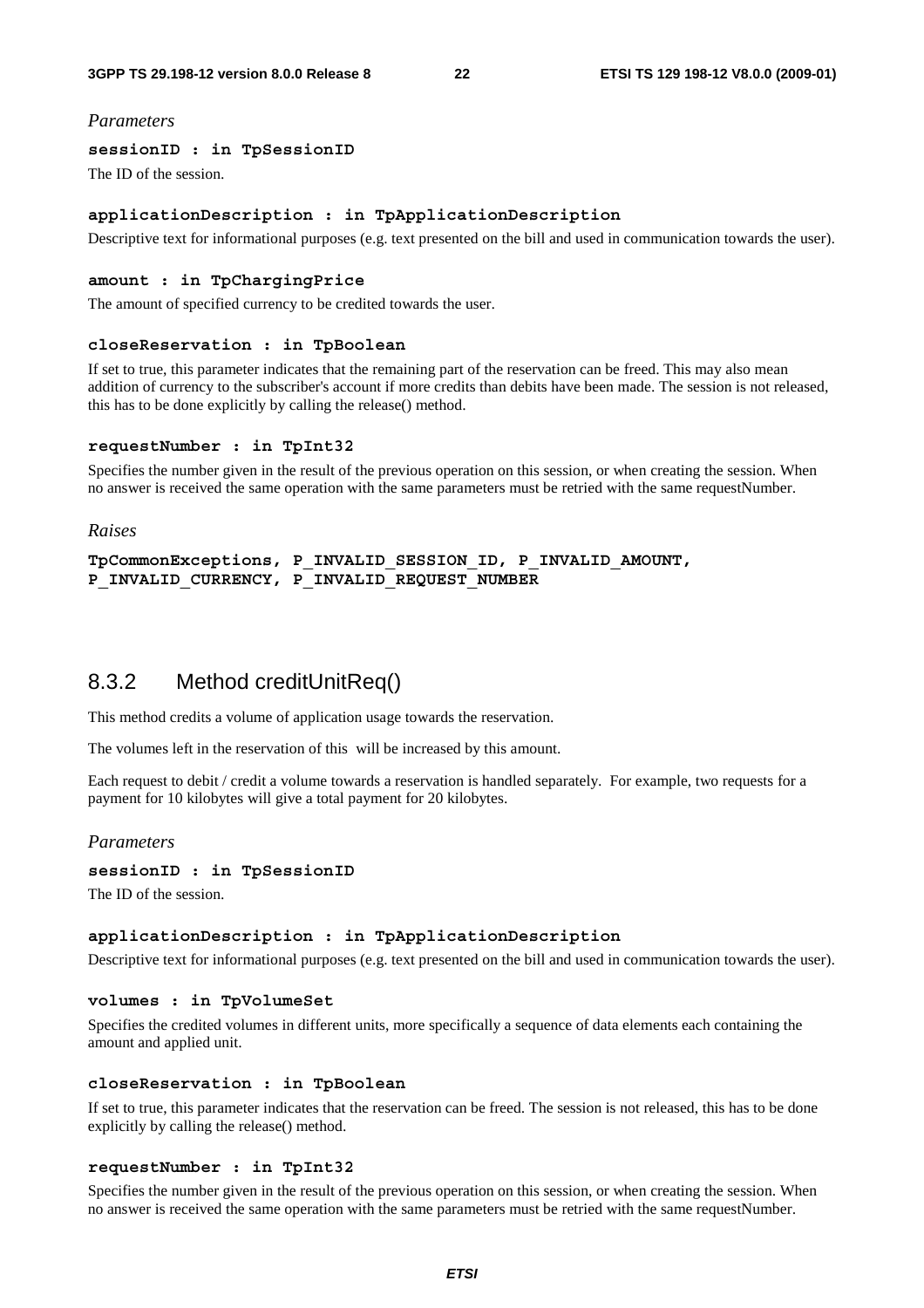*Raises* 

**TpCommonExceptions, P\_INVALID\_SESSION\_ID, P\_INVALID\_VOLUME, P\_INVALID\_REQUEST\_NUMBER** 

### 8.3.3 Method debitAmountReq()

This method debits an amount from the reservation.

The amount left in the reservation will be decreased by this amount.

Each request to debit / credit an amount towards a reservation is handled separately. For example, two requests for a payment of EUR 1,- will give a total payment of EUR 2,-.

A credit of EUR 1,- and a debit of EUR 1 will give a total payment of EUR 0,-.

When a debit operation would exceed the limit of the reservation, the debit operation fails.

#### *Parameters*

#### **sessionID : in TpSessionID**

The ID of the session.

#### **applicationDescription : in TpApplicationDescription**

Descriptive text for informational purposes (e.g. text presented on the bill and used in communication towards the user).

#### **amount : in TpChargingPrice**

The amount of specified currency to be debited from the user.

#### **closeReservation : in TpBoolean**

If set to true, this parameter indicates that the reservation can be freed. The session is not released, this has to be done explicitly by calling the release() method.

#### **requestNumber : in TpInt32**

Specifies the number given in the result of the previous operation on this session, or when creating the session. When no answer is received the same operation with the same parameters must be retried with the same requestNumber.

#### *Raises*

**TpCommonExceptions, P\_INVALID\_SESSION\_ID, P\_INVALID\_AMOUNT, P\_INVALID\_CURRENCY, P\_INVALID\_REQUEST\_NUMBER** 

### 8.3.4 Method debitUnitReq()

This method debits a volume of application usage from the reservation.

The volumes left in the reservation will be decreased by this amount.

Each request to debit / credit a volume towards a reservation is handled separately. For example, two requests for a payment for 10 kilobytes will give a total payment for 20 kilobytes.

When a debit operation would exceed the limit of the reservation, the debit operation succeeds, and the debited volumes will be the rest of the volumes in the reservation.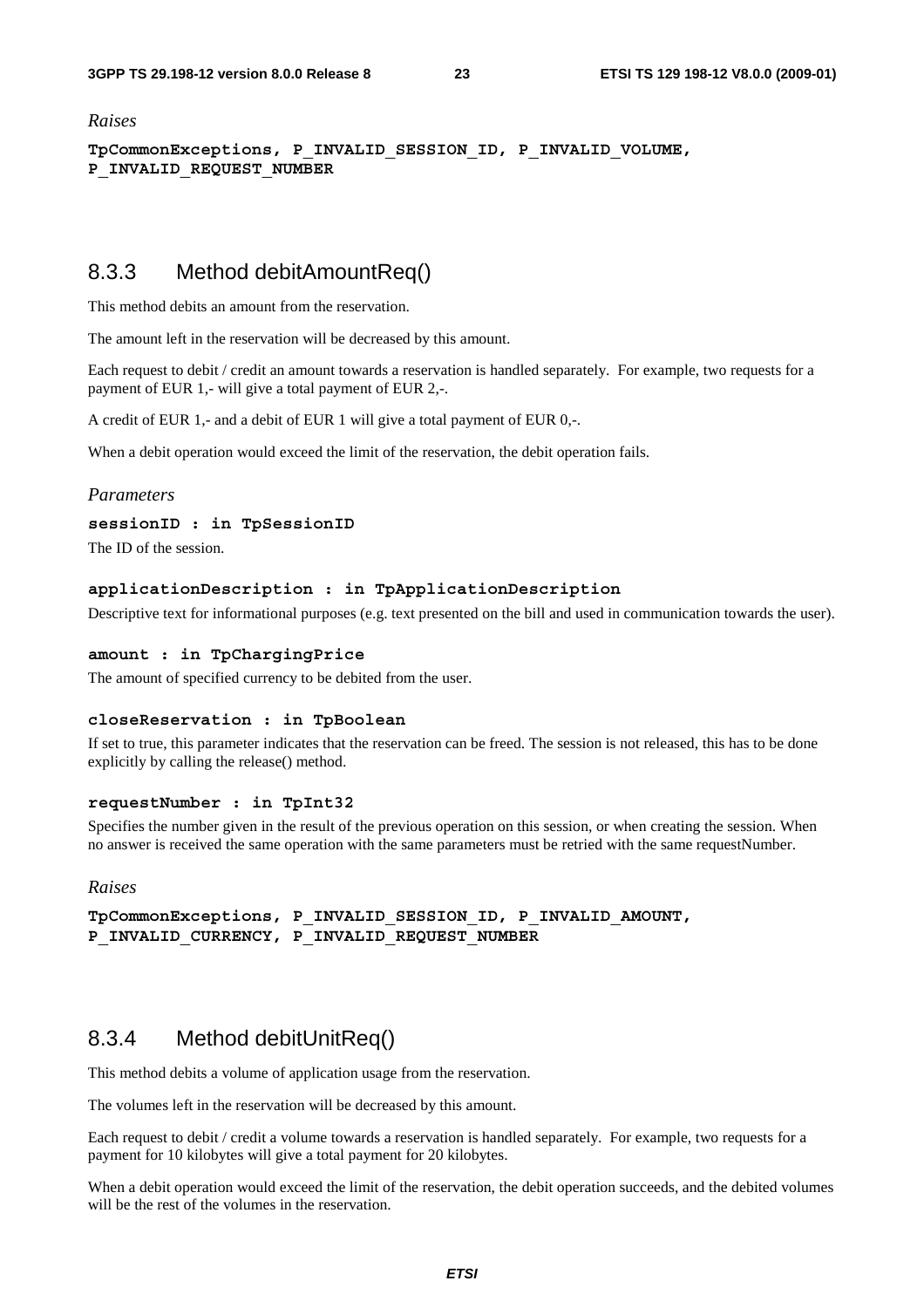#### *Parameters*

#### **sessionID : in TpSessionID**

The ID of the session.

#### **applicationDescription : in TpApplicationDescription**

Descriptive text for informational purposes (e.g. text presented on the bill and used in communication towards the user).

#### **volumes : in TpVolumeSet**

Specifies the charged volumes in different units, more specifically a sequence of data elements each containing the amount and applied unit.

#### **closeReservation : in TpBoolean**

If set to true, this parameter indicates that the reservation can be freed. The session is not released, this has to be done explicitly by calling the release() method.

#### **requestNumber : in TpInt32**

Specifies the number given in the result of the previous operation on this session, or when creating the session. When no answer is received the same operation with the same parameters must be retried with the same requestNumber.

#### *Raises*

```
TpCommonExceptions, P_INVALID_SESSION_ID, P_INVALID_VOLUME, 
P_INVALID_REQUEST_NUMBER
```
### 8.3.5 Method directCreditAmountReq()

This method directly credits an amount towards the user.

A possible reservation associated with this session is not influenced.

#### *Parameters*

#### **sessionID : in TpSessionID**

The ID of the session.

#### **applicationDescription : in TpApplicationDescription**

Descriptive text for informational purposes (e.g. text presented on the bill and used in communication towards the user).

#### **chargingParameters : in TpChargingParameterSet**

These parameters and their values specify to the charging service what was provided to the end user so that the charging service can determine the applicable tariff.

#### **amount : in TpChargingPrice**

The amount of specified currency to be credited towards the user.

#### **requestNumber : in TpInt32**

Specifies the number given in the result of the previous operation on this session, or when creating the session. When no answer is received the same operation with the same parameters must be retried with the same requestNumber.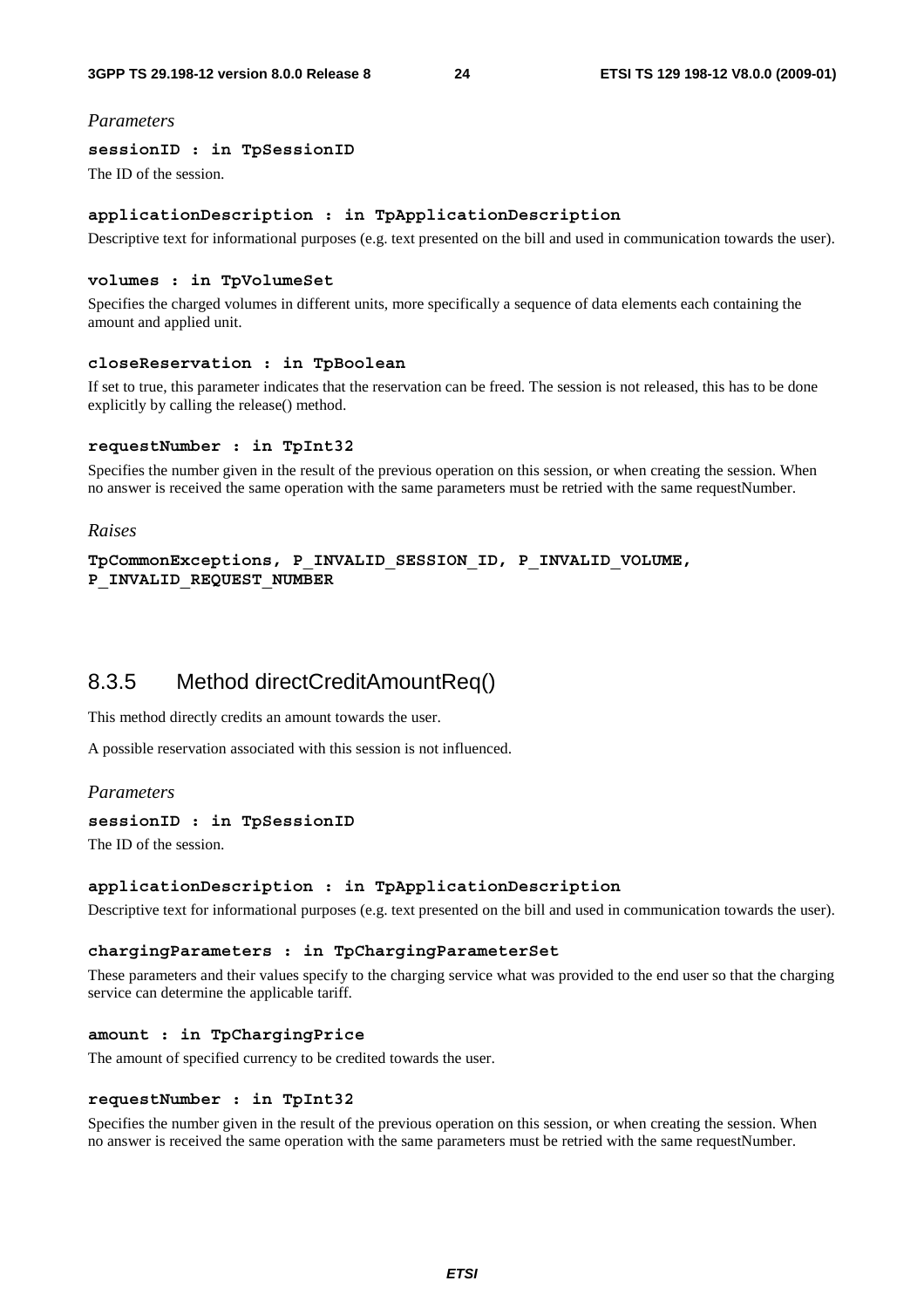#### *Raises*

**TpCommonExceptions, P\_INVALID\_SESSION\_ID, P\_INVALID\_AMOUNT, P\_INVALID\_CURRENCY, P\_INVALID\_REQUEST\_NUMBER** 

### 8.3.6 Method directCreditUnitReq()

This method directly credits a volume of application usage towards the user.

The volumes in a possible reservation associated with this session are not influenced.

#### *Parameters*

**sessionID : in TpSessionID** 

The ID of the reservation.

#### **applicationDescription : in TpApplicationDescription**

Descriptive text for informational purposes (e.g. text presented on the bill and used in communication towards the user).

#### **chargingParameters : in TpChargingParameterSet**

These parameters and their values specify to the charging service what was provided to the end user so that the charging service can determine the applicable tariff.

#### **volumes : in TpVolumeSet**

Specifies the credited volumes in different units, more specifically a sequence of data elements each containing the amount and applied unit.

#### **requestNumber : in TpInt32**

Specifies the number given in the result of the previous operation on this session, or when creating the session. When no answer is received the same operation with the same parameters must be retried with the same requestNumber.

#### *Raises*

```
TpCommonExceptions, P_INVALID_SESSION_ID, P_INVALID_VOLUME, 
P_INVALID_REQUEST_NUMBER
```
### 8.3.7 Method directDebitAmountReq()

This method directly debits an amount towards the user.

A possible reservation associated with this session is not influenced.

#### *Parameters*

#### **sessionID : in TpSessionID**

The ID of the session.

#### **applicationDescription : in TpApplicationDescription**

Descriptive text for informational purposes (e.g. text presented on the bill and used in communication towards the user).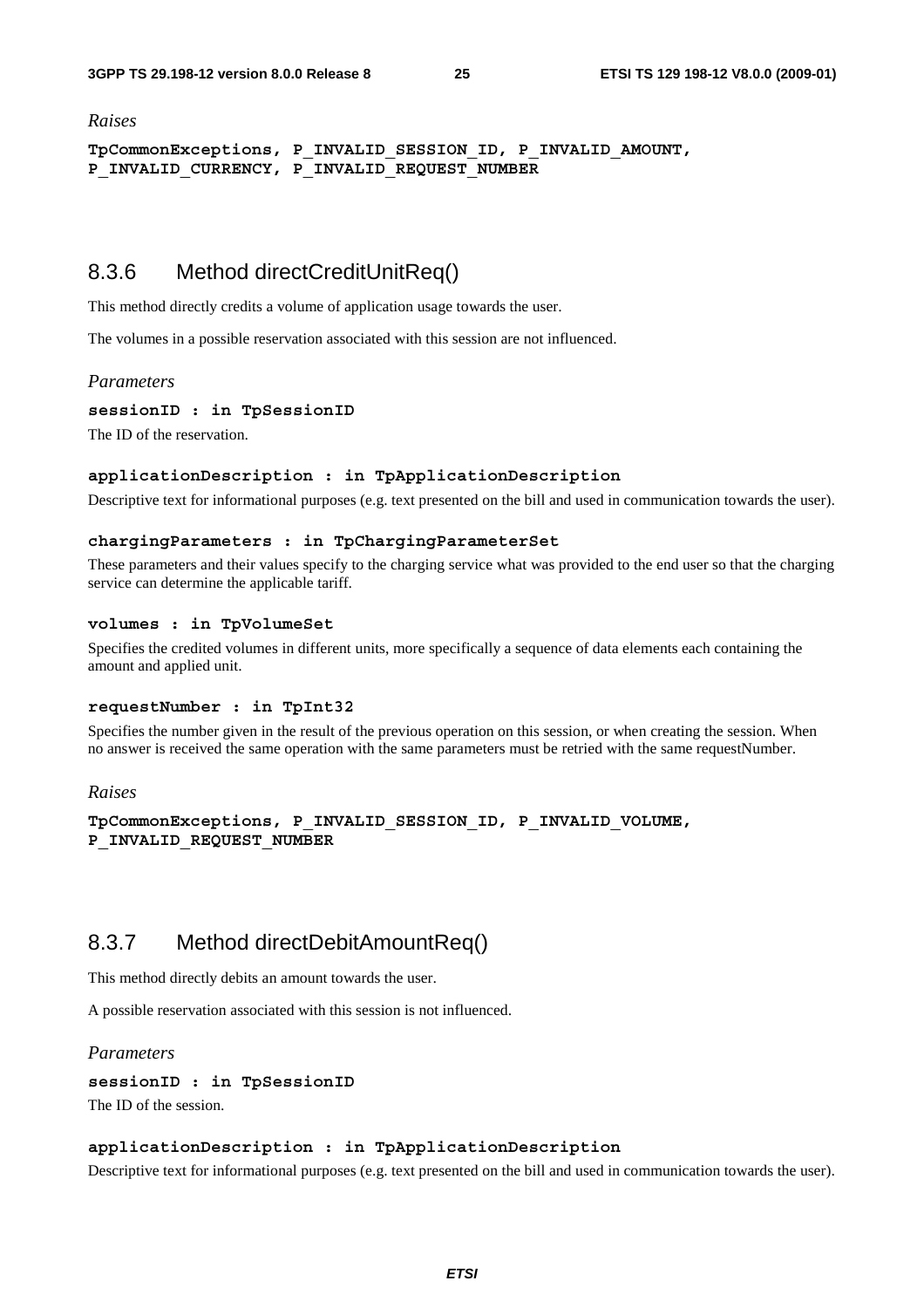#### **chargingParameters : in TpChargingParameterSet**

These parameters and their values specify to the charging service what was provided to the end user so that the charging service can determine the applicable tariff.

#### **amount : in TpChargingPrice**

The amount of specified currency to be debited from the user.

#### **requestNumber : in TpInt32**

Specifies the number given in the result of the previous operation on this session, or when creating the session. When no answer is received the same operation with the same parameters must be retried with the same requestNumber.

#### *Raises*

```
TpCommonExceptions, P_INVALID_SESSION_ID, P_INVALID_AMOUNT, 
P_INVALID_CURRENCY, P_INVALID_REQUEST_NUMBER
```
### 8.3.8 Method directDebitUnitReq()

This method directly credits a volume of application usage towards the user.

The volumes in a possible reservation associated with this session are not influence.

#### *Parameters*

```
sessionID : in TpSessionID
```
The ID of the reservation.

#### **applicationDescription : in TpApplicationDescription**

Descriptive text for informational purposes (e.g. text presented on the bill and used in communication towards the user).

#### **chargingParameters : in TpChargingParameterSet**

These parameters and their values specify to the charging service what was provided to the end user so that the charging service can determine the applicable tariff.

#### **volumes : in TpVolumeSet**

Specifies the charged volumes in different units, more specifically a sequence of data elements each containing the amount and applied unit.

#### **requestNumber : in TpInt32**

Specifies the number given in the result of the previous operation on this session, or when creating the session. When no answer is received the same operation with the same parameters must be retried with the same requestNumber.

#### *Raises*

**TpCommonExceptions, P\_INVALID\_SESSION\_ID, P\_INVALID\_VOLUME, P\_INVALID\_REQUEST\_NUMBER**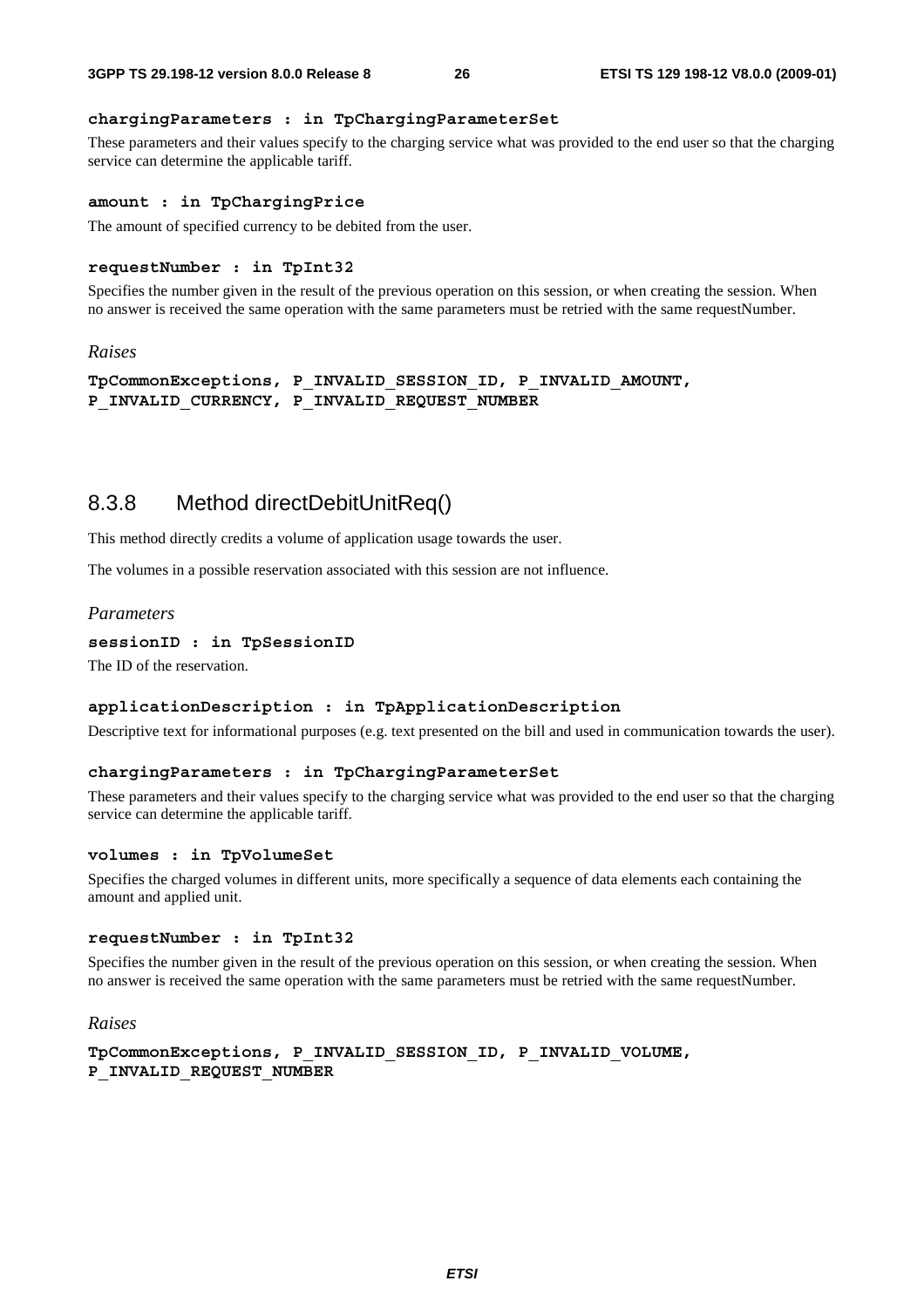### 8.3.9 Method extendLifeTimeReq()

With this method an application can request the lifetime of the reservation to be extended. If no reservation has been made on the charging session, this method raises an exception (P\_TASK\_REFUSED).

#### *Parameters*

#### **sessionID : in TpSessionID**

The ID of the session.

#### *Raises*

**TpCommonExceptions, P\_INVALID\_SESSION\_ID** 

### 8.3.10 Method getAmountLeft()

With this method an application can request the remaining amount of the reservation.

Returns amountLeft: Gives the amount left in the reservation.

*Parameters* 

**sessionID : in TpSessionID**  The ID of the session.

*Returns*  **TpChargingPrice** 

*Raises*  **TpCommonExceptions, P\_INVALID\_SESSION\_ID** 

## 8.3.11 Method getLifeTimeLeft()

With this method an application can request the remaining lifetime of the reservation. If no reservation has been made on the charging session, this method raises an exception (P\_TASK\_REFUSED).

Returns reservationTimeLeft: Indicates the number of seconds that the session remains valid.

#### *Parameters*

```
sessionID : in TpSessionID
```
The ID of the session.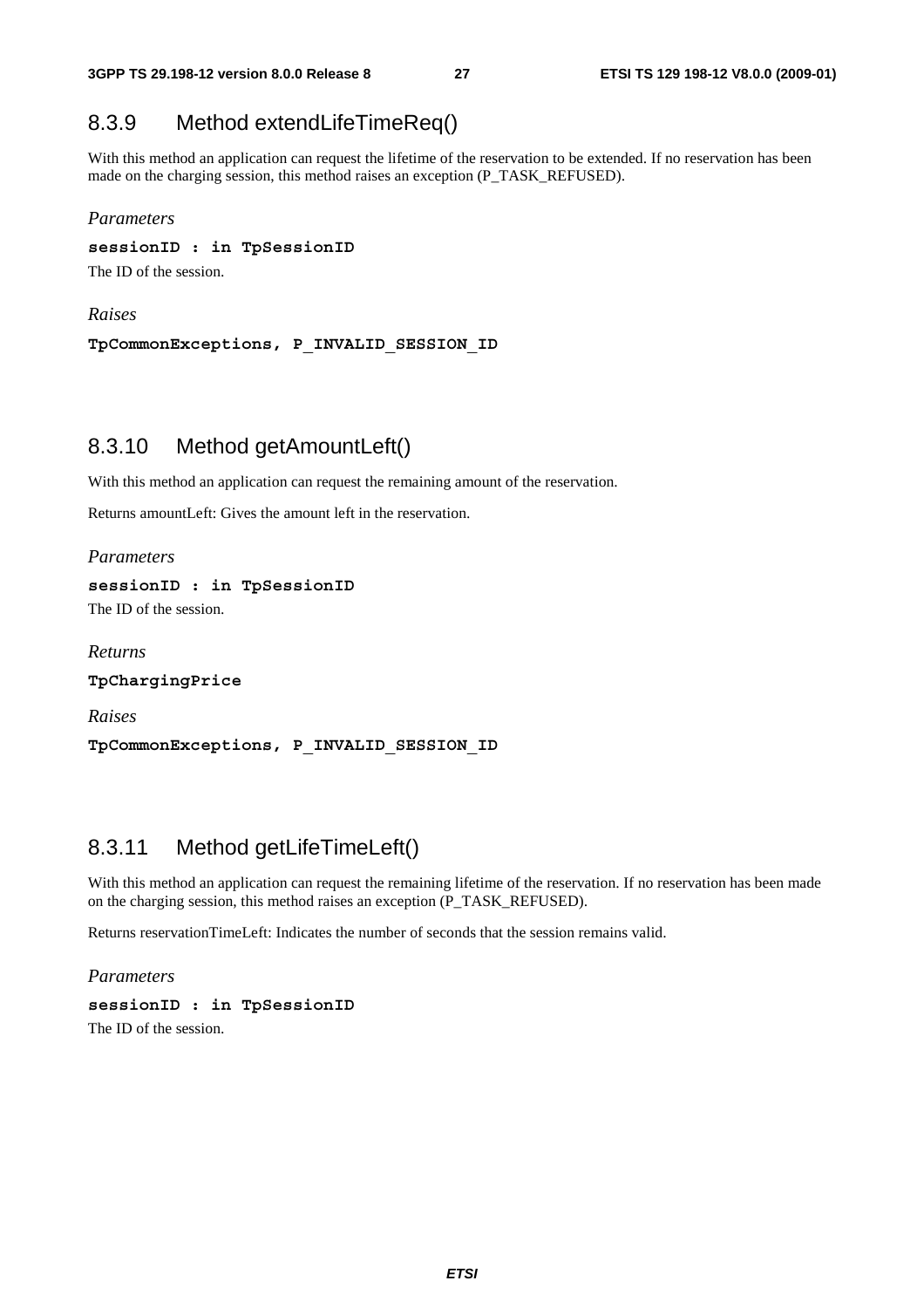*Returns* 

**TpInt32** 

*Raises* 

**TpCommonExceptions, P\_INVALID\_SESSION\_ID** 

### 8.3.12 Method getUnitLeft()

With this method an application can request the remaining amount of the reservation.

Returns volumesLeft: Specifies the remaining volumes in different units, more specifically a sequence of data elements each containing the amount and applied unit.

*Parameters* 

**sessionID : in TpSessionID** 

The ID of the session.

*Returns* 

**TpVolumeSet** 

*Raises* 

**TpCommonExceptions, P\_INVALID\_SESSION\_ID** 

### 8.3.13 Method rateReq()

This method is used when the application wants to have an item rated by the charging service. The result can be used to present pricing information to the end-user before the end-user actually wants to start using the service.

*Parameters* 

```
sessionID : in TpSessionID
```
The ID of the session.

#### **chargingParameters : in TpChargingParameterSet**

These parameters and their values specify to the charging service what was provided to the end user so that the charging service can determine the applicable tariff.

*Raises* 

**TpCommonExceptions, P\_INVALID\_SESSION\_ID** 

### 8.3.14 Method release()

This method releases the session, no operations can be done towards this session anymore (not even retries). Unused parts of a reservation are freed.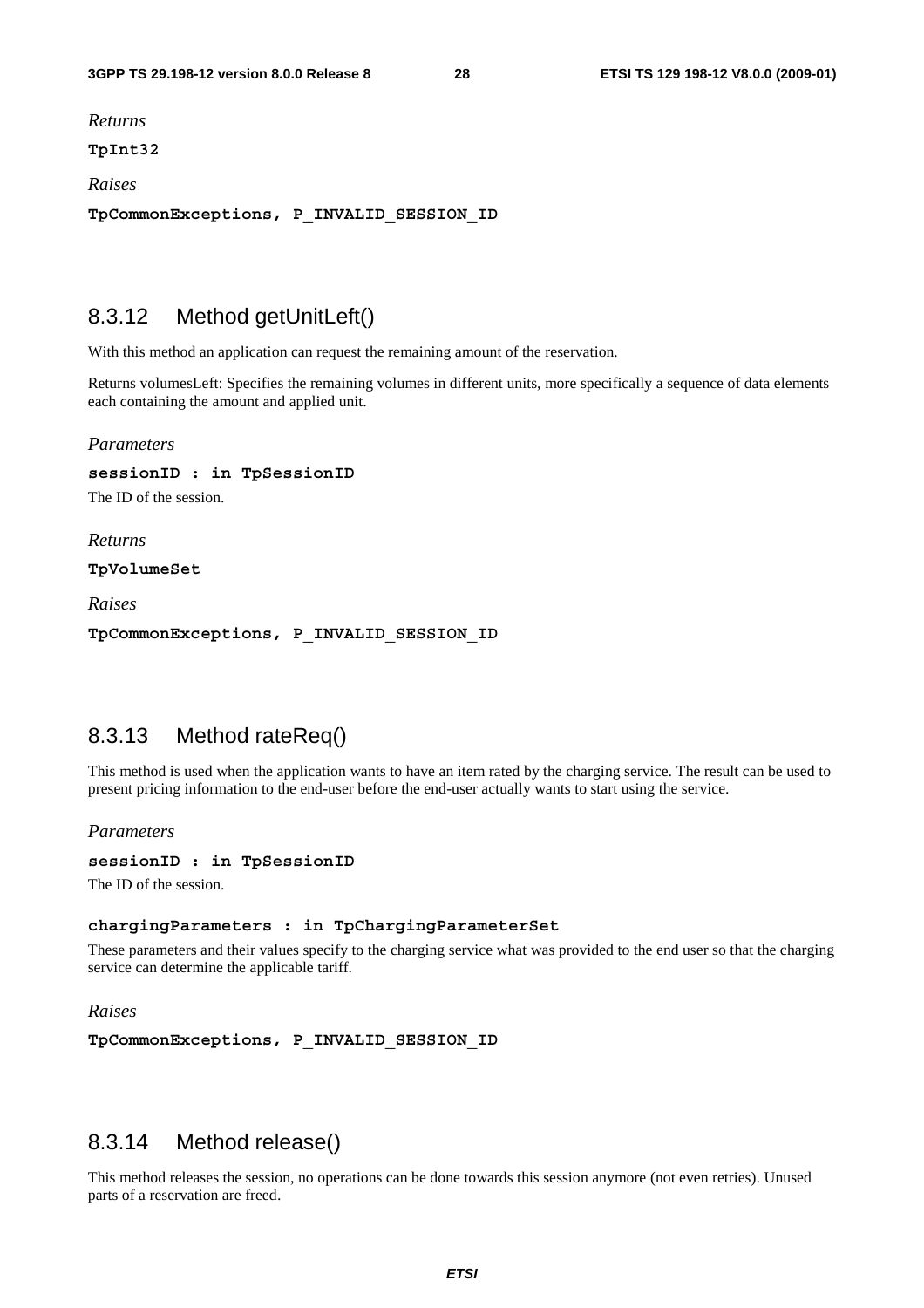#### *Parameters*

**sessionID : in TpSessionID** 

The ID of the session.

#### **requestNumber : in TpInt32**

Specifies the number given in the result of the previous operation on this session, or when creating the session.

#### *Raises*

**TpCommonExceptions, P\_INVALID\_SESSION\_ID, P\_INVALID\_REQUEST\_NUMBER** 

### 8.3.15 Method reserveAmountReq()

This method is used when an application wants to reserve an amount of money for services to be delivered to a user. It is also possible to enlarge the existing amount reservation by invoking this method. If a reservation is extended, the lifetime of the reservation is re-initialized.

#### *Parameters*

#### **sessionID : in TpSessionID**

The ID of the session.

#### **applicationDescription : in TpApplicationDescription**

Descriptive text for informational purposes (e.g. text presented on the bill and used in communication towards the user).

#### **chargingParameters : in TpChargingParameterSet**

These parameters and their values specify to the charging service what was provided to the end user so that the charging service can determine the applicable tariff.

#### **preferredAmount : in TpChargingPrice**

The amount of specified currency that the application wants to be reserved.

#### **minimumAmount : in TpChargingPrice**

The minimum amount that can be used by the application if the preferred amount cannot be granted.

#### **requestNumber : in TpInt32**

Specifies the number given in the result of the previous operation on this session, or when creating the session. When no answer is received the same operation with the same parameters must be retried with the same requestNumber.

*Raises* 

```
TpCommonExceptions, P_INVALID_SESSION_ID, P_INVALID_AMOUNT, 
P_INVALID_CURRENCY, P_INVALID_REQUEST_NUMBER
```
### 8.3.16 Method reserveUnitReq()

This method is used when an application wants to reserve volumes of application usage to be delivered to a user in the session. When using units it is assumed that the price setting for the units is handled by the network side services. It is also possible to enlarge the existing unit reservation by invoking this method.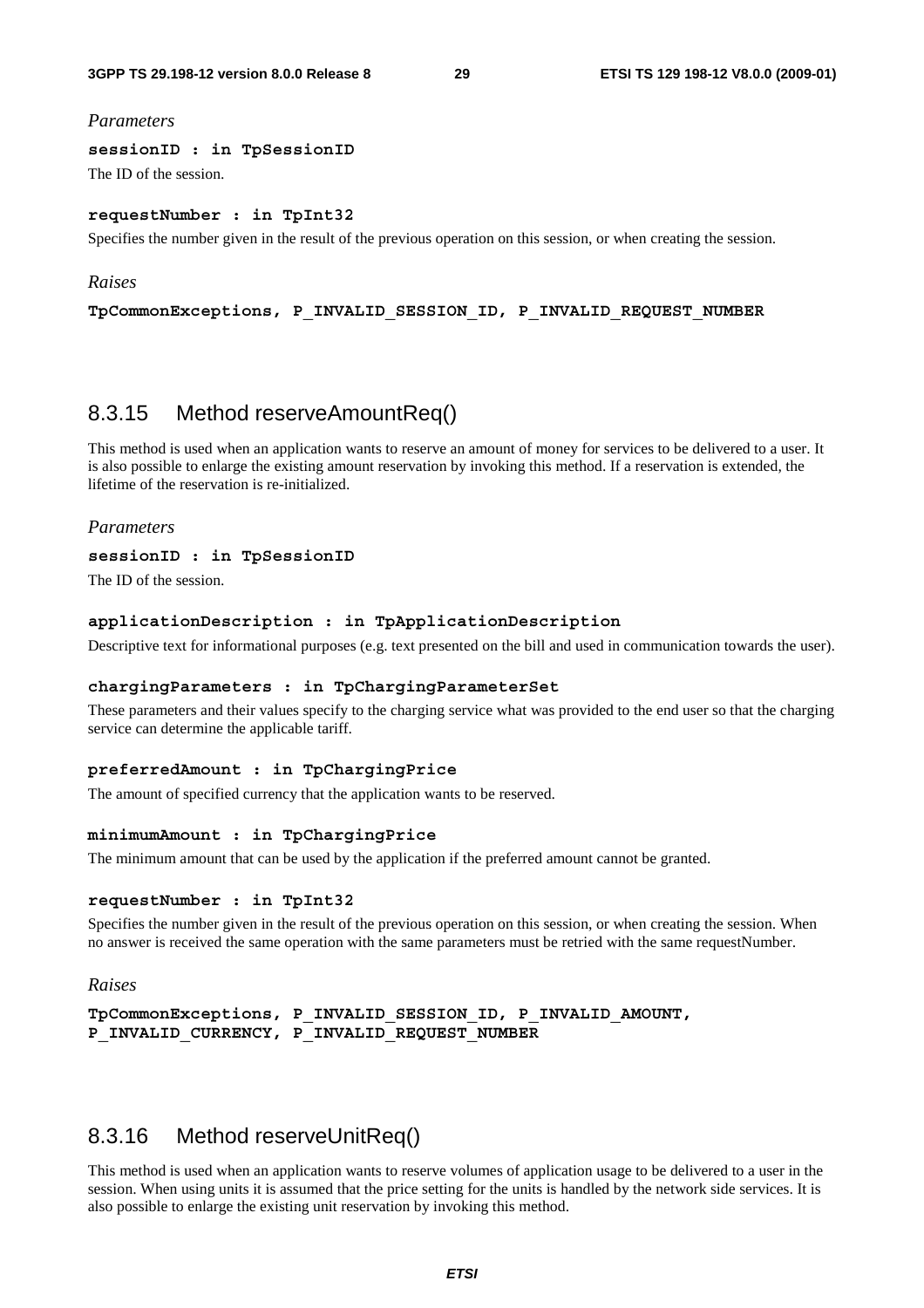#### *Parameters*

#### **sessionID : in TpSessionID**

The ID of the session.

#### **applicationDescription : in TpApplicationDescription**

Descriptive text for informational purposes (e.g. text presented on the bill and used in communication towards the user).

#### **chargingParameters : in TpChargingParameterSet**

These parameters and their values specify to the charging service what was provided to the end user so that the charging service can determine the applicable tariff.

#### **volumes : in TpVolumeSet**

Specifies the reserved volumes in different units, more specifically a sequence of data elements each containing the amount and applied unit. It is e.g. possible to make a reservation for 10 000 octets and 5 charging units.

#### **requestNumber : in TpInt32**

Specifies the number given in the result of the previous operation on this session, or when creating the session. When no answer is received the same operation with the same parameters must be retried with the same requestNumber.

#### *Raises*

**TpCommonExceptions, P\_INVALID\_SESSION\_ID, P\_INVALID\_VOLUME, P\_INVALID\_REQUEST\_NUMBER** 

## 8.4 Interface Class IpAppChargingSession

#### Inherits from: IpInterface.

This application interface must be implemented by the client application to handle callbacks from the IpChargingSession.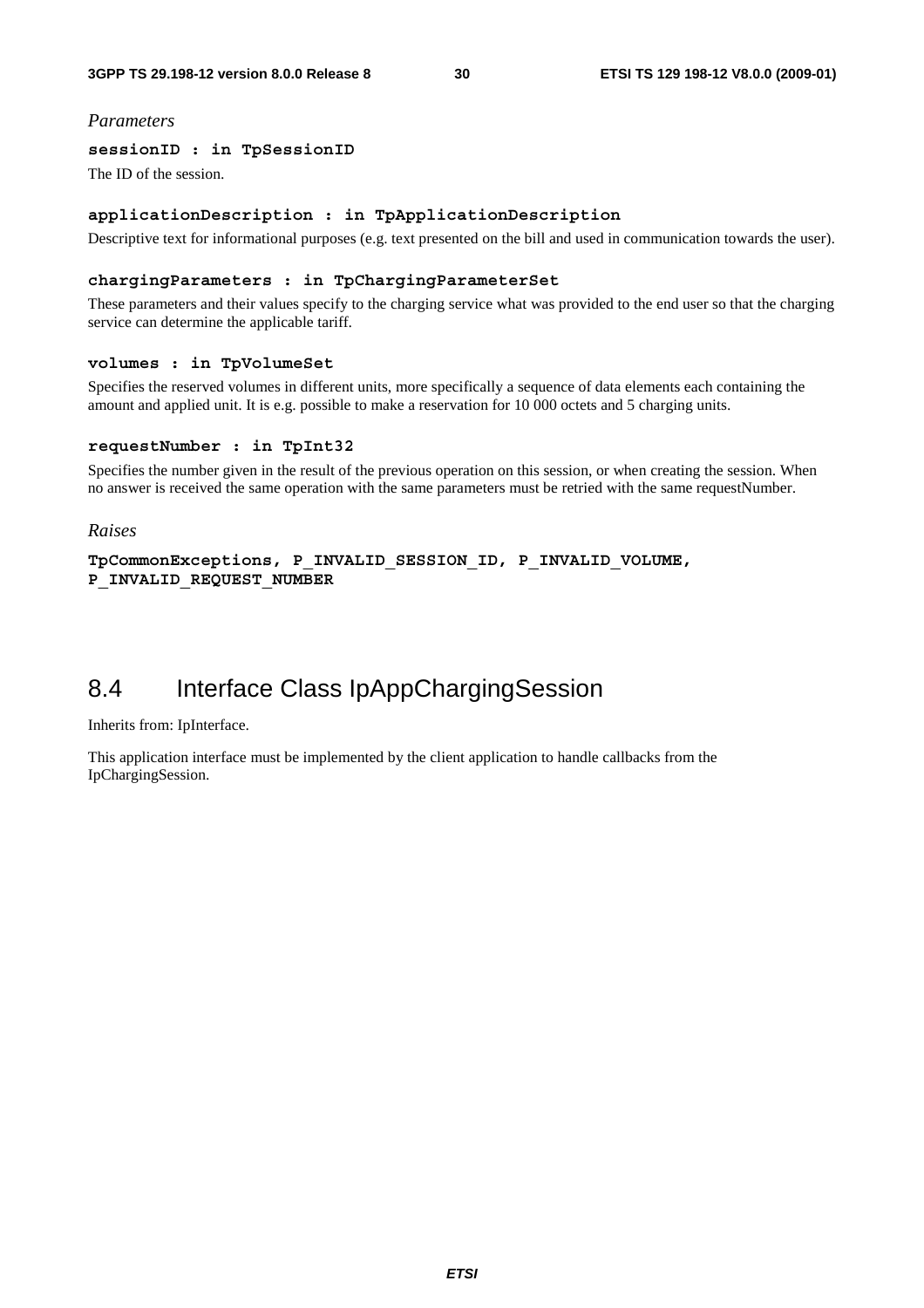| < <lnterface>&gt;</lnterface>                                                                                                                                                                           |  |  |  |  |
|---------------------------------------------------------------------------------------------------------------------------------------------------------------------------------------------------------|--|--|--|--|
| IpAppChargingSession                                                                                                                                                                                    |  |  |  |  |
|                                                                                                                                                                                                         |  |  |  |  |
|                                                                                                                                                                                                         |  |  |  |  |
| creditAmountErr (sessionID: in TpSessionID, requestNumber: in TpInt32, error: in TpChargingError,<br>requestNumberNextRequest: in TpInt32): void                                                        |  |  |  |  |
| creditAmountRes (sessionID: in TpSessionID, requestNumber: in TpInt32, creditedAmount: in<br>TpChargingPrice, reservedAmountLeft : in TpChargingPrice, requestNumberNextRequest : in TpInt32) :<br>void |  |  |  |  |
| creditUnitErr (sessionID: in TpSessionID, requestNumber: in TpInt32, error: in TpChargingError,<br>requestNumberNextRequest: in TpInt32): void                                                          |  |  |  |  |
| creditUnitRes (sessionID: in TpSessionID, requestNumber: in TpInt32, creditedVolumes: in TpVolumeSet,<br>reservedUnitsLeft: in TpVolumeSet, requestNumberNextRequest: in TpInt32): void                 |  |  |  |  |
| debitAmountErr (sessionID: in TpSessionID, requestNumber: in TpInt32, error: in TpChargingError,<br>requestNumberNextRequest : in TpInt32) : void                                                       |  |  |  |  |
| debitAmountRes (sessionID: in TpSessionID, requestNumber: in TpInt32, debitedAmount: in<br>TpChargingPrice, reservedAmountLeft : in TpChargingPrice, requestNumberNextRequest : in TpInt32) :<br>void   |  |  |  |  |
| debitUnitErr (sessionID : in TpSessionID, requestNumber : in TpInt32, error : in TpChargingError,<br>requestNumberNextRequest : in TpInt32) : void                                                      |  |  |  |  |
| debitUnitRes (sessionID: in TpSessionID, requestNumber: in TpInt32, debitedVolumes: in TpVolumeSet,<br>reservedUnitsLeft : in TpVolumeSet, requestNumberNextRequest : in TpInt32) : void                |  |  |  |  |
| directCreditAmountErr (sessionID: in TpSessionID, requestNumber: in TpInt32, error: in TpChargingError,<br>requestNumberNextRequest: in TpInt32): void                                                  |  |  |  |  |
| directCreditAmountRes (sessionID: in TpSessionID, requestNumber: in TpInt32, creditedAmount: in<br>TpChargingPrice, requestNumberNextRequest: in TpInt32): void                                         |  |  |  |  |
| directCreditUnitErr (sessionID: in TpSessionID, requestNumber: in TpInt32, error: in TpChargingError,<br>requestNumberNextRequest: in TpInt32): void                                                    |  |  |  |  |
| directCreditUnitRes (sessionID : in TpSessionID, requestNumber : in TpInt32, creditedVolumes : in<br>TpVolumeSet, requestNumberNextRequest: in TpInt32): void                                           |  |  |  |  |
| directDebitAmountErr (sessionID : in TpSessionID, requestNumber : in TpInt32, error : in TpChargingError,<br>requestNumberNextRequest: in TpInt32): void                                                |  |  |  |  |
| directDebitAmountRes (sessionID: in TpSessionID, requestNumber: in TpInt32, debitedAmount: in<br>TpChargingPrice, requestNumberNextRequest: in TpInt32): void                                           |  |  |  |  |
| directDebitUnitErr (sessionID: in TpSessionID, requestNumber: in TpInt32, error: in TpChargingError,<br>requestNumberNextRequest: in TpInt32): void                                                     |  |  |  |  |
| directDebitUnitRes (sessionID: in TpSessionID, requestNumber: in TpInt32, debitedVolumes: in<br>TpVolumeSet, requestNumberNextRequest: in TpInt32): void                                                |  |  |  |  |
| extendLifeTimeErr (sessionID: in TpSessionID, error: in TpChargingError): void                                                                                                                          |  |  |  |  |
| extendLifeTimeRes (sessionID: in TpSessionID, sessionTimeLeft: in TpInt32): void                                                                                                                        |  |  |  |  |
| rateErr (sessionID: in TpSessionID, error: in TpChargingError): void                                                                                                                                    |  |  |  |  |
| rateRes (sessionID : in TpSessionID, rates : in TpPriceVolumeSet, validityTimeLeft : in TpDuration) : void                                                                                              |  |  |  |  |
| reserveAmountErr (sessionID: in TpSessionID, requestNumber: in TpInt32, error: in TpChargingError,<br>requestNumberNextRequest: in TpInt32): void                                                       |  |  |  |  |
| reserveAmountRes (sessionID: in TpSessionID, requestNumber: in TpInt32, reservedAmount: in<br>TpChargingPrice, sessionTimeLeft : in TpInt32, requestNumberNextRequest : in TpInt32) : void              |  |  |  |  |
| reserveUnitErr (sessionID : in TpSessionID, requestNumber : in TpInt32, error : in TpChargingError,                                                                                                     |  |  |  |  |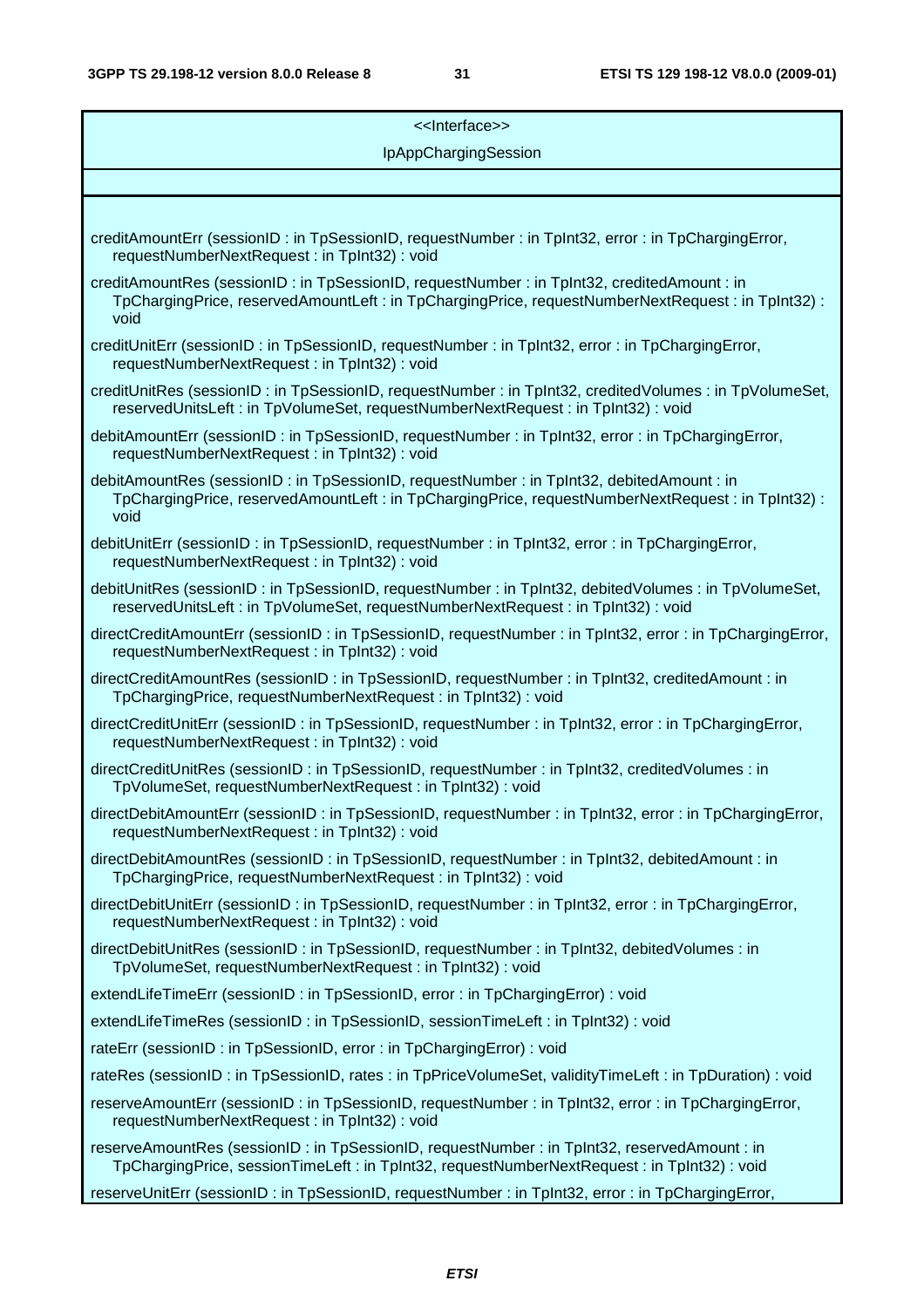requestNumberNextRequest : in TpInt32) : void

reserveUnitRes (sessionID : in TpSessionID, requestNumber : in TpInt32, reservedUnits : in TpVolumeSet, sessionTimeLeft : in TpInt32, requestNumberNextRequest : in TpInt32) : void

sessionEnded (sessionID : in TpSessionID, report : in TpSessionEndedCause) : void

### 8.4.1 Method creditAmountErr()

This method indicates that the corresponding request failed completely and that no money has been credited.

#### *Parameters*

#### **sessionID : in TpSessionID**

This is the ID of the session for which the operation was called.

#### **requestNumber : in TpInt32**

This is the request number for this request.

#### **error : in TpChargingError**

Indicates the reason for failure. Possible errors are: P\_CHS\_ERR\_CURRENCY and P\_CHS\_ERR\_NO\_CREDIT.

#### **requestNumberNextRequest : in TpInt32**

This request number must be used in the next request (requiring a Request Number) for this session.

### 8.4.2 Method creditAmountRes()

This method indicates that the corresponding request was successful.

#### *Parameters*

#### **sessionID : in TpSessionID**

This is the ID of the session for which the operation was called.

#### **requestNumber : in TpInt32**

This is the request number for this request.

#### **creditedAmount : in TpChargingPrice**

Indicates the credited amount.

#### **reservedAmountLeft : in TpChargingPrice**

The amount left of the reservation.

#### **requestNumberNextRequest : in TpInt32**

This request number must be used in the next request (requiring a Request Number) for this session.

### 8.4.3 Method creditUnitErr()

This method indicates that the corresponding request failed completely and that no units have been credited.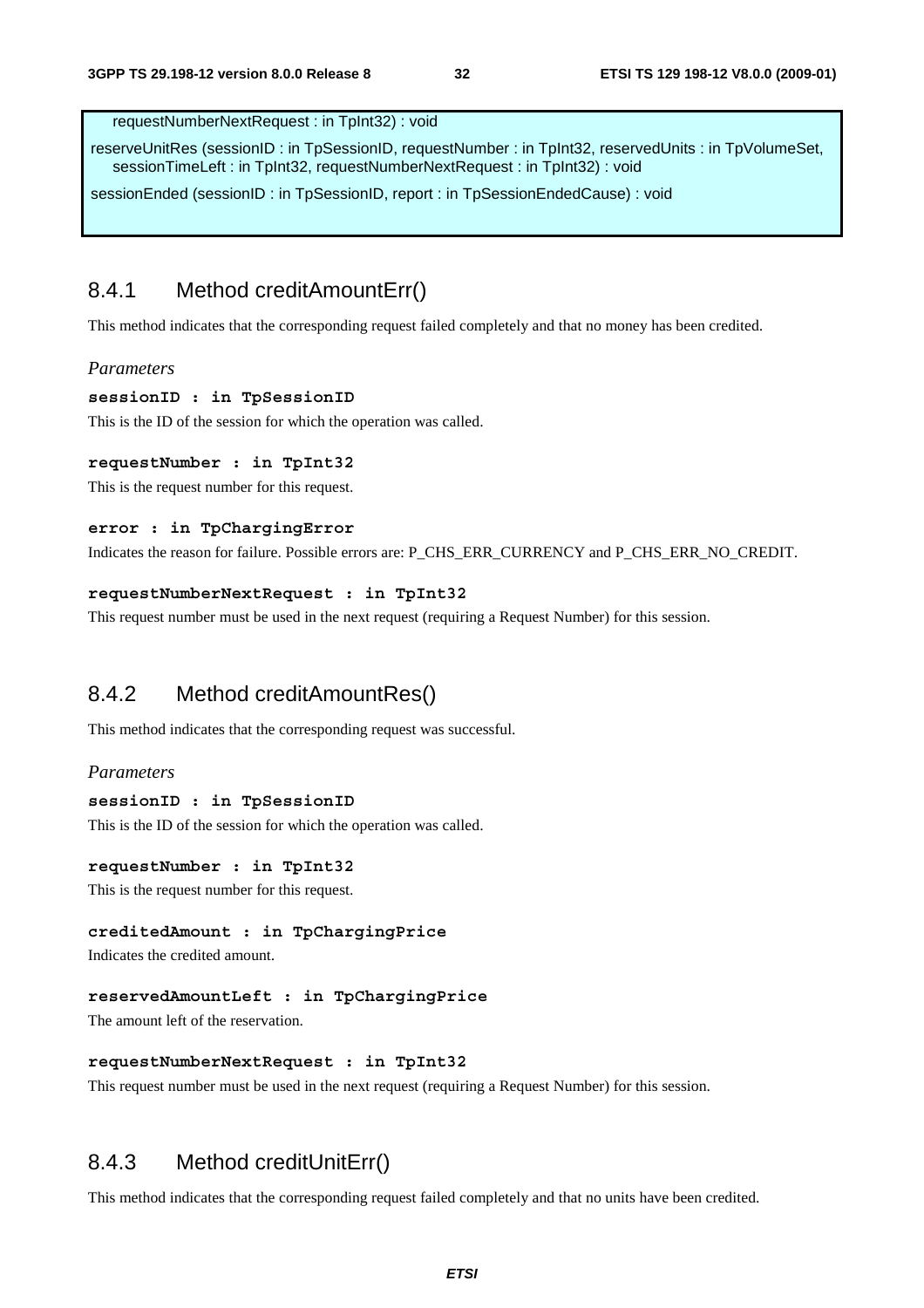#### *Parameters*

#### **sessionID : in TpSessionID**

This is the ID of the session for which the operation was called.

#### **requestNumber : in TpInt32**

This is the request number for this request.

#### **error : in TpChargingError**

Indicates the reason for failure. Possible errors are: P\_CHS\_ERR\_VOLUMES and P\_CHS\_ERR\_NO\_CREDIT.

#### **requestNumberNextRequest : in TpInt32**

This request number must be used in the next request (requiring a Request Number) for this session.

### 8.4.4 Method creditUnitRes()

This method indicates that the corresponding request was successful.

#### *Parameters*

#### **sessionID : in TpSessionID**

This is the ID of the session for which the operation was called.

#### **requestNumber : in TpInt32**

This is the request number for this request.

#### **creditedVolumes : in TpVolumeSet**

Indicates the credited volumes of application usage.

#### **reservedUnitsLeft : in TpVolumeSet**

The volume of application usage left in the reservation.

#### **requestNumberNextRequest : in TpInt32**

This request number must be used in the next request (requiring a Request Number) for this session.

### 8.4.5 Method debitAmountErr()

This method indicates that the corresponding request failed completely and that no money has been debited.

#### *Parameters*

#### **sessionID : in TpSessionID**

This is the ID of the session for which the operation was called.

#### **requestNumber : in TpInt32**

This is the request number for this request.

#### **error : in TpChargingError**

Indicates the reason for failure. Possible errors are: P\_CHS\_ERR\_CURRENCY and P\_CHS\_ERR\_RESERVATION\_LIMIT.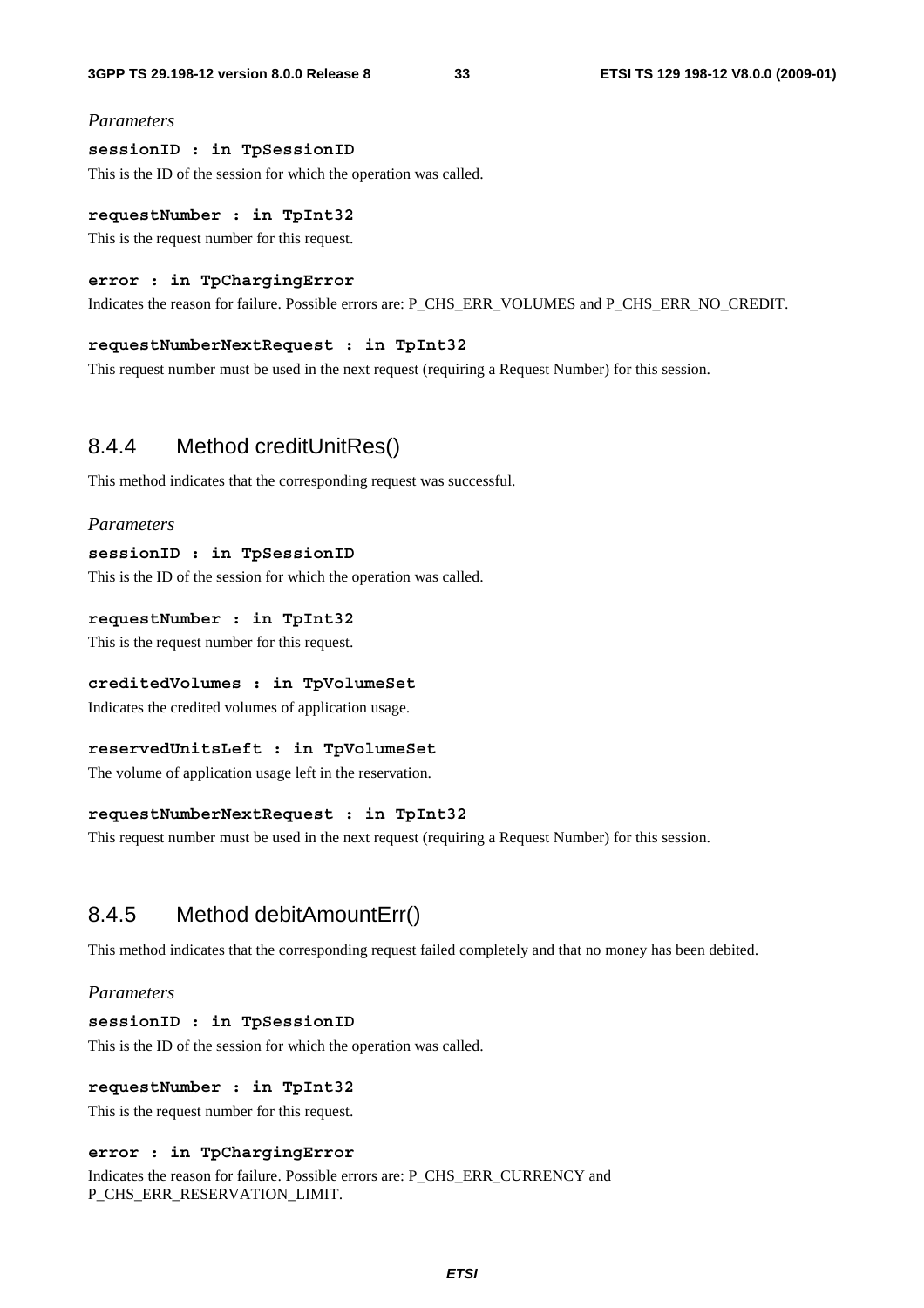#### **requestNumberNextRequest : in TpInt32**

This request number must be used in the next request (requiring a Request Number) for this session.

### 8.4.6 Method debitAmountRes()

This method indicates that the corresponding request was successful.

#### *Parameters*

#### **sessionID : in TpSessionID**

This is the ID of the session for which the operation was called.

#### **requestNumber : in TpInt32**

This is the request number for this request.

#### **debitedAmount : in TpChargingPrice**

Indicates the debited amount.

#### **reservedAmountLeft : in TpChargingPrice**

The amount left of the reservation.

#### **requestNumberNextRequest : in TpInt32**

This request number must be used in the next request (requiring a Request Number) for this session.

### 8.4.7 Method debitUnitErr()

This method indicates that the corresponding request failed completely and that no units have been debited.

#### *Parameters*

#### **sessionID : in TpSessionID**

This is the ID of the session for which the operation was called.

#### **requestNumber : in TpInt32**

This is the request number for this request.

#### **error : in TpChargingError**

Indicates the reason for failure. Possible errors are: P\_CHS\_ERR\_VOLUMES and P\_CHS\_ERR\_RESERVATION\_LIMIT.

#### **requestNumberNextRequest : in TpInt32**

This request number must be used in the next request (requiring a Request Number) for this session.

### 8.4.8 Method debitUnitRes()

This method indicates that the corresponding request was successful.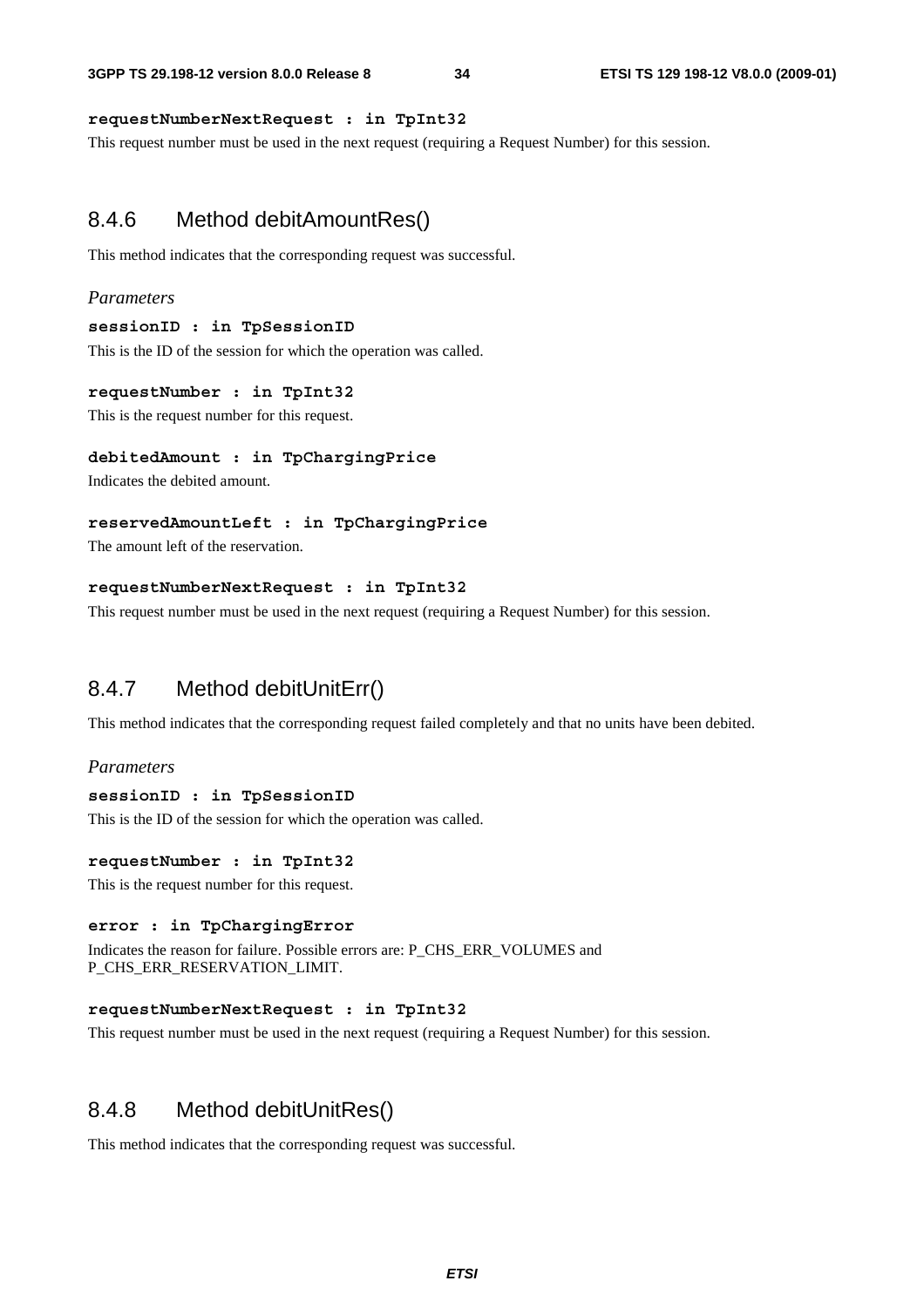#### *Parameters*

#### **sessionID : in TpSessionID**

This is the ID of the session for which the operation was called.

#### **requestNumber : in TpInt32**

This is the request number for this request.

#### **debitedVolumes : in TpVolumeSet**

Indicates the debited volumes of application usage.

#### **reservedUnitsLeft : in TpVolumeSet**

The volume of application usage left in the reservation.

#### **requestNumberNextRequest : in TpInt32**

This request number must be used in the next request (requiring a Request Number) for this session.

### 8.4.9 Method directCreditAmountErr()

This method indicates that the corresponding request failed completely and that no money has been credited.

#### *Parameters*

#### **sessionID : in TpSessionID**

This is the ID of the session for which the operation was called.

#### **requestNumber : in TpInt32**

This is the request number for this request.

#### **error : in TpChargingError**

Indicates the reason for failure. Possible errors are: P\_CHS\_ERR\_PARAMETER, P\_CHS\_ERR\_NO\_CREDIT, P\_CHS\_ERR\_CURRENCY.

#### **requestNumberNextRequest : in TpInt32**

This request number must be used in the next request (requiring a Request Number) for this session.

### 8.4.10 Method directCreditAmountRes()

This method indicates that the corresponding request was successful.

#### *Parameters*

#### **sessionID : in TpSessionID**

This is the ID of the session for which the operation was called.

#### **requestNumber : in TpInt32**

This is the request number for this request.

#### **creditedAmount : in TpChargingPrice**

Indicates the credited amount.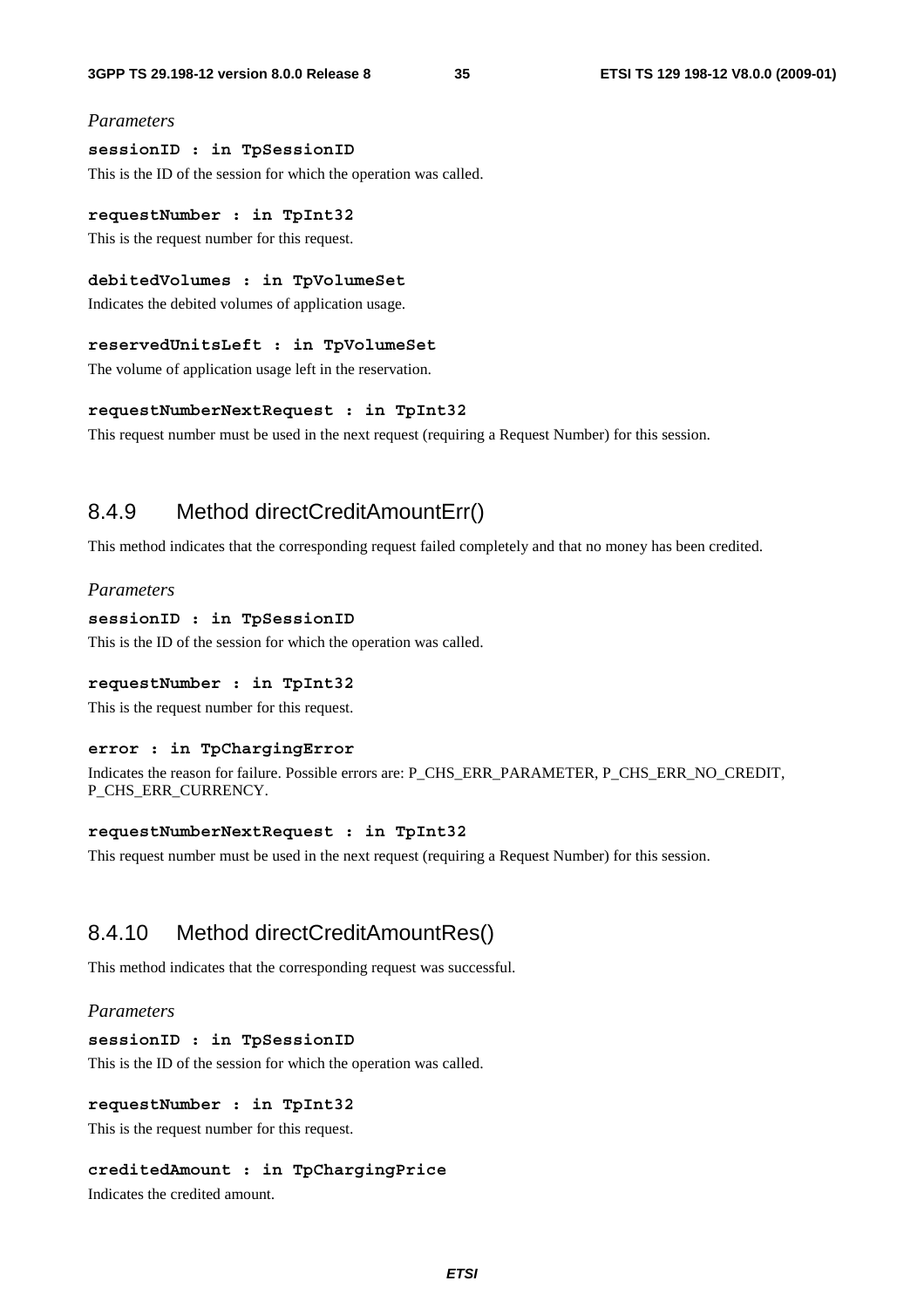#### **requestNumberNextRequest : in TpInt32**

This request number must be used in the next request (requiring a Request Number) for this session.

### 8.4.11 Method directCreditUnitErr()

This method indicates that the corresponding request failed completely and that no units have been credited.

#### *Parameters*

#### **sessionID : in TpSessionID**

This is the ID of the session for which the operation was called.

#### **requestNumber : in TpInt32**

This is the request number for this request.

#### **error : in TpChargingError**

Indicates the reason for failure. Possible errors are: P\_CHS\_ERR\_PARAMETER, P\_CHS\_ERR\_NO\_CREDIT, P\_CHS\_ERR\_VOLUMES.

#### **requestNumberNextRequest : in TpInt32**

This request number must be used in the next request (requiring a Request Number) for this session.

### 8.4.12 Method directCreditUnitRes()

This method indicates that the corresponding request was successful.

#### *Parameters*

#### **sessionID : in TpSessionID**

This is the ID of the session for which the operation was called.

#### **requestNumber : in TpInt32**

This is the request number for this request.

#### **creditedVolumes : in TpVolumeSet**

Indicates the credited volumes of application usage.

#### **requestNumberNextRequest : in TpInt32**

This request number must be used in the next request (requiring a Request Number) for this session.

### 8.4.13 Method directDebitAmountErr()

This method indicates that the corresponding request failed completely and that no money has been debited.

#### *Parameters*

#### **sessionID : in TpSessionID**

This is the ID of the session for which the operation was called.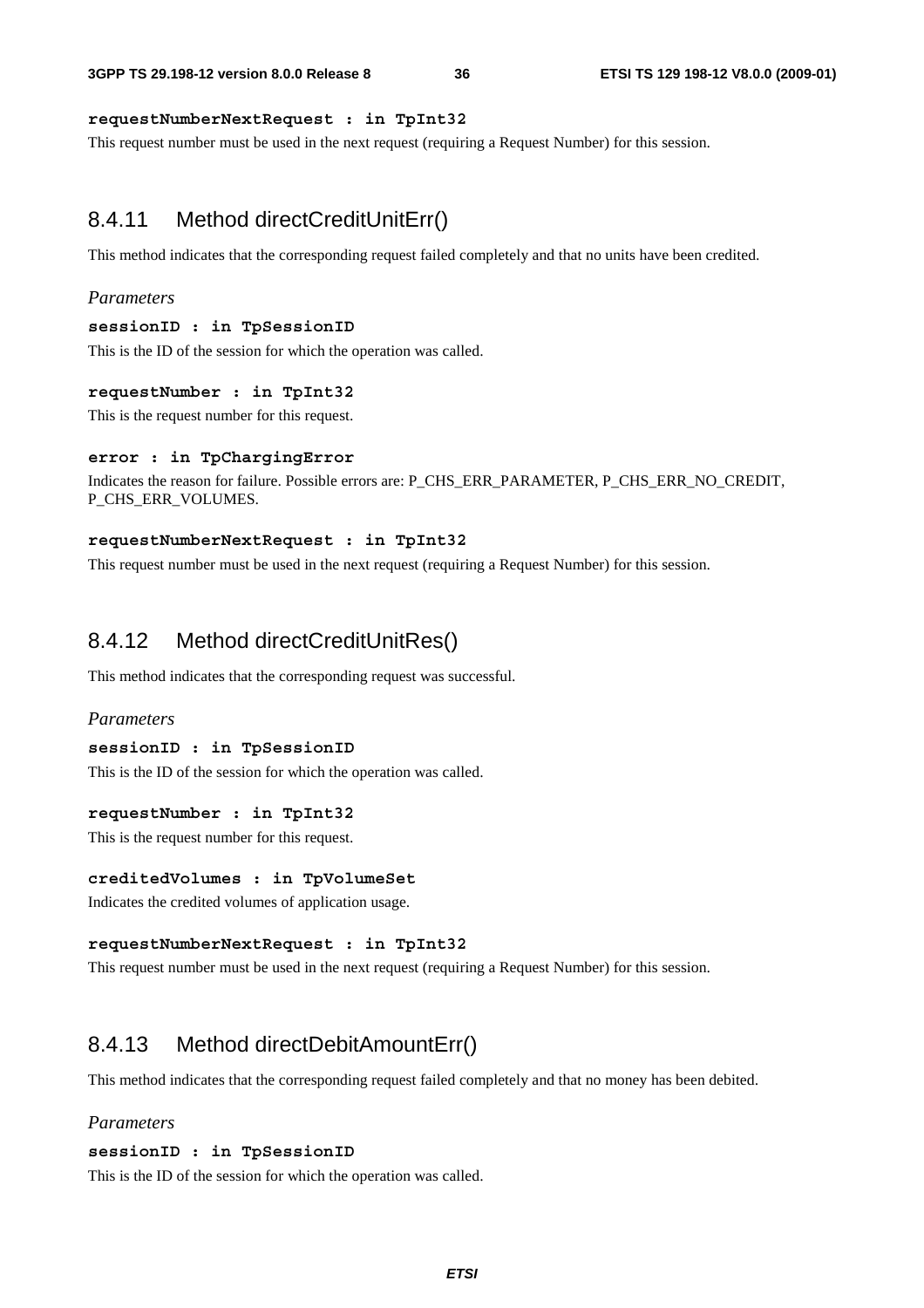#### **requestNumber : in TpInt32**

This is the request number for this request.

#### **error : in TpChargingError**

Indicates the reason for failure. Possible errors are: P\_CHS\_ERR\_PARAMETER, P\_CHS\_ERR\_NO\_DEBIT, P\_CHS\_ERR\_CURRENCY, P\_CHS\_ERR\_CONFIRMATION\_REQUIRED.

#### **requestNumberNextRequest : in TpInt32**

This request number must be used in the next request (requiring a Request Number) for this session.

## 8.4.14 Method directDebitAmountRes()

This method indicates that the corresponding request was successful.

#### *Parameters*

```
sessionID : in TpSessionID
```
This is the ID of the session for which the operation was called.

#### **requestNumber : in TpInt32**

This is the request number for this request.

#### **debitedAmount : in TpChargingPrice**

Indicates the debited amount.

#### **requestNumberNextRequest : in TpInt32**

This request number must be used in the next request (requiring a Request Number) for this session.

### 8.4.15 Method directDebitUnitErr()

This method indicates that the corresponding request failed completely and that no units have been debited.

#### *Parameters*

#### **sessionID : in TpSessionID**

This is the ID of the session for which the operation was called.

#### **requestNumber : in TpInt32**

This is the request number for this request.

#### **error : in TpChargingError**

Indicates the reason for failure. Possible errors are: P\_CHS\_ERR\_PARAMETER, P\_CHS\_ERR\_NO\_DEBIT, P\_CHS\_ERR\_VOLUMES, P\_CHS\_ERR\_ CONFIRMATION\_REQUIRED.

#### **requestNumberNextRequest : in TpInt32**

This request number must be used in the next request (requiring a Request Number) for this session.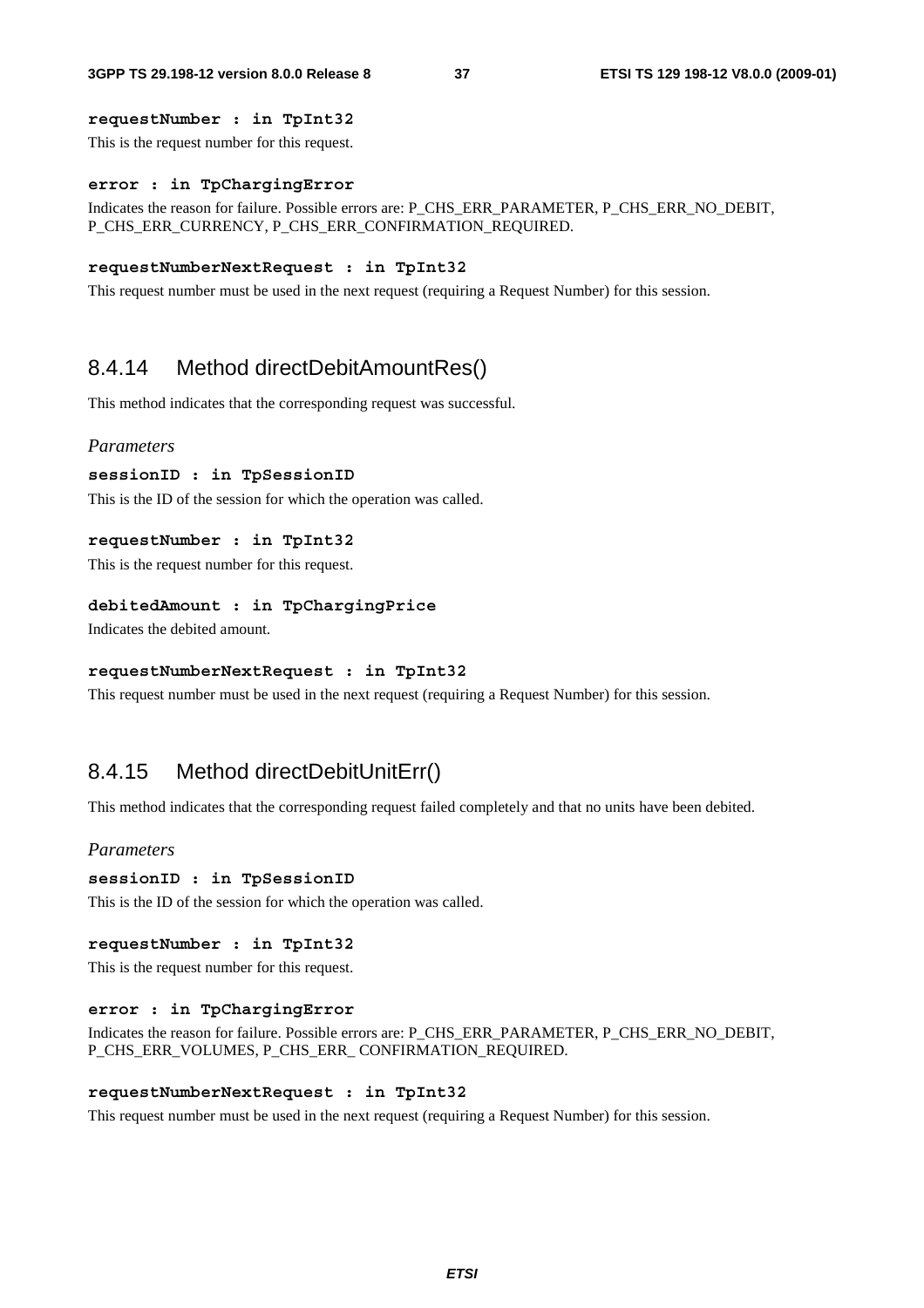## 8.4.16 Method directDebitUnitRes()

This method indicates that the corresponding request was successful.

#### *Parameters*

**sessionID : in TpSessionID** 

This is the ID of the session for which the operation was called.

#### **requestNumber : in TpInt32**

This is the request number for this request.

#### **debitedVolumes : in TpVolumeSet**

Indicates the debited volumes of application usage.

#### **requestNumberNextRequest : in TpInt32**

This request number must be used in the next request (requiring a Request Number) for this session.

## 8.4.17 Method extendLifeTimeErr()

This method indicates that the corresponding request failed.

#### *Parameters*

#### **sessionID : in TpSessionID**

This is the ID of the session for which the operation was called.

### **error : in TpChargingError**

Indicates the reason for failure. Possible errors are: P\_CHS\_ERR\_NO\_EXTEND.

### 8.4.18 Method extendLifeTimeRes()

This method indicates that the corresponding request was successful.

#### *Parameters*

```
sessionID : in TpSessionID
```
This is the ID of the session for which the operation was called.

#### **sessionTimeLeft : in TpInt32**

Indicates the number of seconds that the session remains valid.

### 8.4.19 Method rateErr()

This method indicates that the corresponding request failed.

#### *Parameters*

#### **sessionID : in TpSessionID**

This is the ID of the session for which the operation was called.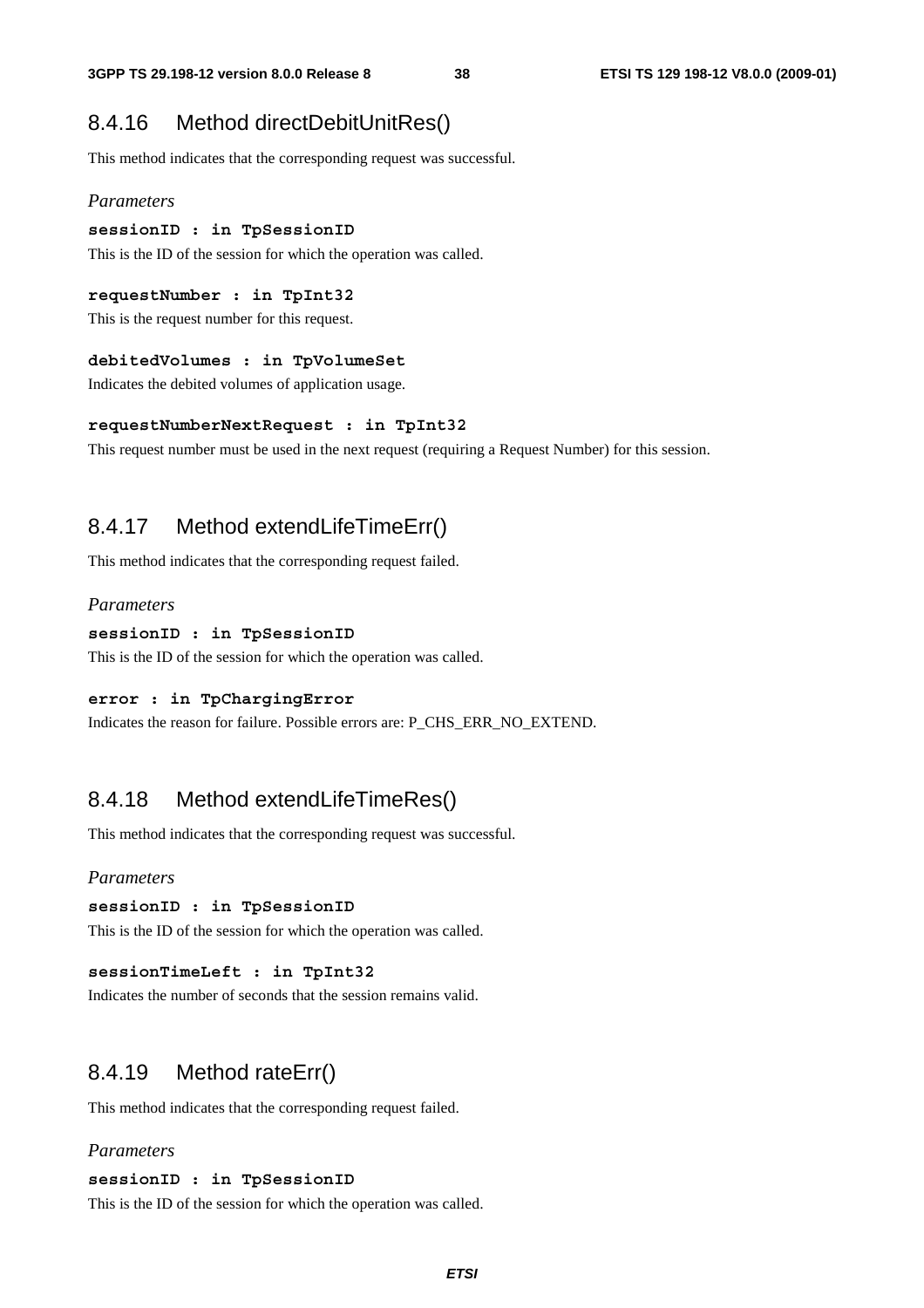#### **error : in TpChargingError**

Indicates the reason for failure. Possible errors are: P\_CHS\_ERR\_PARAMETER.

### 8.4.20 Method rateRes()

This method indicates that the corresponding request was successful.

#### *Parameters*

#### **sessionID : in TpSessionID**

This is the ID of the session for which the operation was called.

#### **rates : in TpPriceVolumeSet**

The applicable rates.

#### **validityTimeLeft : in TpDuration**

Indicates the number of milliseconds that this information remains valid.

### 8.4.21 Method reserveAmountErr()

This method indicates that the corresponding request failed. The reservation cannot be used.

#### *Parameters*

#### **sessionID : in TpSessionID**

This is the same as the session ID returned in the request.

#### **requestNumber : in TpInt32**

This is the request number for this request.

#### **error : in TpChargingError**

Indicates the reason for failure. Possible errors are: P\_CHS\_ERR\_PARAMETER, P\_CHS\_ERR\_RESERVATION\_LIMIT, P\_CHS\_ERR\_CURRENCY, P\_CHS\_ERR\_NO\_EXTEND, P\_CHS\_ERR\_CONFIRMATION\_REQUIRED.

#### **requestNumberNextRequest : in TpInt32**

This request number must be used in the next request (requiring a Request Number) for this session.

### 8.4.22 Method reserveAmountRes()

This method indicates that the corresponding request was successful.

#### *Parameters*

#### **sessionID : in TpSessionID**

This is the same as the session ID returned in the request.

#### **requestNumber : in TpInt32**

This is the request number for this request.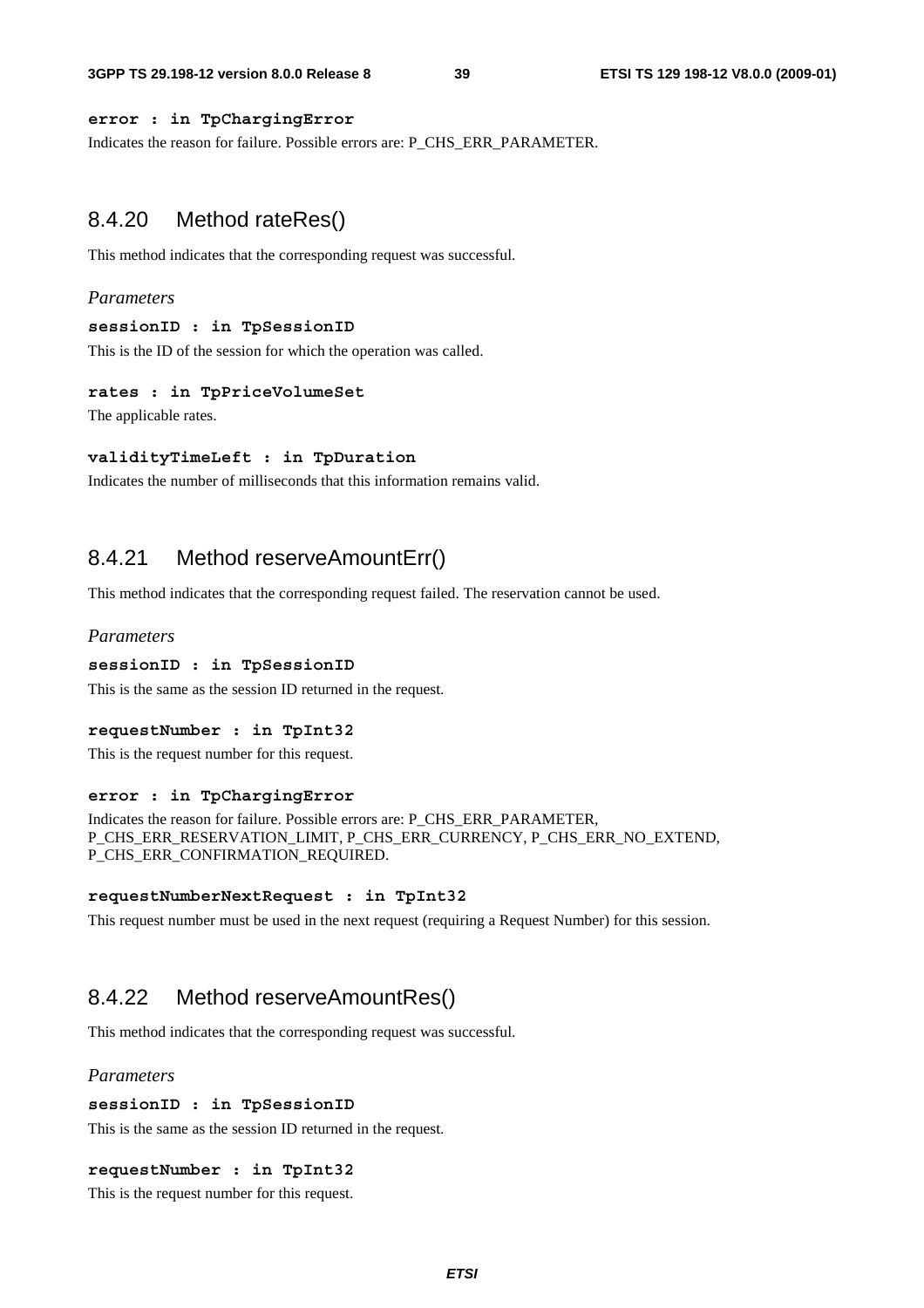#### **reservedAmount : in TpChargingPrice**

The amount reserved. If there was already a pending reservation, the sum of that and the new reservation is given.

#### **sessionTimeLeft : in TpInt32**

Indicates the number of seconds that the session and the reservation therein remain valid.

#### **requestNumberNextRequest : in TpInt32**

This request number must be used in the next request (requiring a Request Number) for this session.

### 8.4.23 Method reserveUnitErr()

This method indicates that the corresponding request failed. The reservation cannot be used.

#### *Parameters*

#### **sessionID : in TpSessionID**

This is the same as the session ID returned in the request.

#### **requestNumber : in TpInt32**

This is the request number for this request.

#### **error : in TpChargingError**

Indicates the reason for failure. Possible errors are: P\_CHS\_ERR\_PARAMETER, P\_CHS\_ERR\_VOLUMES, P\_CHS\_ERR\_RESERVATION\_LIMIT, P\_CHS\_ERR\_NO\_EXTEND, P\_CHS\_ERR\_CONFIRMATION\_REQUIRED.

#### **requestNumberNextRequest : in TpInt32**

This request number must be used in the next request (requiring a Request Number) for this session.

### 8.4.24 Method reserveUnitRes()

This method indicates that the corresponding request was successful.

#### *Parameters*

**sessionID : in TpSessionID** 

This is the same as the session ID returned in the request.

**requestNumber : in TpInt32** 

This is the request number for this request.

#### **reservedUnits : in TpVolumeSet**

The volume of application usage reserved. If there was already a pending reservation, the sum of that and the new reservation is returned. E.g. a pending reservation of 25 charging units and a new reservation of 1 000 octets and 10 charging units will result in two TpVolume elements for this parameter: 1 000 octets and 35 charging units.

#### **sessionTimeLeft : in TpInt32**

Indicates the number of seconds that the session and the reservation therein remain valid.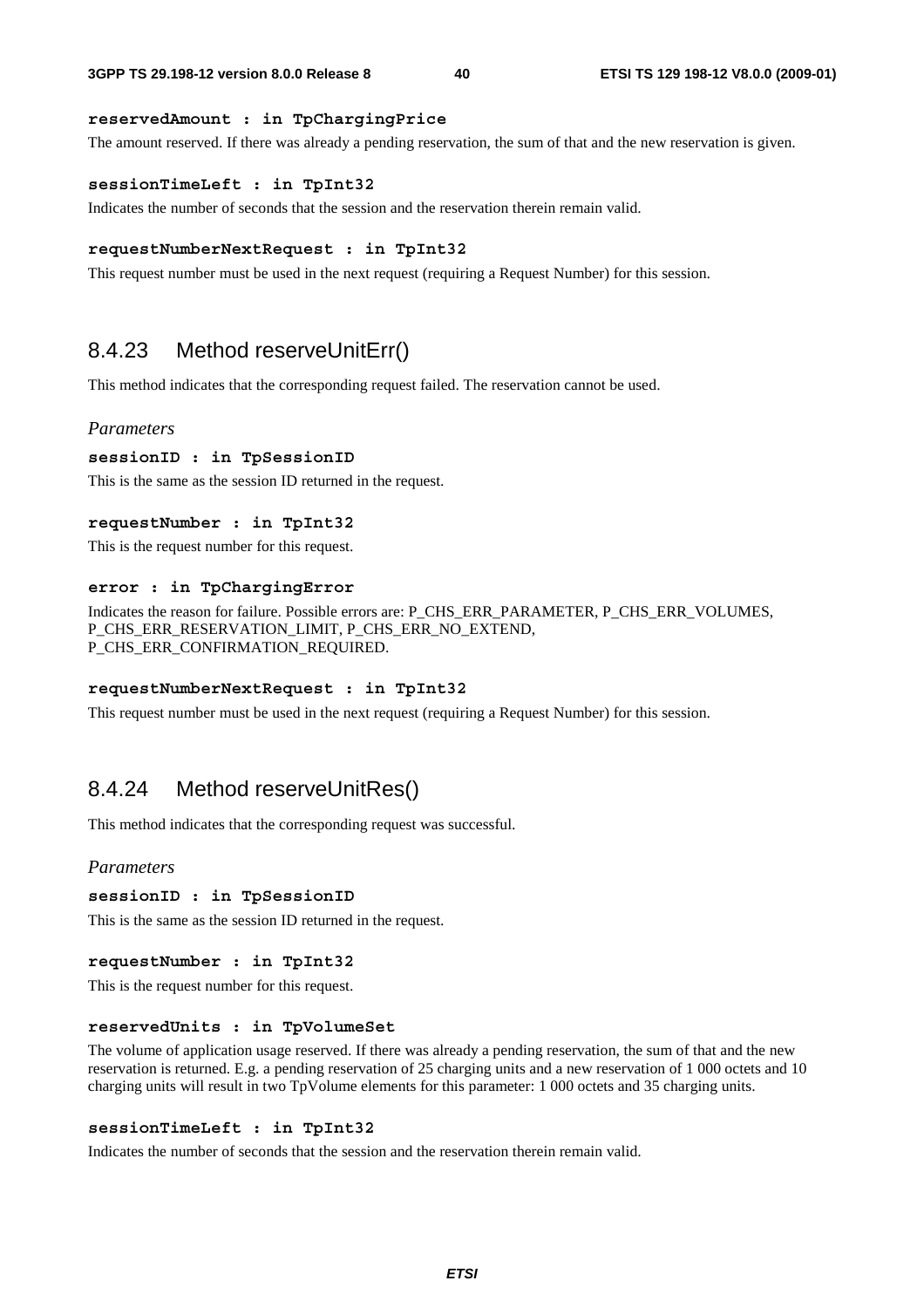#### **requestNumberNextRequest : in TpInt32**

This request number must be used in the next request (requiring a Request Number) for this session.

### 8.4.25 Method sessionEnded()

This method indicates to the application that the charging session has terminated in the charging server. The application is expected to deassign the charging session object after having received the sessionEnded.

#### *Parameters*

#### **sessionID : in TpSessionID**

Specifies the charging sessionID.

#### **report : in TpSessionEndedCause**

Specifies the cause the charging session is terminated.

## 9 State Transition Diagrams

## 9.1 State Transition Diagrams for IpChargingSession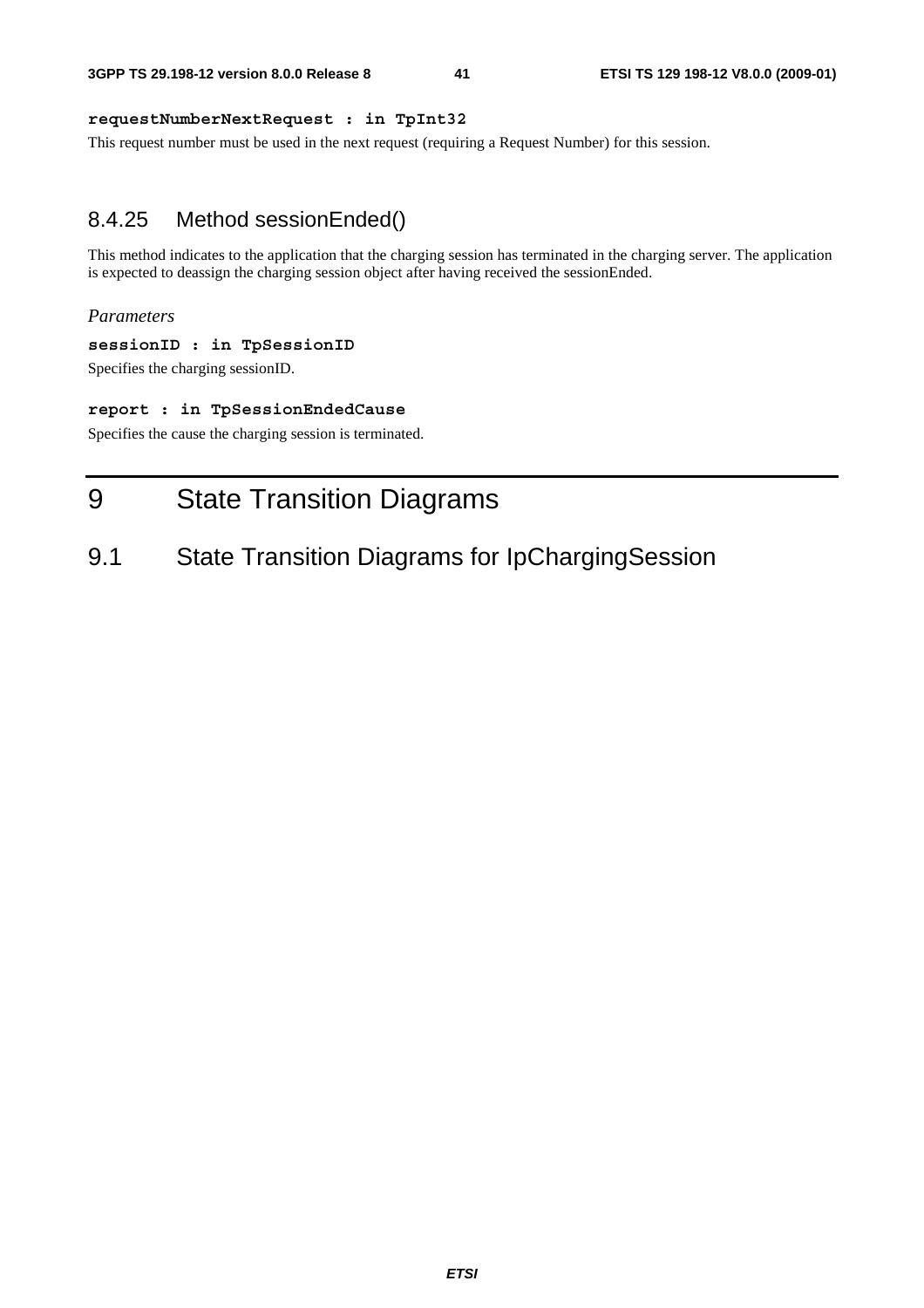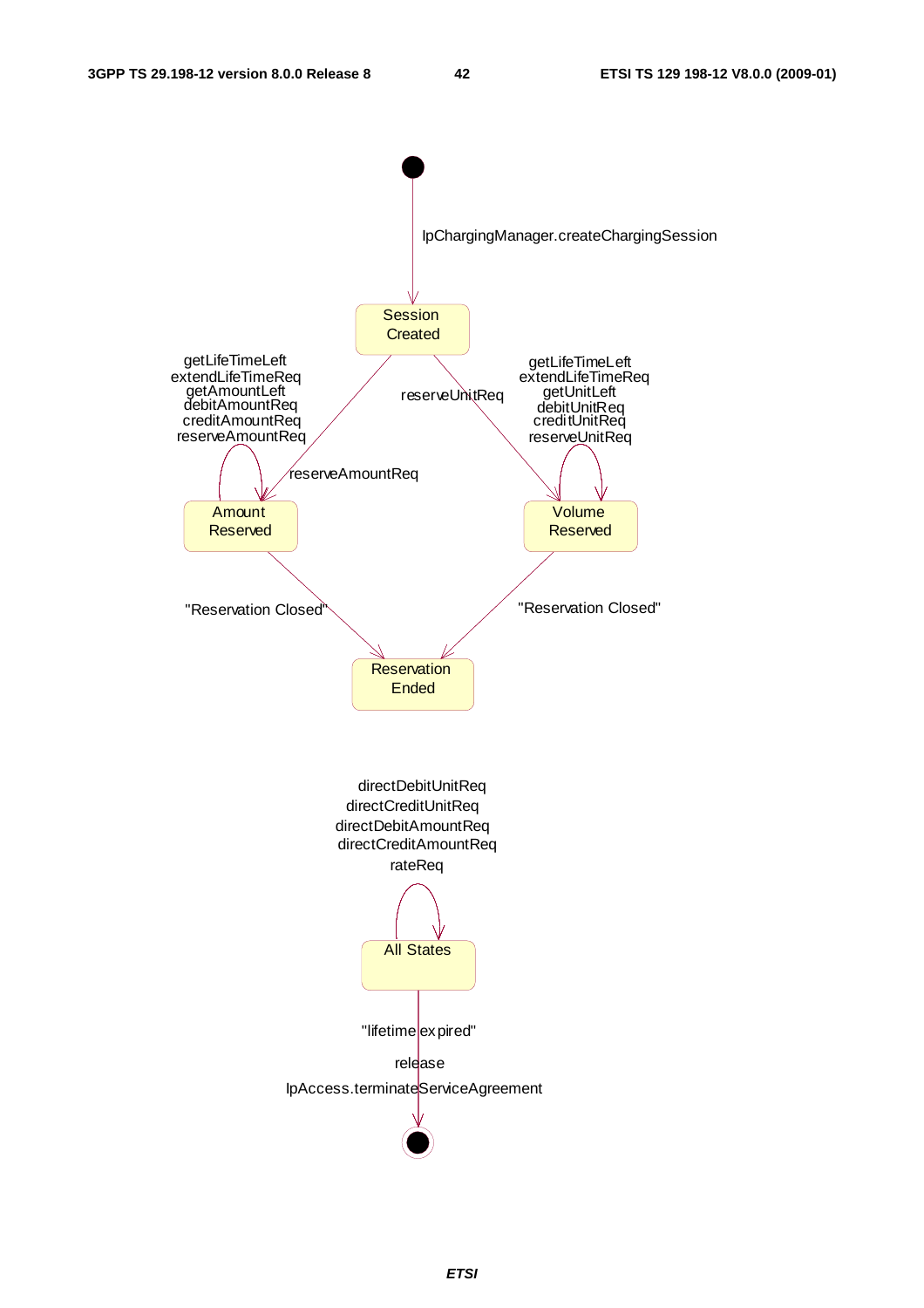#### **Figure : Charging Session Handling**

## 9.1.1 Session Created State

In this state the Charging Session is created. No reservations have been made. In this state, the applications have the possibility to perform direct debits and credits on the user's account and to request rating.

## 9.1.2 Amount Reserved State

In this state a reservation for a certain maximum amount has been made. This reservation has succeeded and the application has the possibility to perform incremental debits/credits on this reserved amount until either the application chooses to close the reservation or the reservation limit is reached, or the Charging Session is released (either explicitly by the application or implicitly when the lifetime of the session has expired). The application can also extend the reservation and control its lifetime.

If the application chooses to close the reservation or the original reservation limit is reached, a transition to the 'Reservation Ended' state results.

## 9.1.3 Volume Reserved State

In this state a reservation for a certain maximum volume (kilobytes, emails, html-pages, etc) has been made. This reservation has succeeded and the application has the possibility to perform incremental debits/credits on this reserved volume until either the application chooses to close the reservation or the reservation limit is reached, or the Charging Session is released (either explicitly by the application or implicitly when the lifetime of the session has expired). The application can also extend the reservation and control its lifetime.

If the application chooses to close the reservation or the original reservation limit is reached, a transition to the 'Reservation Ended' state results.

## 9.1.4 Reservation Ended State

In this state an amount or volume reservation has been closed by the application, or the reservation limit has been reached. The charging session may remain active in order to carry out non-reservation related tasks such direct credit or debit operations. No further charging reservations shall be possible for this session, a new session is therefore required for future charging reservations. The charging session is closed on lifetime expiry or application 'release'.

## 10 Content Based Charging Service Properties

The following table lists properties relevant for CBC SCF.

| <b>Property</b>        | Type               | <b>Description/Interpretation</b>                                                                                      |
|------------------------|--------------------|------------------------------------------------------------------------------------------------------------------------|
| P ADDRESSPLAN          | <b>INTEGER SET</b> | Indicates the supported address plan (defined in<br>TpAddressPlan.) E.g. {P_ADDRESS_PLAN_E164,<br>P ADDRESS PLAN IP}). |
| P SUPPORTED UNITS      | <b>INTEGER SET</b> | Indicates the unit-types that are supported, e.g.<br>{P CHS UNIT OCTETS, P CHS UNIT SECONDS}.                          |
| P SUPPORTED CURRENCIES | <b>STRING SET</b>  | Indicates the curreny-types that are supported according to<br>ISO-4217, e.g. {'EUR', 'DEM', 'NLG'}.                   |
| P UNIT CHARGING        | <b>BOOLEAN SET</b> | Indicates if charging based on units (rather then amounts) is<br>supported.                                            |
|                        |                    | Value $=$ TRUE: unit based charging is supported.                                                                      |
|                        |                    | $Value = FALSE: unit based charging is not supported.$                                                                 |
|                        |                    | If unit charging is supported or not or is selected or not does                                                        |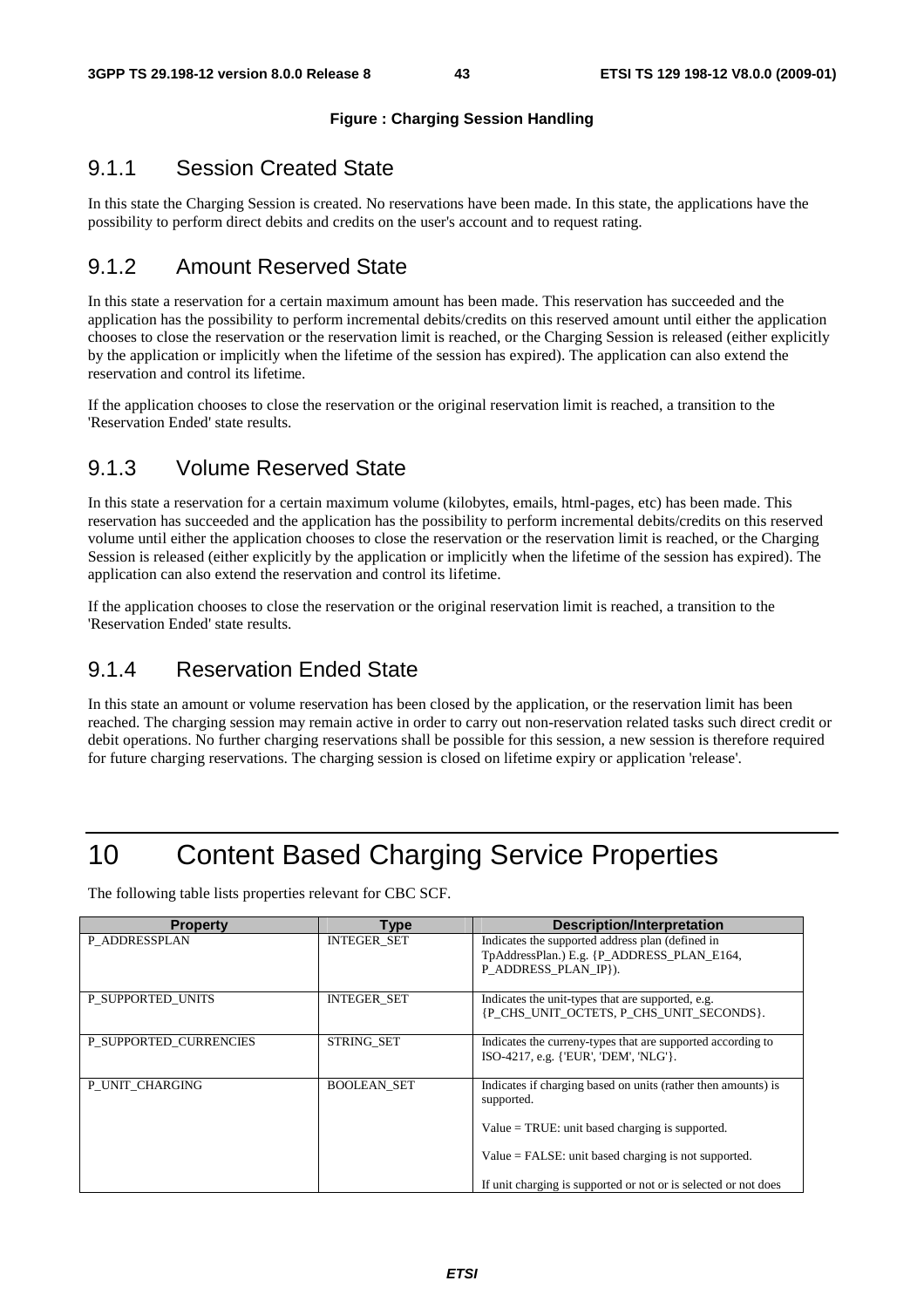|                   |                    | not tell anything about amount charging.                                                                                                                                                                                                                                                                     |
|-------------------|--------------------|--------------------------------------------------------------------------------------------------------------------------------------------------------------------------------------------------------------------------------------------------------------------------------------------------------------|
| P_AMOUNT_CHARGING | <b>BOOLEAN SET</b> | Indicates if charging based on amounts (rather then units) is<br>supported.<br>$Value = TRUE$ : amount based charging is supported.<br>Value = FALSE: amount based charging is not supported.<br>If amount charging is supported or not or is selected or not<br>does not tell anything about unit charging. |
| P SPLIT CHARGING  | <b>BOOLEAN SET</b> | Indicates if split charging feature is available.<br>Value = TRUE: split charging is supported.<br>$Value = FALSE: split charging is not supported.$                                                                                                                                                         |
| P_DEBITING        | <b>BOOLEAN_SET</b> | Upon service registration, this property describes if the SCS<br>supports debiting at all and if it can be turned off by the<br>application. Upon service instantiation, it describes which<br>mode(s) the client has selected.                                                                              |
| P CREDITING       | <b>BOOLEAN SET</b> | Upon service registration, this property describes if the SCS<br>supports crediting at all and if it can be turned off by the<br>application. Upon service instantiation, it describes which<br>mode(s) the client has selected.                                                                             |

The previous table lists properties related to the capabilities of the SCS itself. The following table lists properties that are used in the context of the Service Level Agreement, e.g. to restrict the access of applications to the capabilities of the SCS.

| <b>Property</b>       | Type             | <b>Description/Interpretation</b>                                                                                                                                                                                                                                                                                     |
|-----------------------|------------------|-----------------------------------------------------------------------------------------------------------------------------------------------------------------------------------------------------------------------------------------------------------------------------------------------------------------------|
| P_DEFAULT_LIFETIME    | INTEGER_INTERVAL | Defines the default lifetime for a charging reservation in<br>milliseconds.                                                                                                                                                                                                                                           |
| P_LIFETIME_INCREMENT  | INTEGER_INTERVAL | Defines the duration in milliseconds by which the lifetime of a<br>charging reservation can be extended.                                                                                                                                                                                                              |
| <b>P_MAX_LIFETIME</b> | INTEGER_INTERVAL | Defines the maxium lifetime for a charging reservation in<br>milliseconds.                                                                                                                                                                                                                                            |
| P_MIN_DEBIT_AMOUNT    | STRING_SET       | Defines the minimum amounts for a debit operation,<br>depending on currency. Each set element is a string that<br>contains the amount, formatted as a string and followed by the<br>currency. Example:<br>{"1.00 EUR", "0.5 GBP"} means that the minimum amount in<br>Euro is 1.00, while in Pound Sterling it is 0.5 |
| P_MAX_DEBIT_AMOUNT    | STRING_SET       | Defines the maximum amount for a debit operation, similar to<br>P_MIN_DEBIT_AMOUNT.                                                                                                                                                                                                                                   |
| P_CREDIT_AMOUNT       | INTEGER_INTERVAL | Defines the range for amounts that can be credited. Valid for<br>any allowed currency.                                                                                                                                                                                                                                |
| P_PARALLEL_SESSIONS   | INTEGER_INTERVAL | Defines the range for the allowed amount of parallel charging<br>sessions.                                                                                                                                                                                                                                            |
| P SESSIONS HOUR       | INTEGER_INTERVAL | Defines the range for the allowed number of charging sessions<br>per hour.                                                                                                                                                                                                                                            |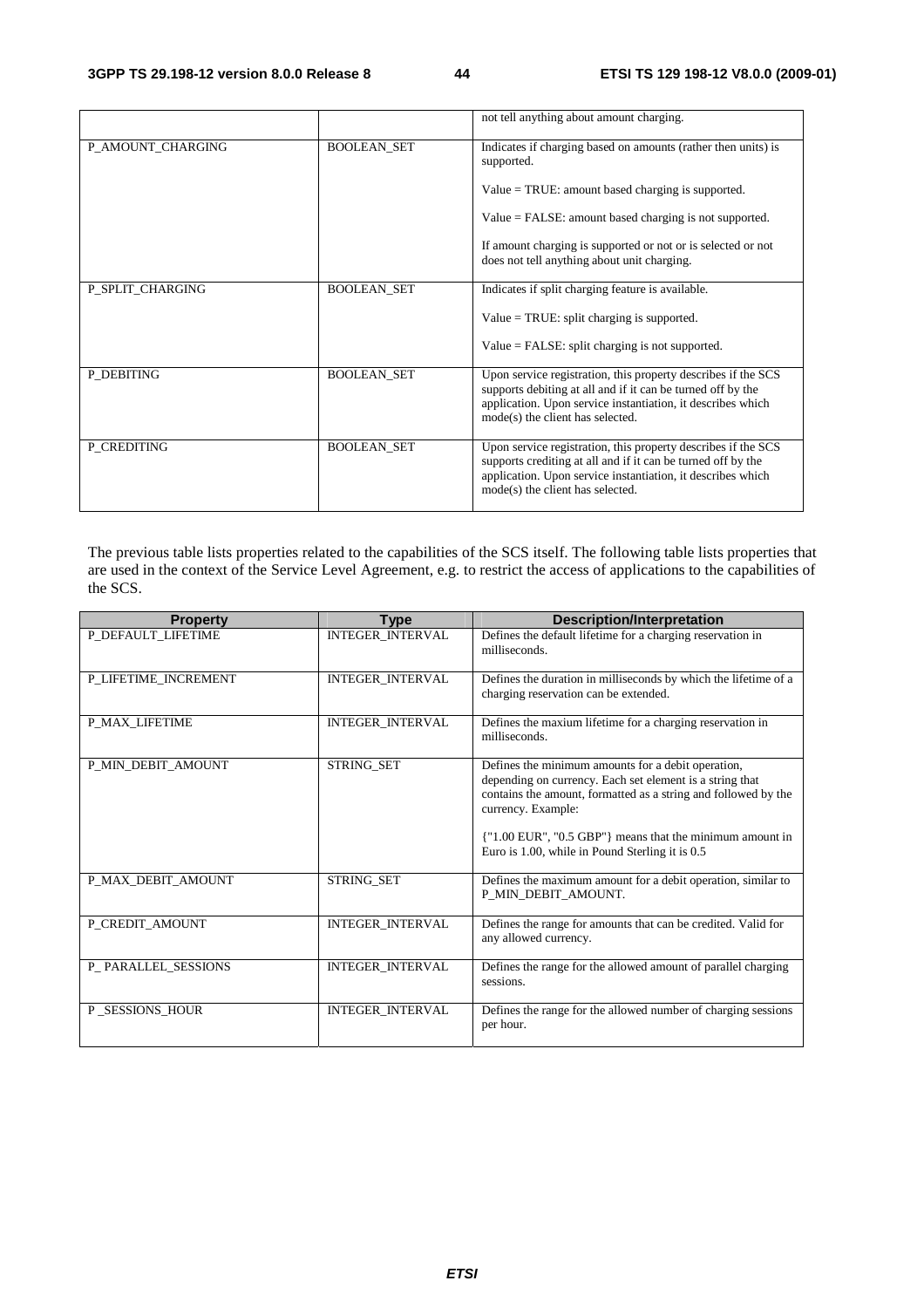## 11 Data Definitions

## 11.1 Charging Data Definitions

This clause provides the Charging specific data definitions necessary to support the OSA interface specification.

The general format of a data definition specification is the following:

- Data type, that shows the name of the data type.
- Description, that describes the data type.
- Tabular specification, that specifies the data types and values of the data type.
- Example, if relevant, shown to illustrate the data type.

All data types referenced but not defined in this clause are common data definitions which may be found in 3GPP TS 29.198-2.

### 11.1.1 IpChargingManager

Defines the address of an IpChargingManager Interface.

### 11.1.2 IpChargingManagerRef

Defines a Reference to type IpChargingManager

### 11.1.3 IpAppChargingManager

Defines the address of an IpAppChargingManager Interface.

## 11.1.4 IpAppChargingManagerRef

Defines a Reference to type IpAppChargingManager

### 11.1.5 IpChargingSession

Defines the address of an IpChargingSession Interface.

### 11.1.6 IpChargingSessionRef

Defines a Reference to type IpChargingSession

### 11.1.7 IpAppChargingSession

Defines the address of an IpAppChargingSession Interface.

### 11.1.8 IpAppChargingSessionRef

Defines a Reference to type IpAppChargingSession

### 11.1.9 TpApplicationDescription

Defines a Sequence of Data Elements that specifies what is about to be charged.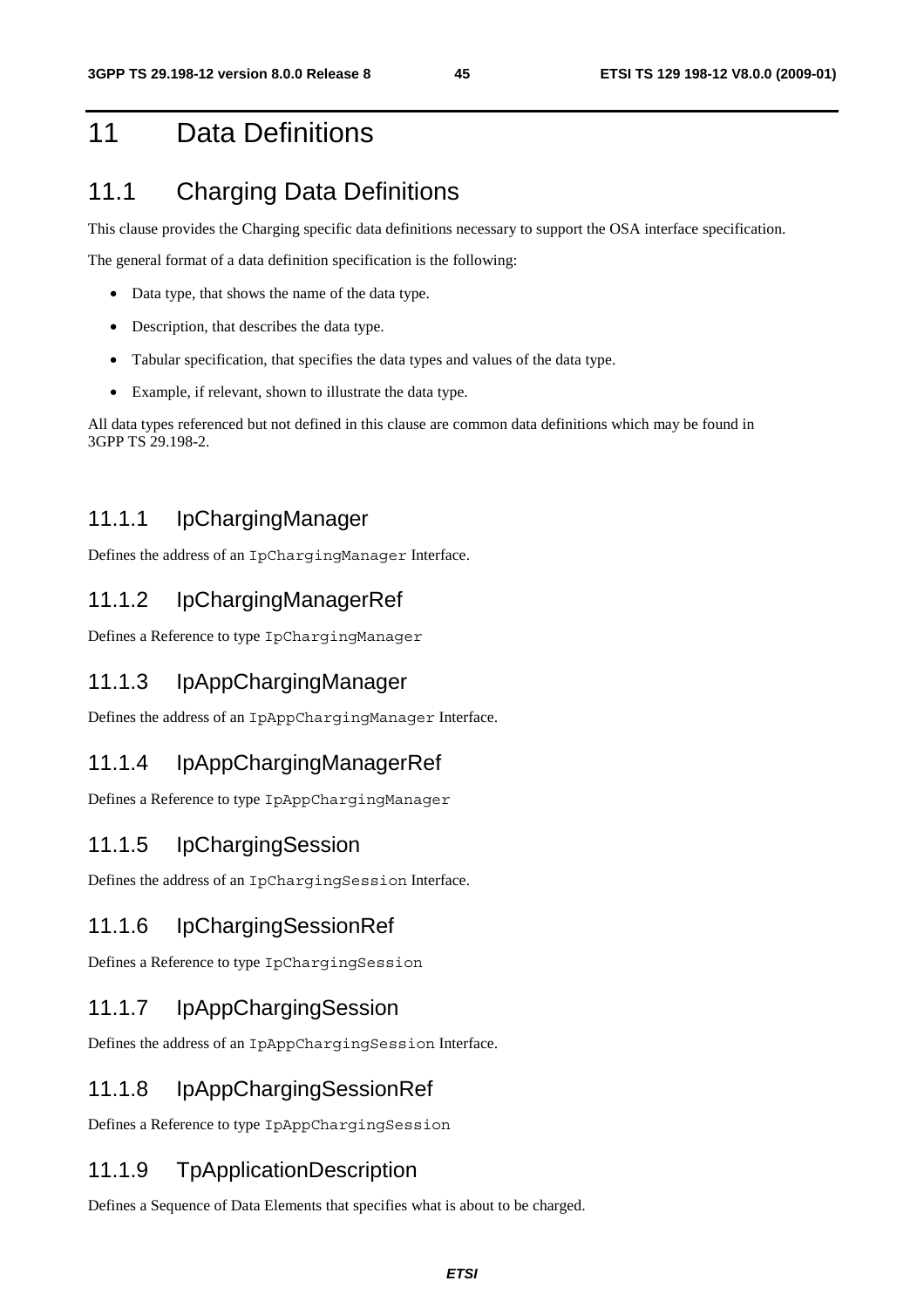| <b>Sequence Element Name</b> | Sequence Element Type |
|------------------------------|-----------------------|
| Text                         | TpString              |
| AppInformation               | TpAppInformationSet   |

## 11.1.10 TpAppInformationSet

Defines a Numbered Set of Data Elements that further describe what is about to be charged. The data elements are of type TpAppInformation.

## 11.1.11 TpAppInformation

Defines a Tagged Choice of Data Elements that comprise an individual application information.

| <b>Tag Element Type</b> |  |
|-------------------------|--|
| TpAppInformationType    |  |

| <b>Tag Element Value</b> | <b>Choice Element Type</b> | <b>Choice Element Name</b> |
|--------------------------|----------------------------|----------------------------|
| P APP INF TIMESTAMP      | ToDateAndTime              | Timestamp                  |

## 11.1.12 TpAppInformationType

Defines the possible information items.

| Na<br>$\overline{\phantom{a}}$<br>ше                         | $\overline{\phantom{a}}$<br>alut/ |                                                              |
|--------------------------------------------------------------|-----------------------------------|--------------------------------------------------------------|
| IMESTAMP<br>INF<br>APP<br>$\overline{\phantom{0}}$<br>.<br>۰ |                                   | m<br>i contains a timestamp.<br>'ne<br>e information<br>1tem |

## 11.1.13 TpSessionEndedCause

Defines the reason for which a charging session is released.

| <b>Name</b>                       | Value | <b>Description</b>                                                                 |
|-----------------------------------|-------|------------------------------------------------------------------------------------|
| CAUSE UNDEFINED<br>P CHS          |       | The reason of release is not known, because no info was received from the network. |
| CAUSE TIMER EXPIRED<br>P CHS<br>– |       | The session lifetime has expired.                                                  |

## 11.1.14 TpMerchantAccountID

Defines a Sequence of Data Elements that defines the used service.

| <b>Sequence Element Name</b> | <b>Sequence Element Type</b> |
|------------------------------|------------------------------|
| MerchantID                   | TpString                     |
| AccountID                    | TpInt32                      |

### 11.1.15 TpCorrelationID

Defines the Sequence of Data Elements that identify a correlation.

| <b>Sequence Element Name</b> | <b>Sequence Element Type</b> |
|------------------------------|------------------------------|
| CorrelationID                | TpSessionID                  |
| CorrelationType              | TpCorrelationType            |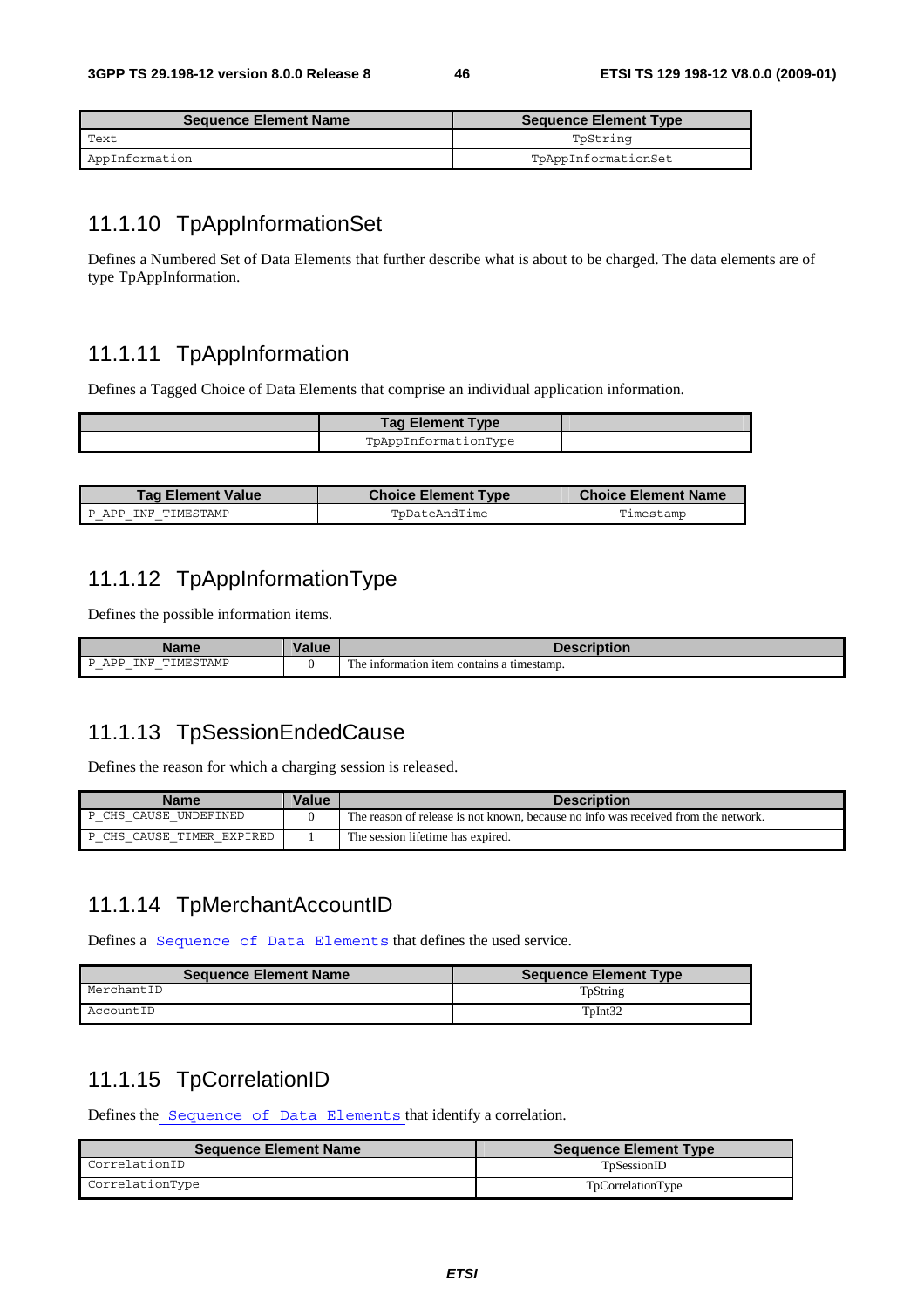## 11.1.16 TpCorrelationType

Defines the type of correlation. This type can be extended with operator specific items.

| <b>Name</b>                 | Value | <b>Description</b>        |
|-----------------------------|-------|---------------------------|
| P CHS CORRELATION UNDEFINED |       | Unknown correlation type. |
| P CHS CORRELATION VOICE     |       | Voice Call                |
| P CHS CORRELATION DATA      |       | Data Session              |
| P CHS CORRELATION MM        |       | Multi Media Session       |

## 11.1.17 TpChargingPrice

Defines the Sequence of Data Elements that identify a price.

| <b>Sequence Element Name</b>                    | <b>Sequence Element Type</b> |
|-------------------------------------------------|------------------------------|
| Currency                                        | TpString                     |
| Amount.                                         | TpAmount                     |
| NOTE:<br>Currencies as defined by ISO 4217 [6]. |                              |

## 11.1.18 TpAmount

Defines the Sequence of Data Elements that define an amount in integers as 'Number \* 10 ^ Exponent' (i.e. if Number =  $6543$  and Exponent = -2 then the amount is 65,43). This representation avoids unwanted rounding off.

| <b>Sequence Element Name</b> | <b>Sequence Element Type</b> |
|------------------------------|------------------------------|
| Number                       | TpInt32                      |
| Exponent                     | TpInt32                      |

## 11.1.19 TpChargingParameterSet

Defines a Numbered Set of Data Elements of TpChargingParameter.

## 11.1.20 TpChargingParameter

Defines a Sequence of Data Elements that defines the used service.

| <b>Sequence Element Name</b> | Sequence Element Type    |
|------------------------------|--------------------------|
| ParameterID                  | TpChargingParameterID    |
| ParameterValue               | TpChargingParameterValue |

## 11.1.21 TpChargingParameterID

Defines the type of charging parameter. This type can be extended with operator specific items.

| <b>Name</b>                 | Value | <b>Description</b>                                                                                 |
|-----------------------------|-------|----------------------------------------------------------------------------------------------------|
| P CHS PARAM UNDEFINED       |       | Unknown parameter                                                                                  |
| P CHS PARAM ITEM            |       | Parameter represents kind of service delivered to the end user                                     |
| P CHS PARAM SUBTYPE         |       | Parameter represents subtype / operation of service delivered to the end user                      |
| P CHS PARAM CONFIRMATION ID |       | The ID that references a stored confirmation to authorize the required payment                     |
| P CHS PARAM CONTRACT        |       | Parameter represents a signed confirmation, which shall be of the type<br>P CHS PARAMETER OCTETSET |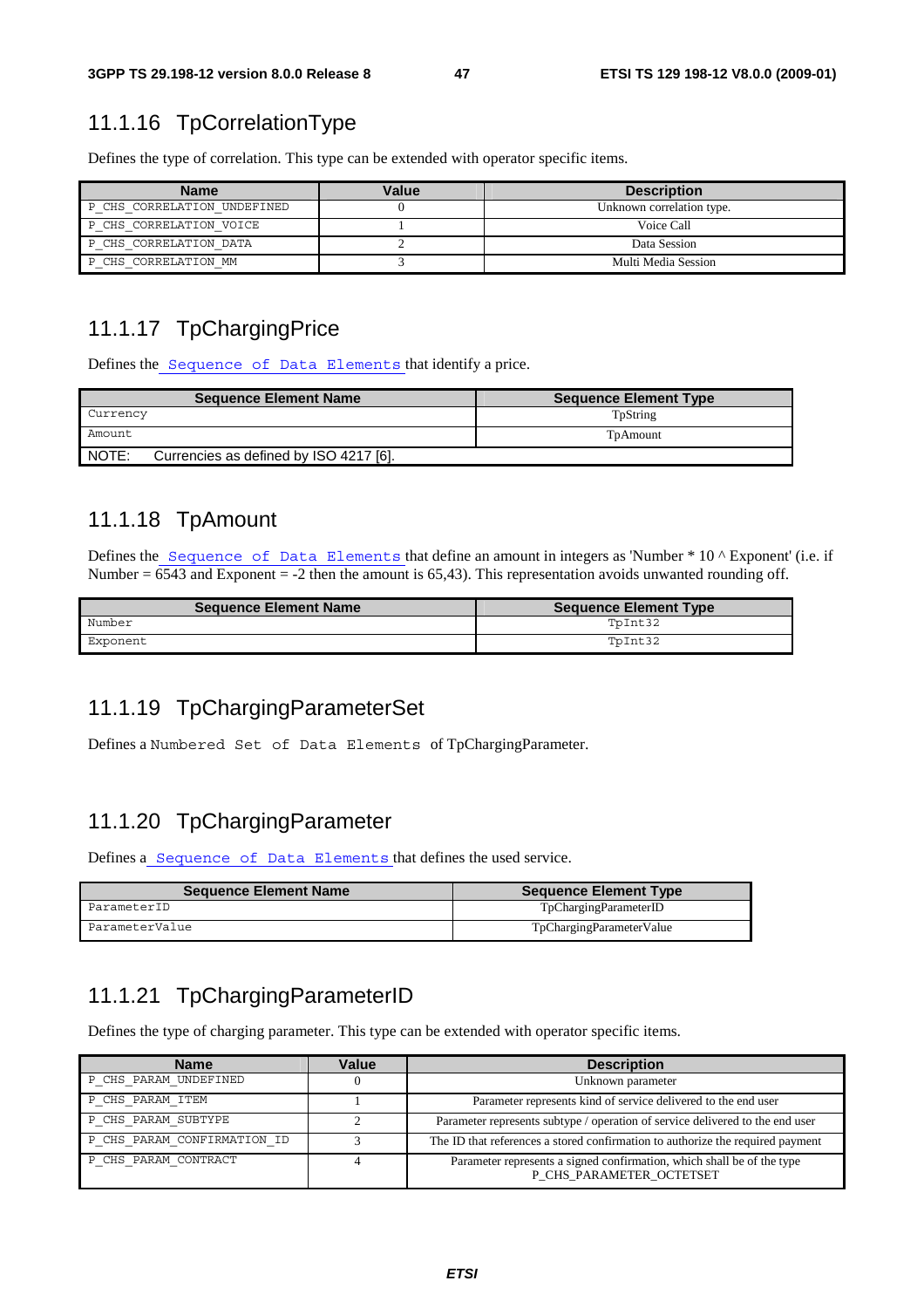## 11.1.22 TpChargingParameterValue

Defines the Tagged Choice of Data Elements that identify a charging parameter.

| <b>Tag Element Type</b>      |  |
|------------------------------|--|
| TpChargingParameterValueType |  |

| <b>Tag Element Value</b> | <b>Choice Element Type</b> | <b>Choice Element Name</b> |
|--------------------------|----------------------------|----------------------------|
| P CHS PARAMETER INT32    | TpInt32                    | IntValue                   |
| P CHS PARAMETER FLOAT    | TpFloat                    | FloatValue                 |
| P CHS PARAMETER STRING   | TpString                   | StringValue                |
| P CHS PARAMETER BOOLEAN  | TpBoolean                  | BooleanValue               |
| P CHS PARAMETER OCTETSET | TpOctetSet                 | OctetValue                 |

## 11.1.23 TpChargingParameterValueType

Defines the type of charging parameter.

| <b>Name</b>              | Value | <b>Description</b>                    |
|--------------------------|-------|---------------------------------------|
| P CHS PARAMETER INT32    |       | Parameter represented by a TpInt32    |
| P CHS PARAMETER FLOAT    |       | Parameter represented by a TpFloat    |
| P CHS PARAMETER STRING   |       | Parameter represented by a TpString   |
| P CHS PARAMETER BOOLEAN  |       | Parameter represented by a TpBoolean  |
| P CHS PARAMETER OCTETSET |       | Parameter represented by a TpOctetSet |

## 11.1.24 TpVolumeSet

Defines the Numbered Set of Data Elements that describes list TpVolume.

## 11.1.25 TpVolume

Defines a volume.

| <b>Sequence Element Name</b> | <b>Sequence Element Type</b> |
|------------------------------|------------------------------|
| Amount                       | TpAmount                     |
| Unit                         | TpUnitID                     |

## 11.1.26 TpUnitID

Defines the unit that is used in a TpVolume. This type can be extended with operator specific items.

| <b>Name</b>          | Value | <b>Description</b>       |
|----------------------|-------|--------------------------|
| P CHS UNIT UNDEFINED |       | Undefined                |
| P CHS UNIT NUMBER    |       | number of times / events |
| P CHS UNIT OCTETS    |       | unit is octets           |
| P CHS UNIT SECONDS   |       | unit is seconds          |
| P CHS UNIT MINUTES   |       | unit is minutes          |
| P CHS UNIT HOURS     |       | unit is hours            |
| P CHS UNIT DAYS      |       | unit is days             |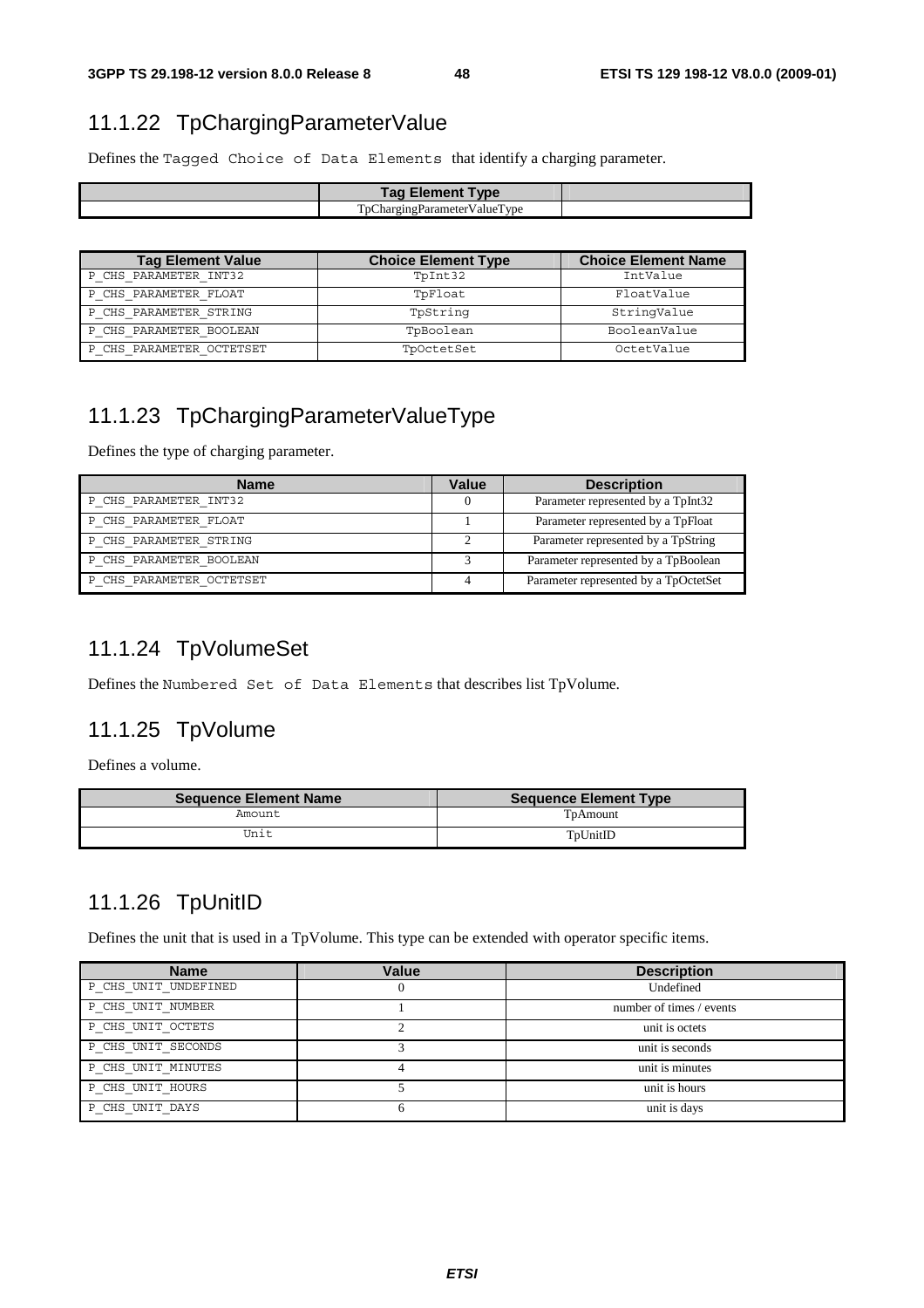## 11.1.27 TpChargingSessionID

Defines the Sequence of Data Elements that unambiguously specify the Charging Session object.

| <b>Sequence Element Name</b> | <b>Sequence Element</b><br>Type | <b>Sequence Element Description</b>                                                |
|------------------------------|---------------------------------|------------------------------------------------------------------------------------|
| ChargingSessionReference     | IpChargingSessionRef            | This element specifies the interface reference for the charging session<br>object. |
| ChargingSessionID            | TpSessionID                     | This element specifies the session ID for the charging session.                    |
| RequestNumberFirstRequest    | TpInt32                         | This element specifies the request number to use for the next request.             |

## 11.1.28 TpPriceVolumeSet

Defines a Numbered Set of Data Elements of TpPriceVolume.

## 11.1.29 TpPriceVolume

Defines the Sequence of Data Elements that identify a price for a volume.

| <b>Sequence Element Name</b> | Sequence Element Type |
|------------------------------|-----------------------|
| Price                        | TpChargingPrice       |
| Volume                       | TpVolume              |

## 11.1.30 TpChargingError

Indicates the error that occurred.

| <b>Name</b>                     | Val            | <b>Description</b>                                                                                                                                 |
|---------------------------------|----------------|----------------------------------------------------------------------------------------------------------------------------------------------------|
|                                 | ue             |                                                                                                                                                    |
| P CHS ERR UNDEFINED             | $\Omega$       | Generic error.                                                                                                                                     |
| P CHS ERR ACCOUNT               |                | Merchant account unknown.                                                                                                                          |
| P CHS ERR USER                  | $\overline{c}$ | Unknown user.                                                                                                                                      |
| P CHS ERR PARAMETER             | 3              | The set of charging parameters contains an unknown parameter, or a required parameter is<br>missing.                                               |
| P CHS ERR NO DEBIT              | 4              | For some reason the application is not allowed to get money from this user.                                                                        |
| P CHS ERR NO CREDIT             | 5              | For some reason the application is not allowed to pay this user.                                                                                   |
| P CHS ERR VOLUMES               | 6              | Required volumes are missing.                                                                                                                      |
| P CHS ERR CURRENCY              | 7              | This currency is not supported for this transaction.                                                                                               |
| P CHS ERR NO EXTEND             | 8              | Request to extend the lifetime of a reservation is rejected.                                                                                       |
| P CHS ERR RESERVATION LIMIT     | 9              | This amount or volume violates the bounds of the reservation.                                                                                      |
| P CHS ERR CONFIRMATION REQUIRED | 10             | A user confirmation is required, but couldn't be obtained by the SCS. The SCS expects<br>that the client initiates a stored confirmation scenario. |

## 12 Exception Classes

The following are the list of exception classes, which are used in this interface of the API.

| <b>Name</b>              | <b>Description</b>                  |
|--------------------------|-------------------------------------|
| P INVALID ACCOUNT        | Invalid merchant account specified. |
| P INVALID REQUEST NUMBER | Invalid request number specified.   |
| P INVALID USER           | Invalid user specified.             |
| P INVALID VOLUME         | Invalid volume specified.           |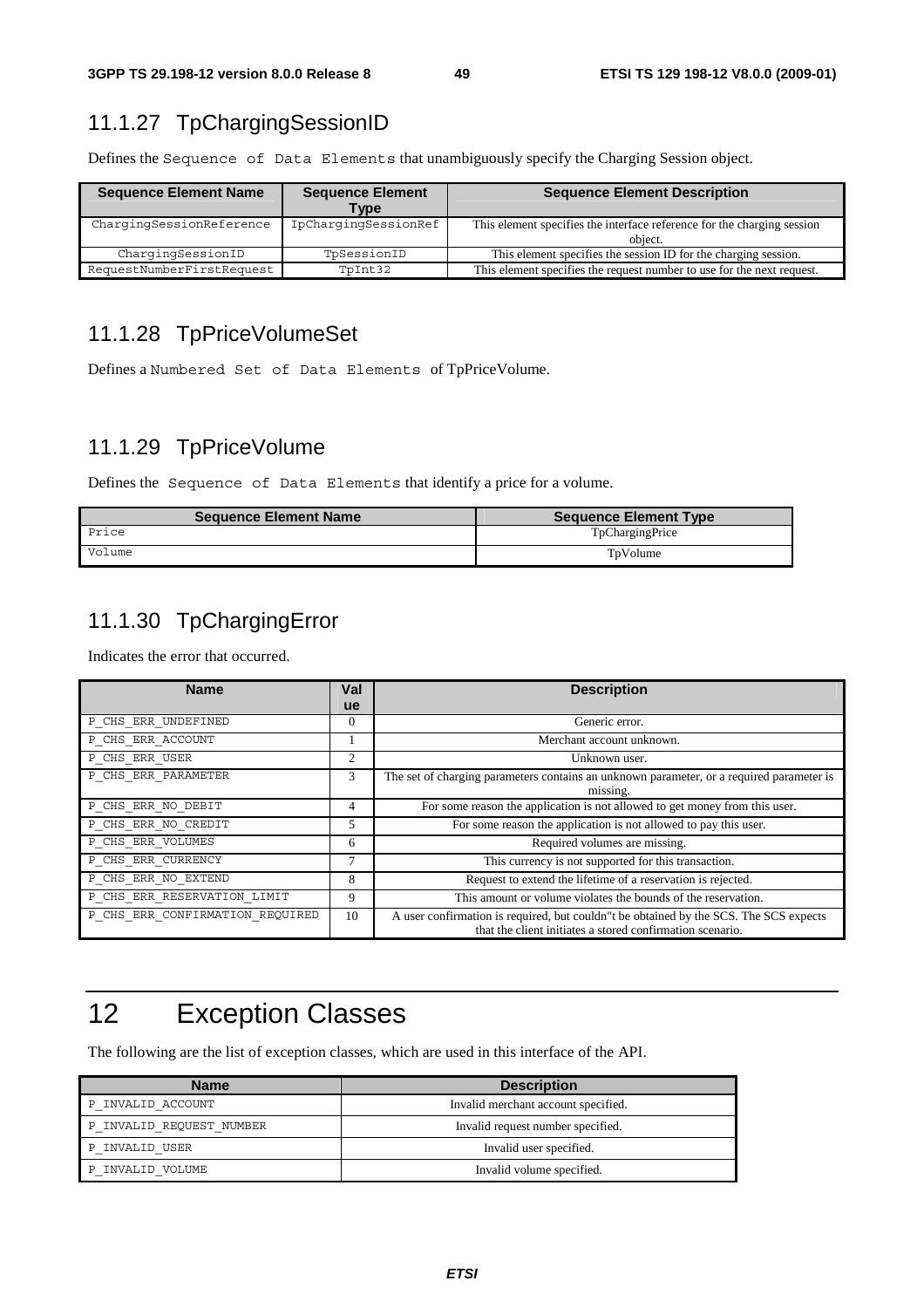Each exception class contains the following structure:

| <b>Structure Element Name</b> | <b>Structure Element Type</b> | <b>Structure Element Description</b>                                                             |
|-------------------------------|-------------------------------|--------------------------------------------------------------------------------------------------|
| ExtraInformation              | TpString                      | Carries extra information to help identify the source of the<br>exception, e.g. a parameter name |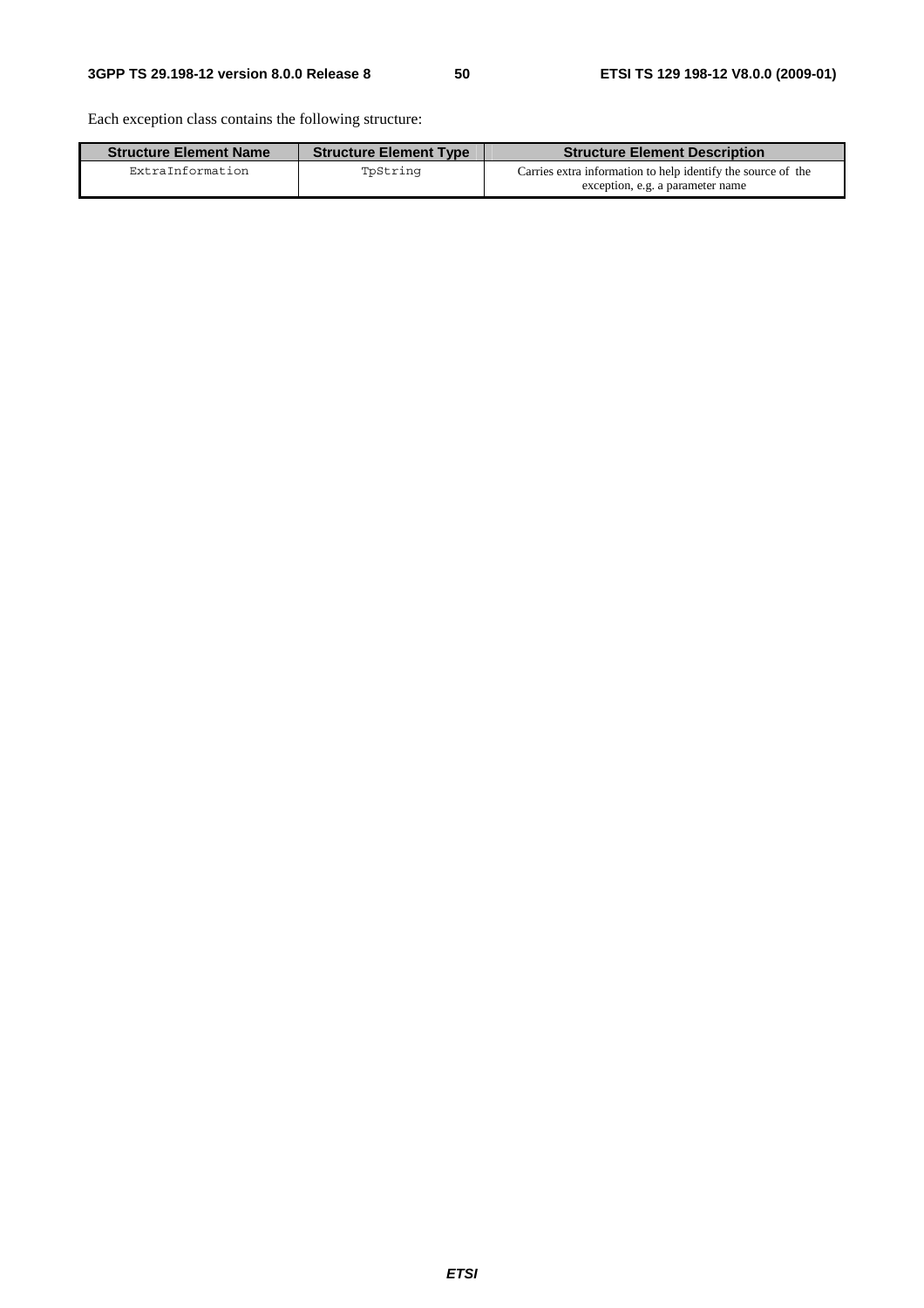## Annex A (normative): OMG IDL Description of Charging SCF

The OMG IDL representation of this interface specification is contained in a text file (cs.idl contained in archive 2919812V800IDL.ZIP) which accompanies the present document.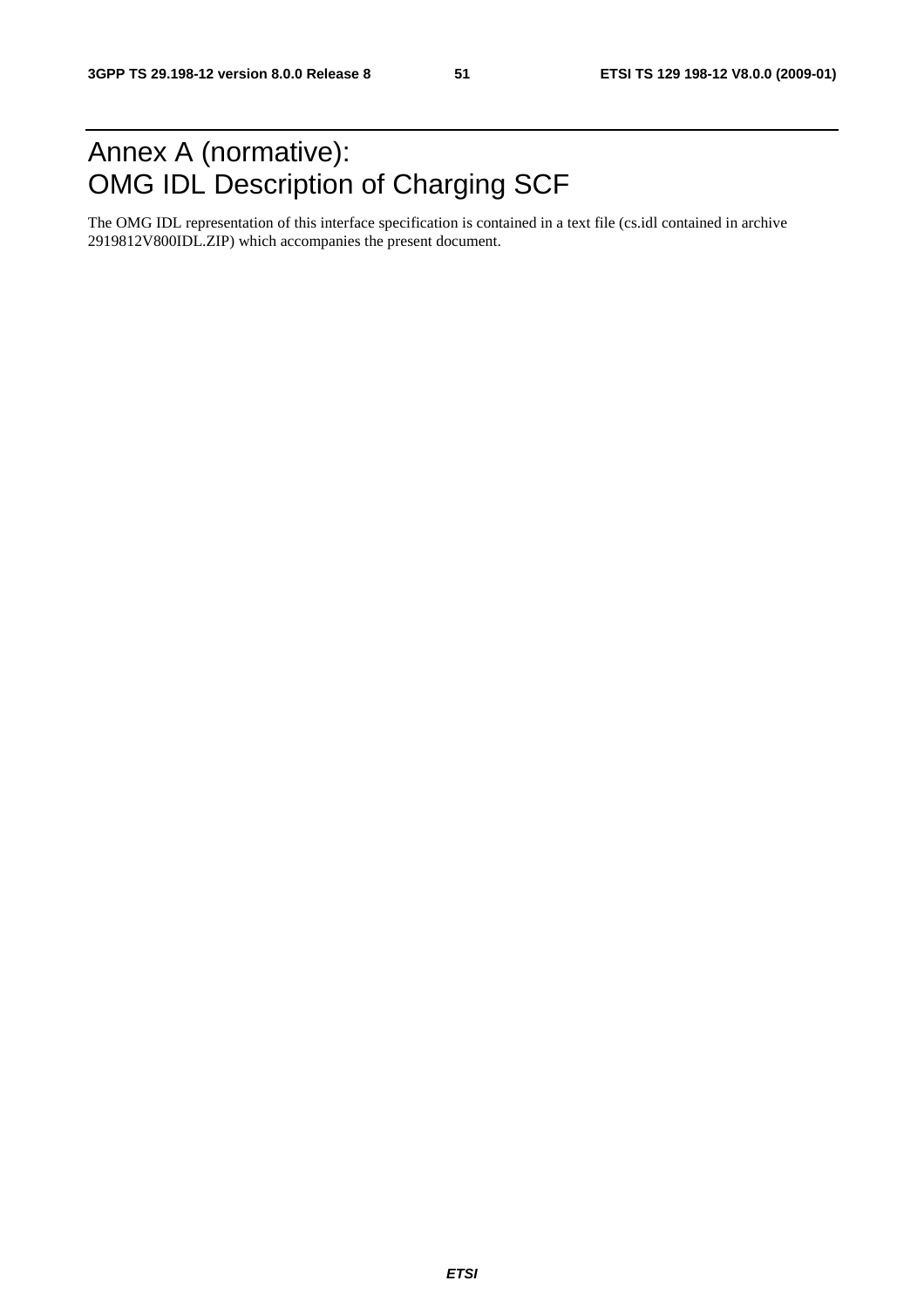## Annex B (informative): W3C WSDL Description of Charging SCF

The W3C WSDL representation of this interface specification is contained in zip file 2919812V800WSDL.ZIP, which accompanies the present document.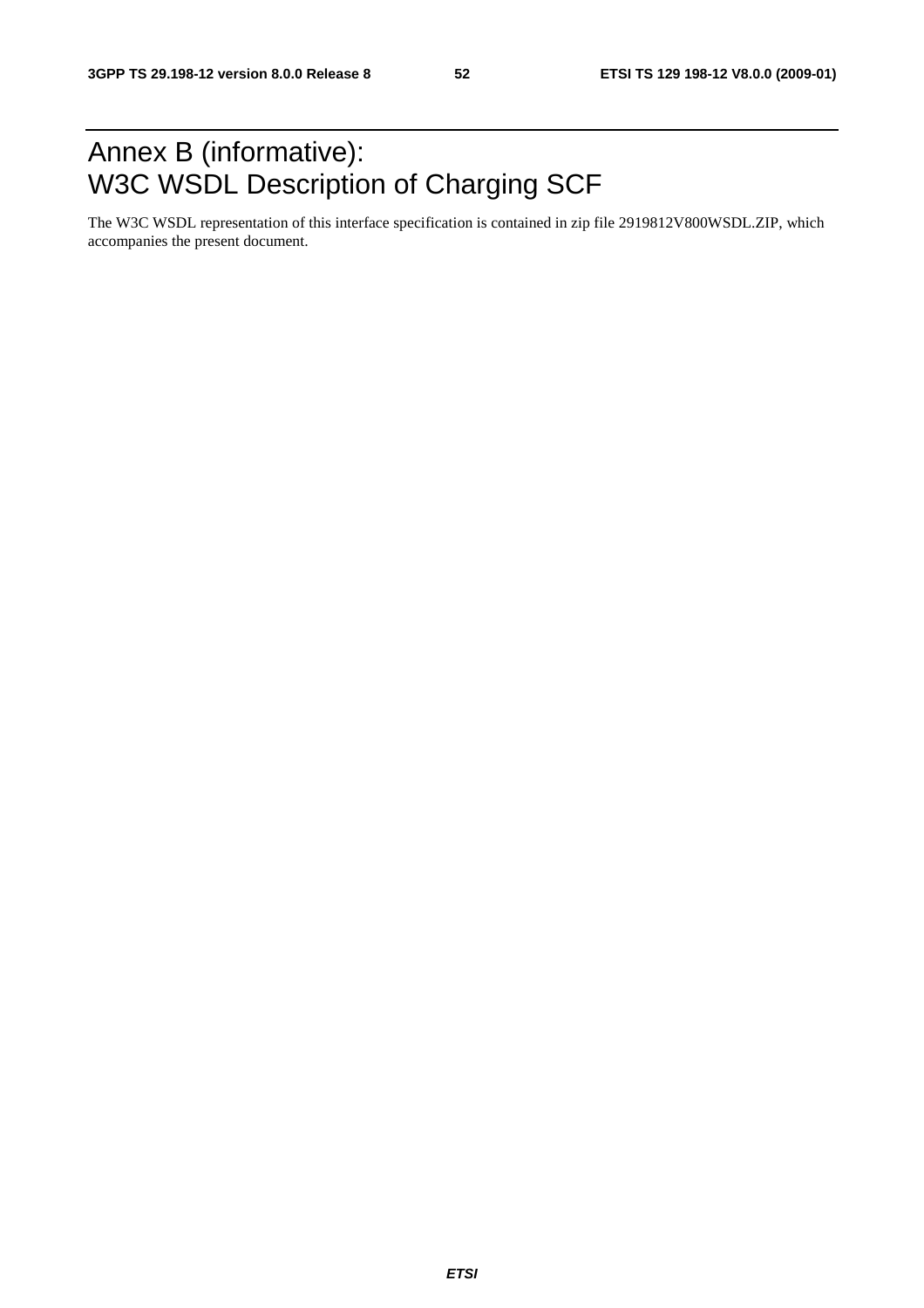## Annex C (informative): Java™ API Description of the Charging SCF

The Java™ API realisation of this interface specification is produced in accordance with the Java™ Realisation rules defined in Part 1 of this specification series. These rules aim to deliver for Java™, a developer API, provided as a realisation, supporting a Java™ API that represents the UML specifications. The rules support the production of both J2SE™ and J2EE™ versions of the API from the common UML specifications.

The J2SE™ representation of this interface specification is provided as Java™ Code, contained in archive 2919812V800J2SE.ZIP that accompanies the present document.

The J2EE™ representation of this interface specification is provided as Java™ Code, contained in archive 2919812V800J2EE.ZIP that accompanies the present document.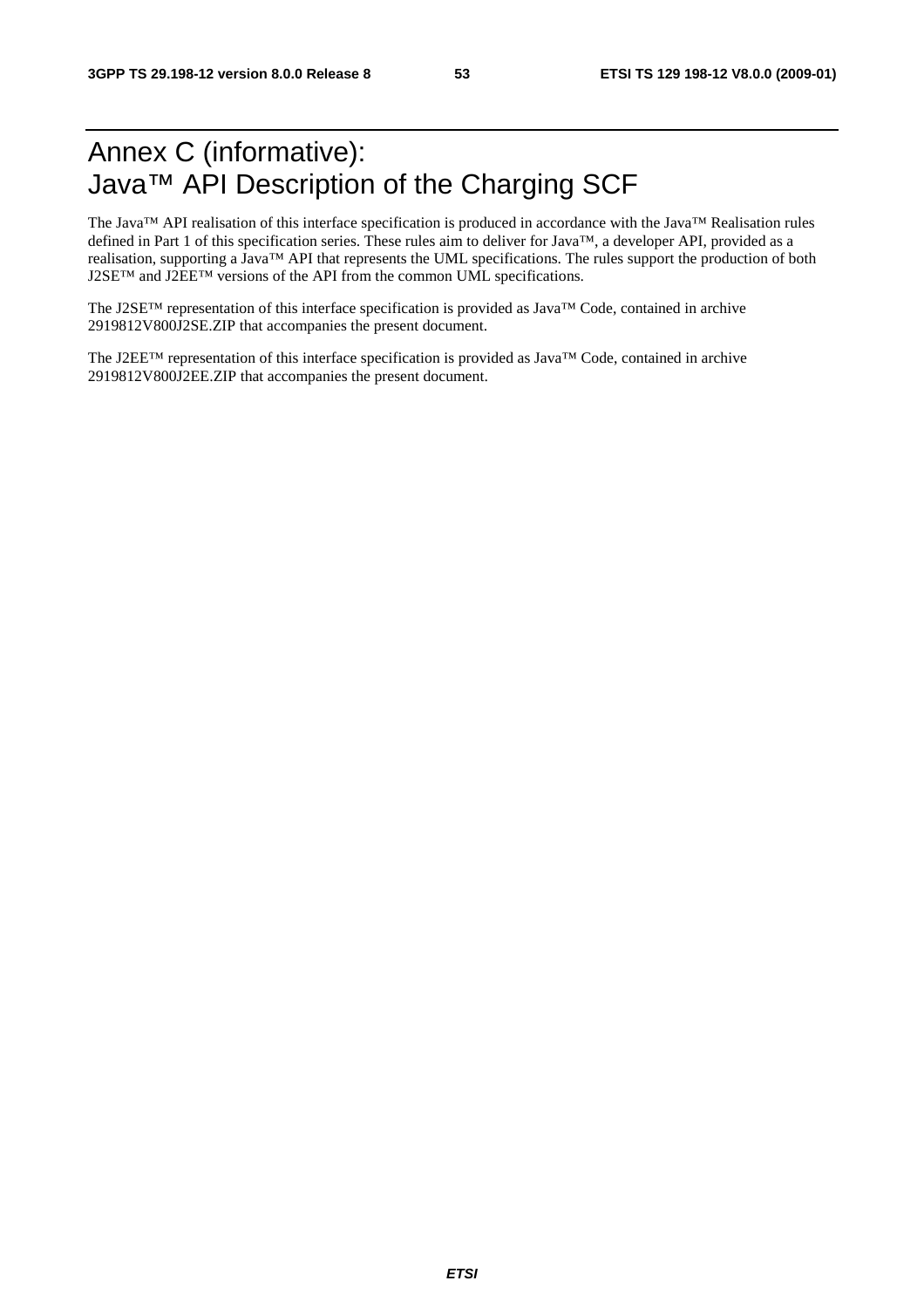## Annex D (informative): Description of Charging for 3GPP2 cdma2000 networks

This annex is intended to define the OSA API Stage 3 interface definitions and it provides the complete OSA specifications. It is an extension of OSA API specifications capabilities to enable operation in cdma2000 systems environment. They are in alignment with 3GPP2 Stage 1 requirements and Stage 2 architecture defined in

| - [1]             | 3GPP2 P.S0001-B: "Wireless IP Network Standard", Version 1.0, September 2000;                                        |
|-------------------|----------------------------------------------------------------------------------------------------------------------|
| $\lceil 2 \rceil$ | 3GPP2 S.R0037-0: "IP Network Architecture Model for cdma2000 Spread Spectrum Systems",<br>Version 2.0, May 14, 2002; |

[3] 3GPP2 X.S0013: "All-IP Core Network Multimedia Domain", December 2003.

These requirements are expressed as additions to and/or exclusions from the 3GPP specification. The information given here is to be used by developers in 3GPP2 cdma2000 network architecture to interpret the 3GPP OSA specifications.

## D.1 General Exceptions

The term UMTS is not applicable for the cdma2000 family of standards. Nevertheless these terms are used (3GPP TR 21.905) mostly in the broader sense of "3G Wireless System". If not stated otherwise there are no additions or exclusions required.

CAMEL and CAP mappings are not applicable for cdma2000 systems.

## D.2 Specific Exceptions

## D.2.1 Clause 1: Scope

There are no additions or exclusions.

## D.2.2 Clause 2: References

Normative references on 3GPP TS 23.078 and on 3GPP TS 29.078 are not applicable for cdma2000 systems.

## D.2.3 Clause 3: Definitions and abbreviations

There are no additions or exclusions.

## D.2.4 Clause 4: Charging SCF

There are no additions or exclusions.

## D.2.5 Clause 5: Sequence Diagrams

There are no additions or exclusions.

## D.2.6 Clause 6: Class Diagrams

There are no additions or exclusions.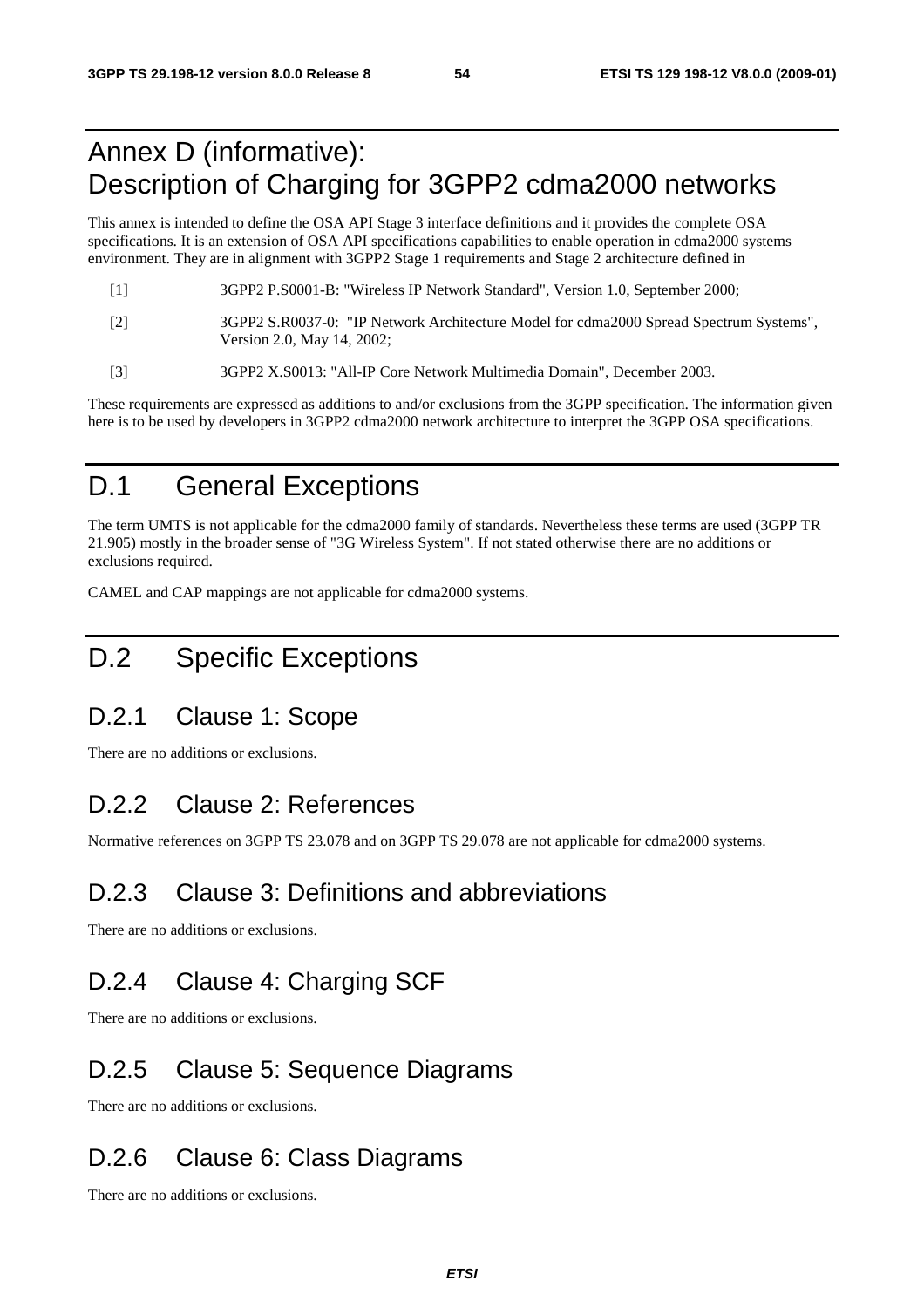## D.2.7 Clause 7: The Service Interface Specifications

There are no additions or exclusions.

## D.2.8 Clause 8: Charging Interface Classes

There are no additions or exclusions.

## D.2.9 Clause 9: State Transition Diagrams

There are no additions or exclusions.

## D.2.10 Clause 10: Content Based Charging Service Properties

There are no additions or exclusions.

## D.2.11 Clause 11: Data Definitions

There are no additions or exclusions.

## D.2.12 Clause 12: Exception Classes

There are no additions or exclusions.

## D.2.13 Annex A (normative): OMG IDL Description of Charging SCF

There are no additions or exclusions.

## D.2.14 Annex B (informative): W3C WSDL Description of Charging **SCF**

There are no additions or exclusions.

## D.2.15 Annex C (informative): Java™ API Description of the Charging SCF

There are no additions or exclusions.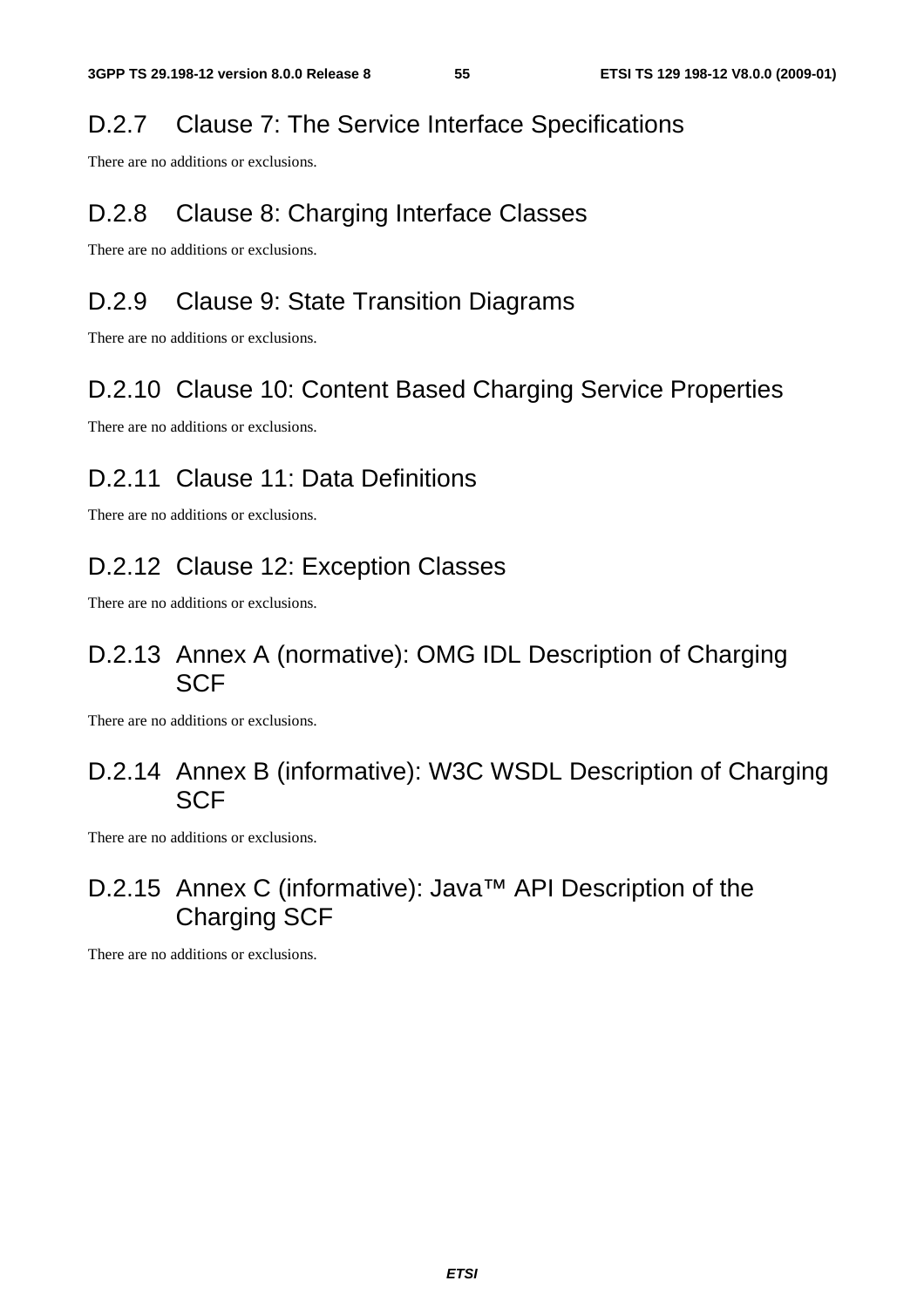## Annex E (informative): Change history

| <b>Change history</b>                                                              |                  |            |            |            |                                             |       |        |
|------------------------------------------------------------------------------------|------------------|------------|------------|------------|---------------------------------------------|-------|--------|
| <b>ITSG#</b><br><b>TSG Doc.</b><br>Date<br><b>CR</b><br><b>Rev Subiect/Comment</b> |                  |            | <b>Ola</b> | <b>New</b> |                                             |       |        |
| <b>Mar 2007</b>                                                                    | ICT<br>-35       | ICP-070047 | ີ 10040 I  |            | I Update document for conversion to Release | 16.5. | 7.0.0  |
| Dec 2008                                                                           | <b>CT</b><br>-42 |            |            |            | Upgraded unchanged from Rel-7               | 7.0.0 | 18.0.0 |